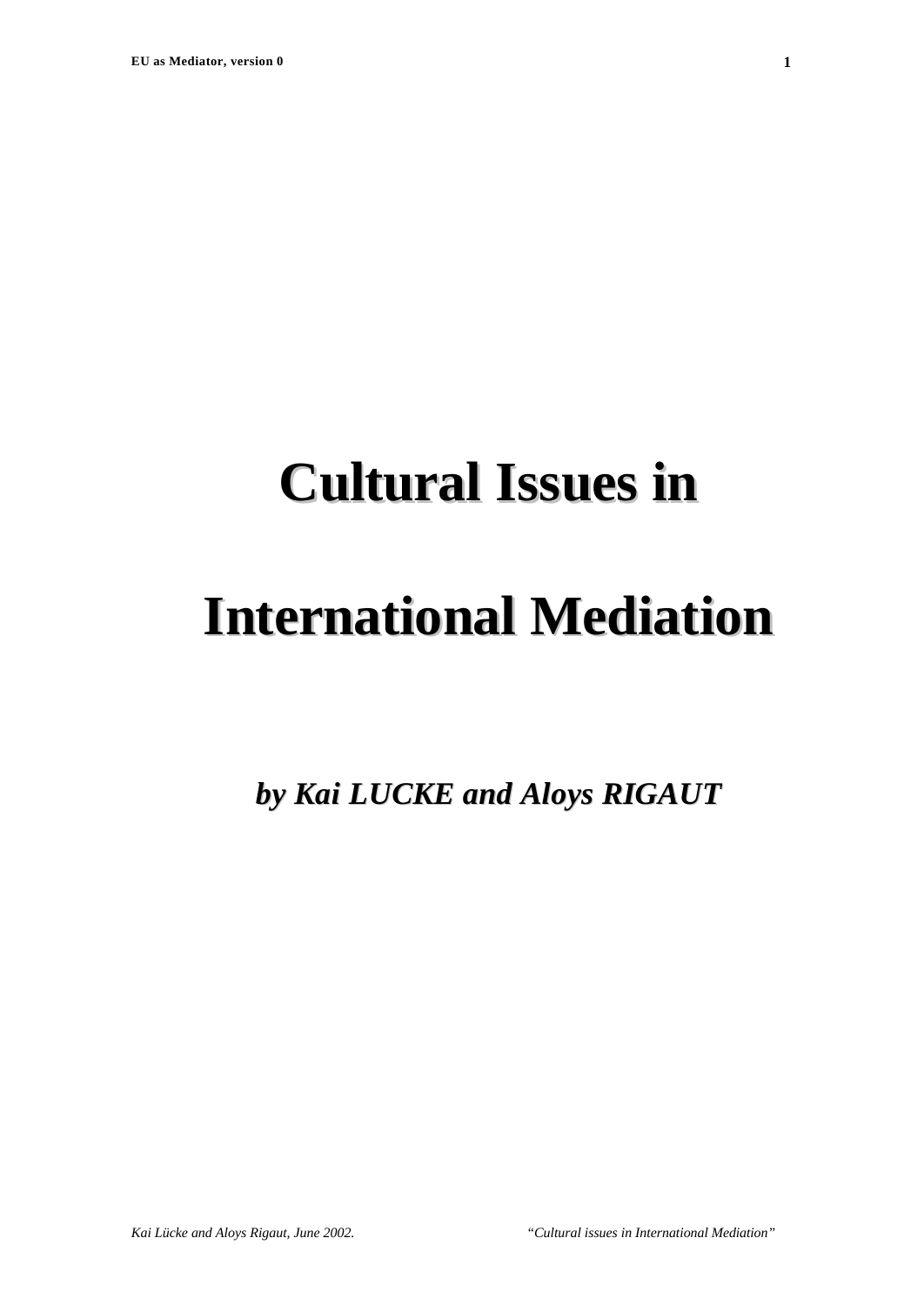## **EXECUTIVE SUMMARY:**

The following recommendations derive from this paper:

- **1.** In cross-cultural conflicts, the mediator must consider the problem *and* the people, i.e. take into consideration cultural factors.
- **2.** Not every cross-cultural conflict should be considered as based on culture.
- **3.** A pre-mediation assessment of the conflicting parties' cultures is needed, but stereotypes should be avoided.
- **4.** Mediators shall be trained in cultural awareness and be taught about communication styles of different cultures.
- **5.** Cultural ignorance must not be replaced by excessive comprehension for all acts allegedly justified by culture.
- **6.** An analysis of the interests and objectives of the conflicting parties, in cultural terms, shall be conducted.
- **7.** The encounter of different cultures in a mediation process shall not be systematically seen as a threat for the mediation process.
- **8.** Culturally determined differences in objectives shall be exploited in cross-cultural win-win strategies.
- **9.** The European Union shall identify its own conflict resolution culture.
- **10.** The EU should try to identify the potential cultural reasons for which it has been requested as a mediator.
- **11.** The European mediator shall be aware of his or her own culture and its consequences for the mediation process.
- **12.** While the mediator shall remain neutral with regard to the mediation process, this cannot be expected with regard to its outcome.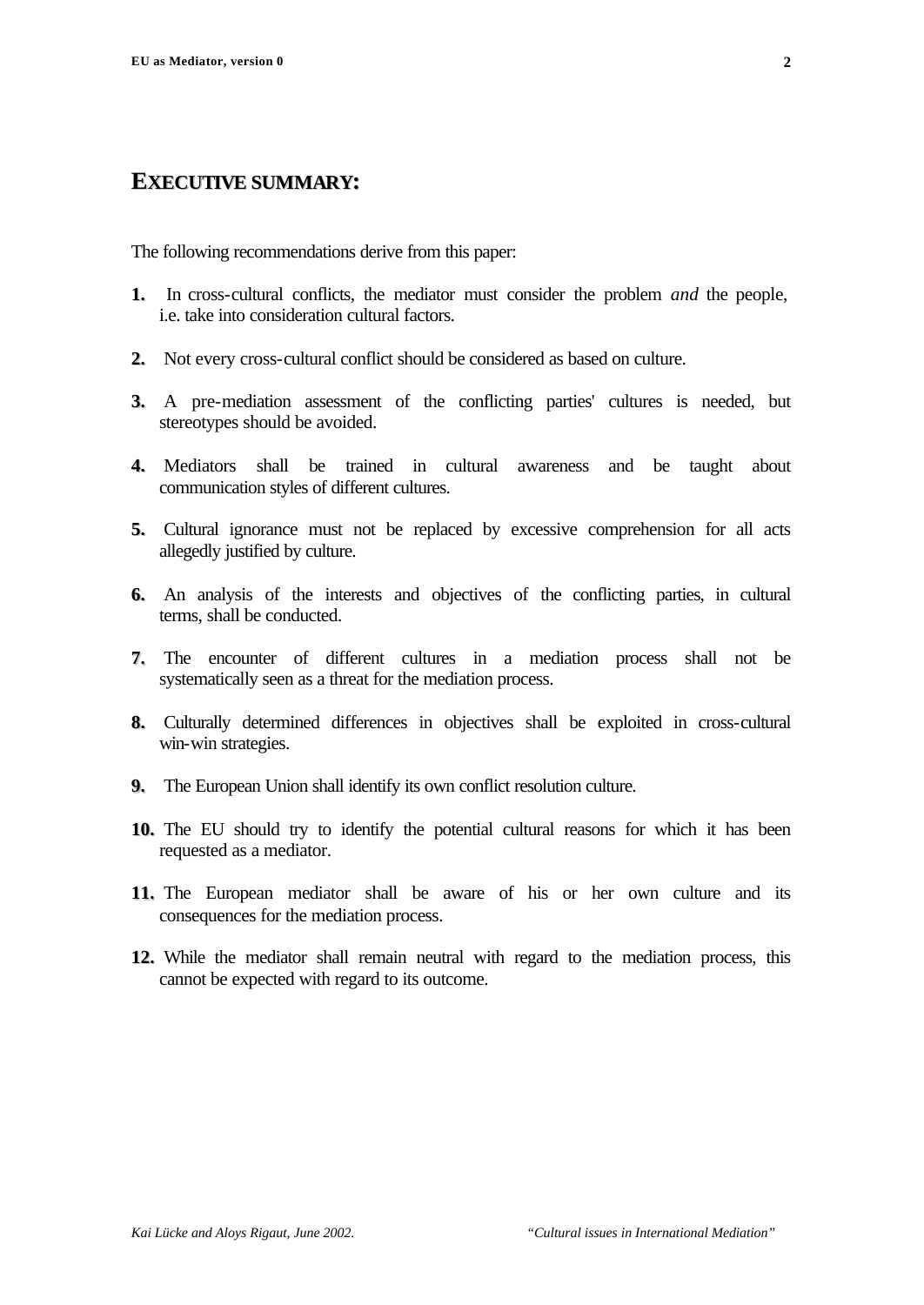## **INDEX:**

| <b>INTRODUCTION</b> |                                                                                   |           |
|---------------------|-----------------------------------------------------------------------------------|-----------|
| 1.                  | IS THE CULTURAL APPROACH TO CONFLICT RESOLUTION AND<br><b>MEDIATION RELEVANT?</b> | 6         |
|                     |                                                                                   |           |
| $2_{\cdot}$         | <b>CATEGORISING CULTURES</b>                                                      | <u>12</u> |
| 2.1.                | <b>INDIVIDUALIST CULTURES</b>                                                     | 13        |
|                     | 2.2. COLLECTIVIST CULTURES                                                        | 13        |
| 3.                  | THE INFLUENCE OF CULTURE ON MEDIATION                                             | 14        |
|                     | 3.1. PROBLEMS OF CROSS-CULTURAL MEDIATION                                         | 14        |
|                     | <b>CULTURE AND COMMUNICATION</b>                                                  | 14        |
|                     | <b>CULTURE AND INTERESTS</b>                                                      | 17        |
|                     | 3.2. BENEFITS OF CROSS-CULTURAL MEDIATION                                         | 21        |
| <u>4.</u>           | IS THERE A EUROPEAN 'CONFLICT RESOLUTION CULTURE'?                                | 24        |
|                     | 4.1. MEDIATION OR ARBITRATION: TWO CONTRASTED CONFLICT SETTLEMENT                 |           |
|                     | <b>TECHNIQUES</b>                                                                 | 26        |
| 4.2.                | PEACE THROUGH INTEGRATION PROCESSES AND COMMUNITY METHODS                         | 27        |
|                     | 4.3. PEACE THROUGH THE PROTECTION OF INDIVIDUAL RIGHTS AND FREEDOMS               | 29        |
|                     | 4.4. PEACE THROUGH MULTICULTURALISM                                               | 31        |
|                     | <b>4.5. PEACE THROUGH DEMOCRATISATION</b>                                         | 34        |
|                     | 4.6. THE MEDIATOR'S NEUTRALITY ISSUE                                              | 35        |
|                     | <b>CONCLUSION</b>                                                                 | 37        |
|                     | <b>BIBLIOGRAPHY EXECUTE AND INCOMENDATION</b>                                     | 41        |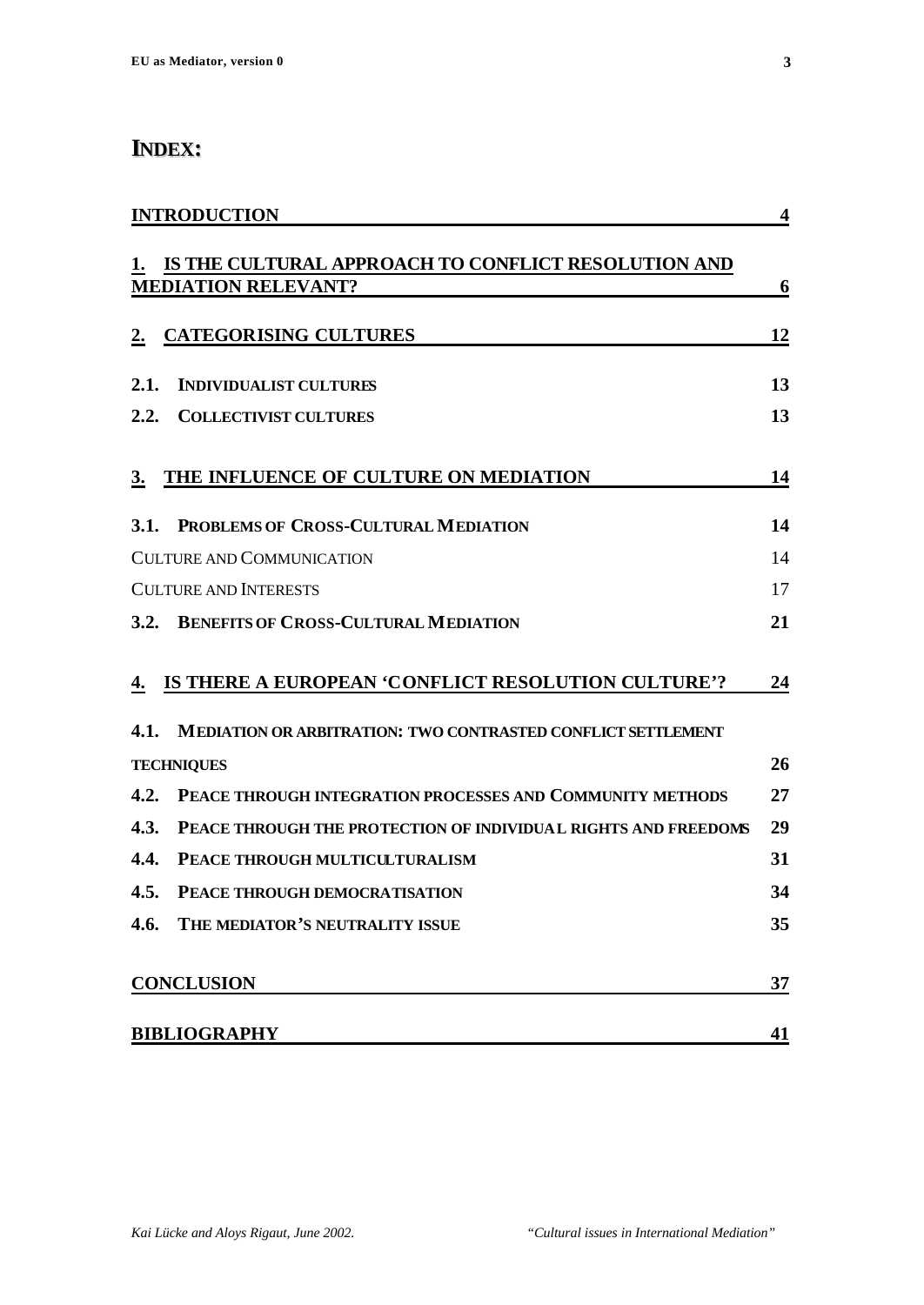## *Introduction*

There has been an increasing interest in the cultural dimension of conflict prevention and resolution in recent years. This may be the result of a rising number of intense cultural/ethnic conflicts in the world. Rwanda and the Balkans are probably the most cited examples of violent intra-State conflicts with cultural dimensions, but one should not forget that even "state to state" disputes involve significant cultural elements, as is shown by the never-ending India-Pakistan conflict. As a matter of fact, the end of the Cold War and the demise of Communism have meant that attention of scholars has shifted away from ideological and great power opposition. Instead, focus has shifted to smaller conflicts, typically within states and often including a conflict between different ethnic and religious groups. While one should not conclude from this that culture has become more important, the failure of states such as the Soviet Union and the former Yugoslavia have simply allowed such conflicts to escalate into armed conflict. Formerly hidden conflicts have thus become visible or are not anymore seen in simple terms of East-West opposition. In any case, the sheer scale of the atrocities committed in Rwanda or the former Yugoslavia and Huntington's influential thesis of the "Clash of Civilisations" have brought culture to the forefront of conflict analysis. This is an even higher priority due to the subsequently increased efforts of the international community to pacify regions of ethnic conflict or prevent such conflict in the first place. This has included support for states and the strengthening of civil society across cultural divides, necessitating the interaction with concerned parties as well as their reconciliation. From this perspective, international mediation may be a seductive conflict resolution technique, as it does not involve the deployment of external forces and is more respectful of the sovereignty of national states: the conflicting parties voluntarily call for an international mediation, the solution is not imposed from outside and is thus more likely to be accepted, and the result is not obligatorily binding. But it demands specific techniques and skills on the mediator's side. Mediation requires in particular high negotiation skills, and, from this perspective, cultural sensitiveness should thus be a significant asset, because e.g. of the force of language.

However, not only techniques are important, but also consciousness of one's own culture and identity. If conflicting parties ask a specific third-party to mediate their conflict, it must be because of some expected "added value" of mediation by this third-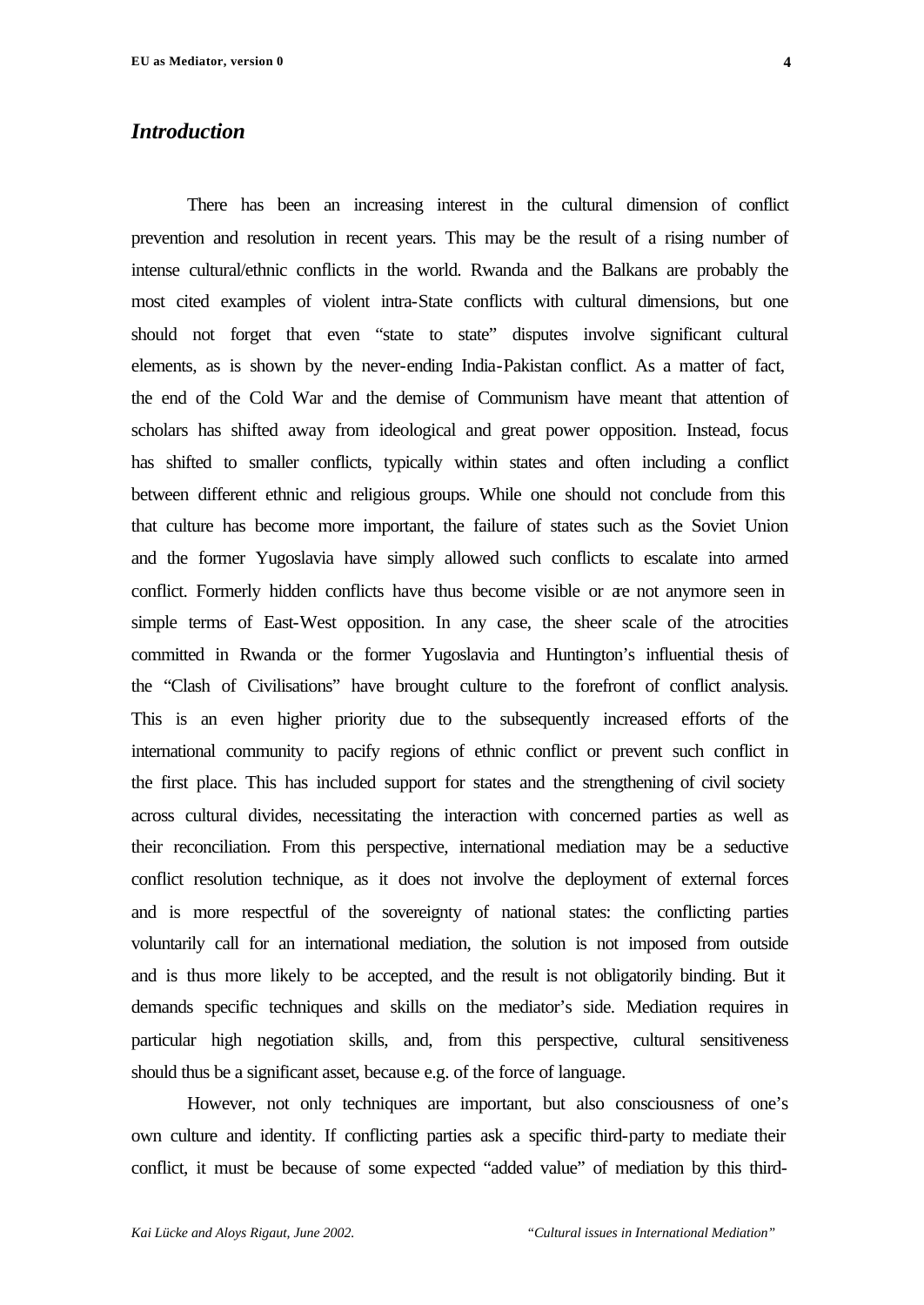**5**

party compared to another, and maybe also because of some cultural affinity, embedded in a preconceived notion of what to expect from this given mediator. While the EU is redefining its strategy, one may however wonder: to what extent is the cultural approach relevant? Can the EU be a successful mediator without a solid definition of its own identity/culture? What could be the expectations of the rest of the world when asking the EU to mediate their conflict?

According to Chris MOORE, "*mediation is the intervention of an acceptable, impartial and neutral third-party who has no authoritative decision-making power to assist contending parties in voluntarily reaching their own mutually acceptable settlement of issues in dispute*" (1986). Mediation is therefore a voluntary process where an impartial third-party (the mediator) facilitates communication between conflicting parties and engages them in a joint problem-solving process. The purpose is to creatively solve problems and reach a mutually agreeable written resolution. Culture is however a much more blurred concept. Defined as "*a learned system of values, beliefs and/or norms among a group of people*" (GREEY, 1994), it may thus be considered as "*a grammar for organizing reality, for imparting meaning to the world*" (COHEN, 1997, p. 12). Broadly defined, culture includes nationality, religion, ethnic background, etc. According to some authors, it may even include the 'political culture' dimension: e.g. is the country a well-established democracy or an authoritarian regime? Some tend however to minimise the divisive influence of culture, emphasizing the common belonging of all human beings to Mankind. But one cannot deny the decisive character of culture in provoking miscommunications and misunderstandings, and that these may even escalate to a conflict. From this perspective, mediation is often chosen after the dispute has escalated to the point where bilateral negotiations have become stalemated. And such a stalemate may precisely be caused by a 'cultural clash': the higher the discrepancy between different cultures, the higher may be the risk of misunderstanding and of conflict. The role of the mediator will then be to re-open the dialog between the conflicting parties, which will require specific techniques, possibly including a cultural dimension. Finally, one should not forget that the Mediator's own culture may also be a significant parameter in the effectiveness of the mediation, and, if not carefully assessed, such interference may even jeopardise the mediation efforts. Existing references about the potential role of the EU on the world stage as an international mediator are nevertheless very rare so far, especially compared to the US, where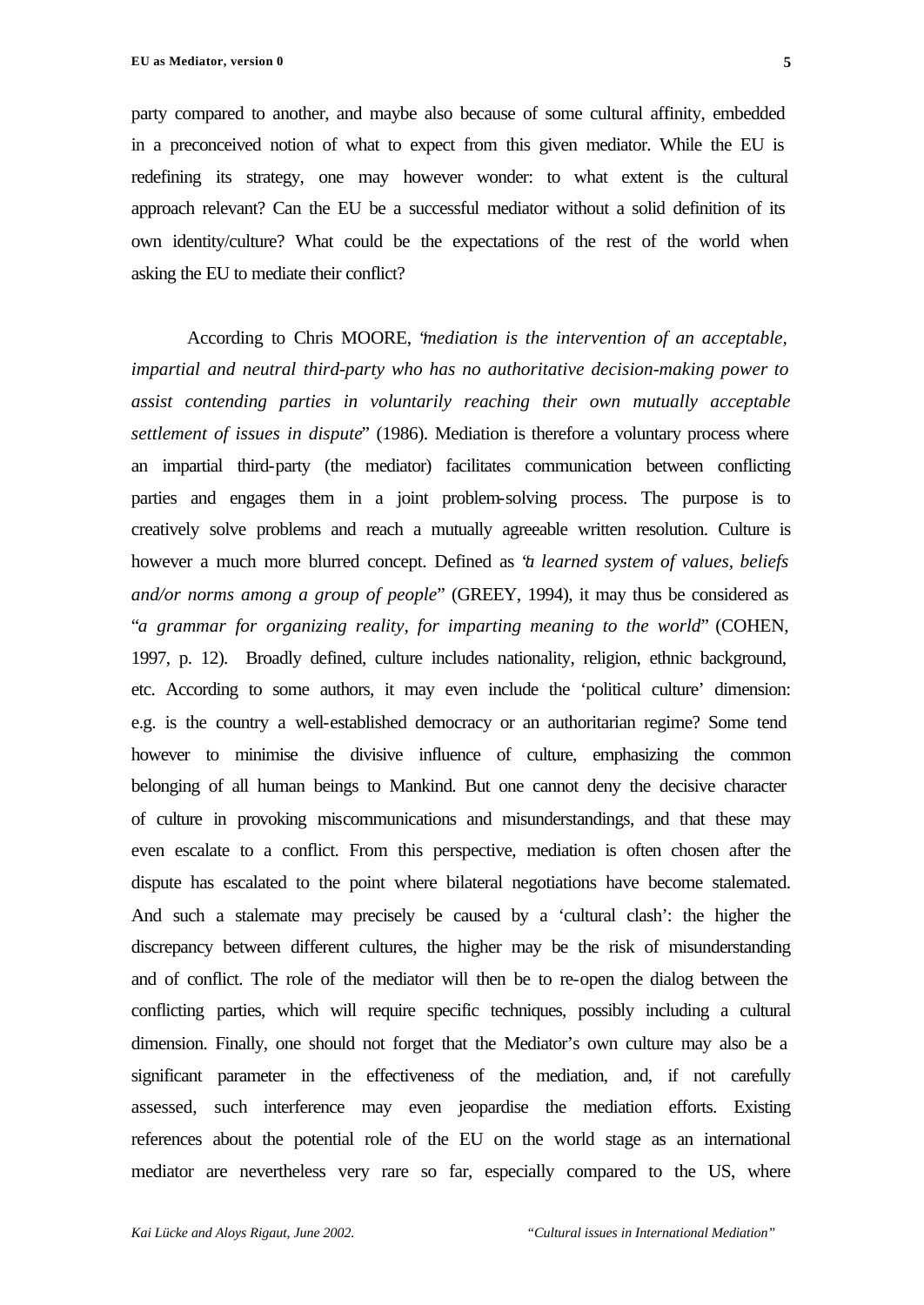mediation is a common and widespread conflict resolution technique. How should European mediators take into account cultural factors? While the US approach is still prevalent in the world, isn't there any 'conflict resolution culture' or, even better, a 'mediation culture' in Europe too?

This paper is organised as follows: Section 1 discusses whether a cultural approach to mediation is relevant or not. Section 2 briefly describes two categories of cultures, distinguishing in particular between individualist and collectivist cultures. Section 3 will present a simple model for mediation in order to examine the influence of culture on mediation. And finally, section 4 sifts through the 'conflict resolution culture' of the EU, and the flaws and assets of the EU as a mediator.

## *1. Is the cultural approach to conflict resolution and mediation relevant?*

While there is no clear EU approach to mediation for the moment, the US approach remains ambiguous when it comes to the cultural dimension. Indeed, whereas FISHER and URY (1991) advocate negotiators should "*separate the people from the problem*", "*focus on the interests*" and not on the "*positions*", Samuel HUNTINGTON (1993) stresses the crucial significance of cultural discrepancies in fuelling conflicts throughout the world and underlines the rising risk of "*clashes of civilisations*" - two theories somehow very influential in the US. As he indeed writes, "*in the post-Cold War world the most important distinctions among peoples are not ideological, political or economic. They are cultural*" (HUNTINGTON, 1996, p. 11). However, in both cases, the cultural approach to mediation does not seem relevant: on the one hand, the mediator is asked to separate the people, i.e. cultural aspects, from the "problem", which is the very object of the mediation effort (trying to find common grounds with regard to this problem); on the other hand, cultural features are described as immutable and exclusive, and thus very difficult to put aside, so that conflicts are almost impossible to be mediated.

Both visions have their limits, however, from the perspective of the effectiveness of a mediation effort. On the one hand, indeed, in many cross-cultural conflicts, people and problems are deeply intertwined, and one cannot separate them,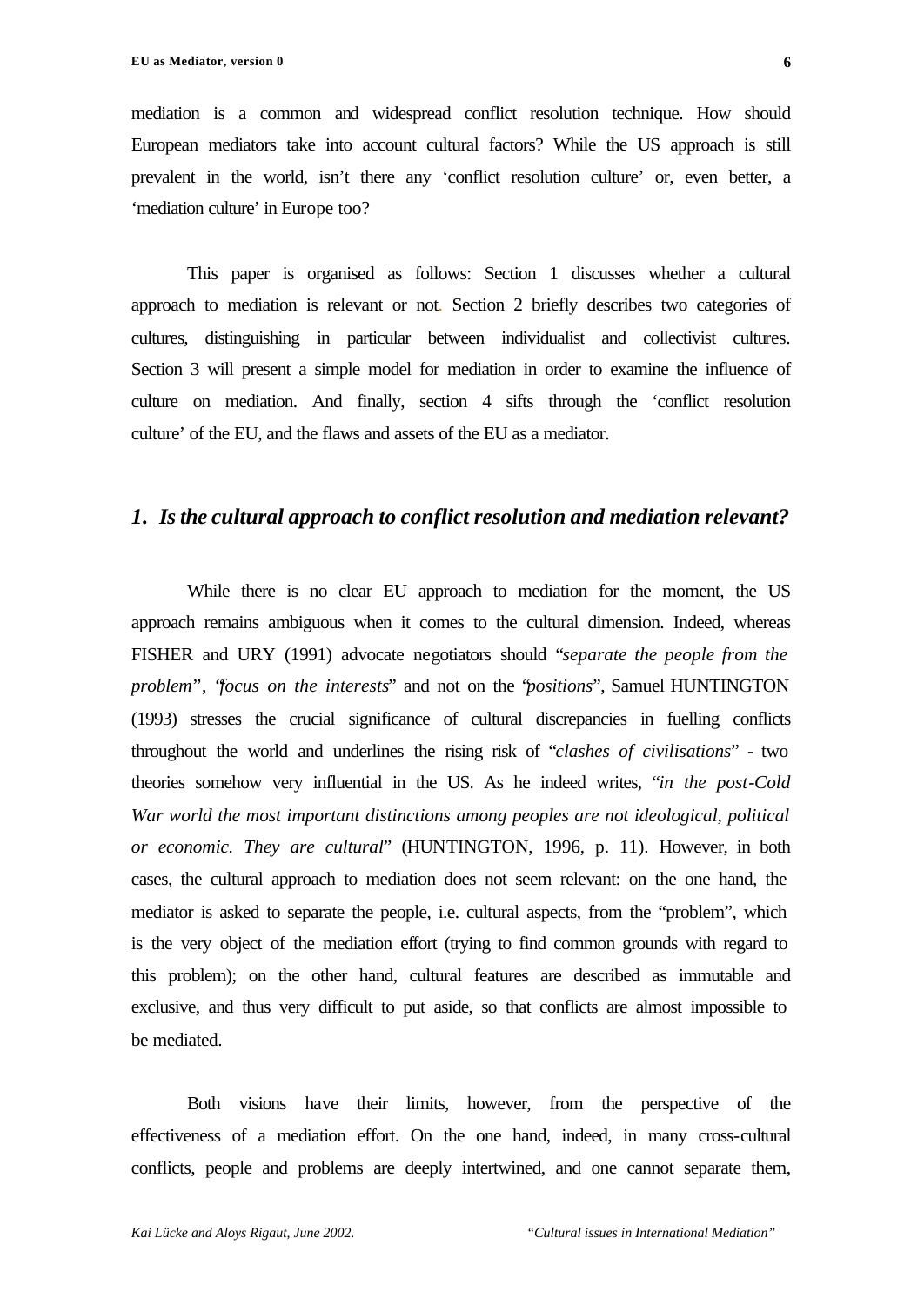**EU as Mediator, version 0**

e.g. when dealing with identity-based conflicts where each party sees the other through the prejudices, myths and biases of his/her cultural group (ROTHMAN, 1997). For some groups, harmony is for instance highly valued, and the parties may resist a mediation that does not take into account their "position" towards the "other". In fact, a dualism between the people and the problem is not necessarily accepted as a universal principle. (KOCHMAN, 1981) for instance found that Afro-Americans view the "White" idea that they should leave their emotions out of the negotiation as "devious", a product of a political rather that a reasoned requirement. More generally, collective cultural contexts may be resistant to such a division between identity and behaviour.

On the other hand, Huntington's theory is not satisfactory either. Defining civilisation as the largest possible cultural entity, a "*culture writ large*", he puts forward two main propositions:

- 1) Cultural differences represent the primary source of conflict in the interstate system, religious identity being the main defining cultural characteristic.
- 2) Cultural differences are most likely to promote conflict when particular pairs of culture interact (e.g. Western and Islamic "cultures").

Several of his concepts, upon close examination, seem highly dubious, however. According to Huntington's view, for instance, cultural differences are exclusive, immutable, and not amenable to compromise, thus being more likely to lead to violent conflicts. But one may consider culture as much more fluid, dynamic and open. The typology of the different civilisations used by Huntington, as well as their 'borders', may furthermore be questioned. The tragic conflict in Bosnia-Herzegovina may serve as an example in this respect. Huntington refers repeatedly to it as a 'clash of civilizations' *par excellence*, since Bosnia-Herzegovina is located astride the borders of three of the civilizations he postulates (Islamic, Western, and Eastern Orthodox). However, when closely examining this conflict without cultural prejudices, one observes that religion normally plays a minor role in public life in this region, which is highly secularised. The people of Bosnia moreover share language, culture, and history; they could therefore be described as part of one, not several, cultures. But unscrupulous politicians may exploit some particular cultural features to the point of violence: e.g. a sense of different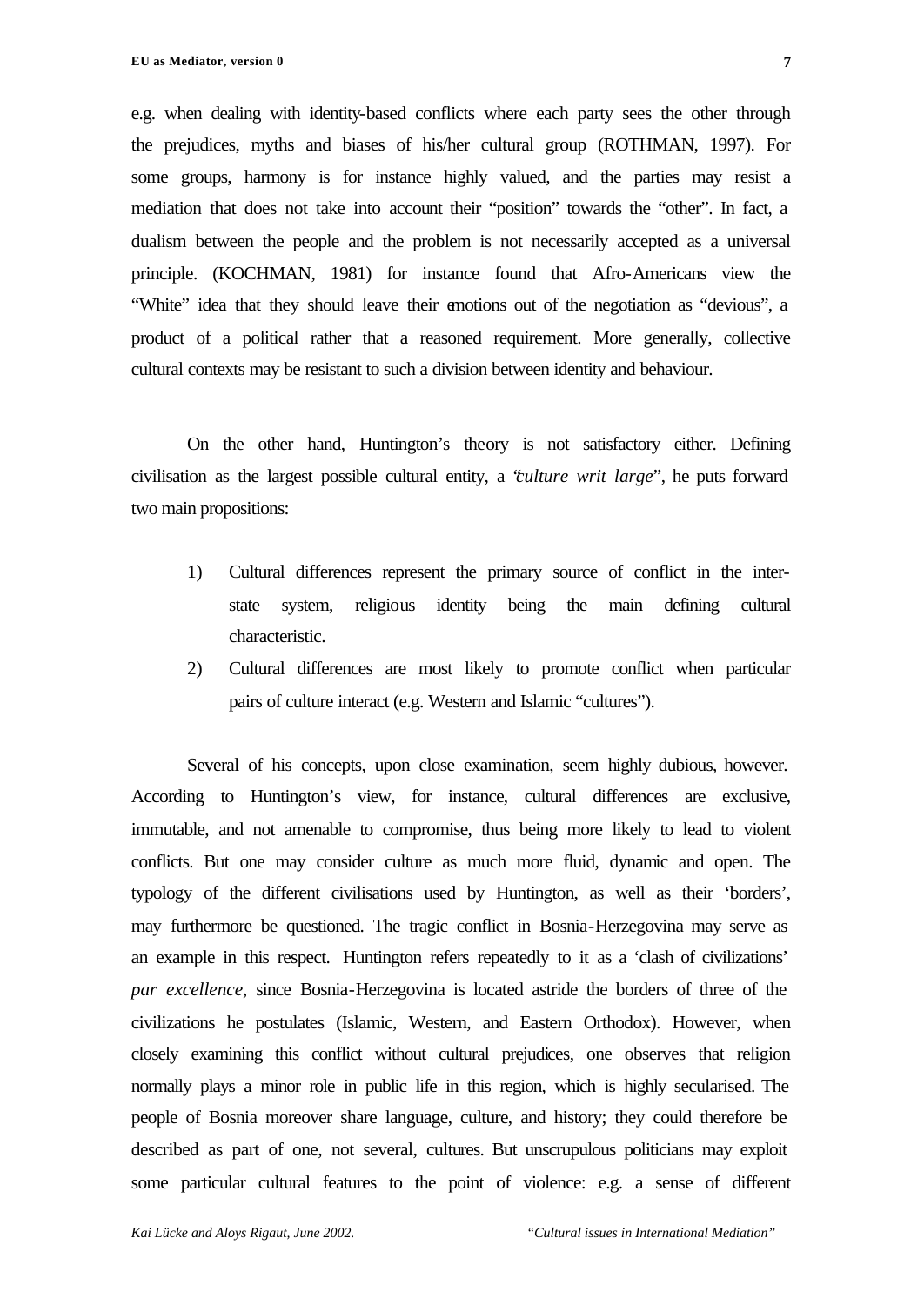identities despite close association over centuries, or a sense of historical wrong, part fact, part myth. Finally, what is therefore at stake is not a difference of cultures but interests, i.e. a struggle for power.

Huntington's theories have caused much debate, and criticisms of his propositions are numerous. But, one must acknowledge that the reticence to cultural interpretations of conflicts is actually general and widespread. In particular, stereotypes about inscrutable Orientals or haggling Arabs, for instance, not only have no ground but also are counter-productive as a mediation tool. Even if the parties to a conflict are often defined by their ethnic identities, ethnic diversity alone is not a cause of armed conflict, political and economic reasons often being the prevalent ones, contrary to Huntington's thesis: e.g. poor economic conditions and repressive political systems are particularly war-prone. To put it in a nutshell, negotiations fail - in most cases - because of divergent interests, and not because of cultural misunderstandings.

Let us however come back on the different sources of conflict. One may distinguish between a disagreement or misunderstanding between two or more parties with each trying to assert their position over the other, on the one hand, and an opposition in interest between several parties (individuals, states, tribes…), on the other hand. From this perspective, cultural issues, prevalent in the first type of conflict, may also play a significant role in the second type: the definition of one's own interests may indeed depend on cultural characteristics. Mediation's effectiveness therefore depends crucially on the capacity of each party to *understand* and appreciate the interests of the other, and of the mediator to make this understanding possible (CARNEVALE and PRUITT, 1992). Thus, "*significant cultural differences between rivals may exacerbate conflict and complicate its resolution*" (COHEN, 1996, p. 108). Some empirical evidence indeed shows that as cultural issues become more salient, disputes become more intense, and they also become more difficult to resolve peacefully (HENDERSON, 1997), as has been epitomised by the recurrent rivalries in the Middle East, the Balkans and South Asia. On the contrary, when participants are from similar cultures, the chances of success of the mediation increase. With regard to political culture<sup>1</sup> for instance, a "*presumption of amity*" exists between democratic states, as

<sup>&</sup>lt;sup>1</sup> Cf. the distinction made by (LENG and REGAN, 2002) between "*social culture*", defined primarily in terms of religious identity, and "*political culture*", defined according to the state's political system.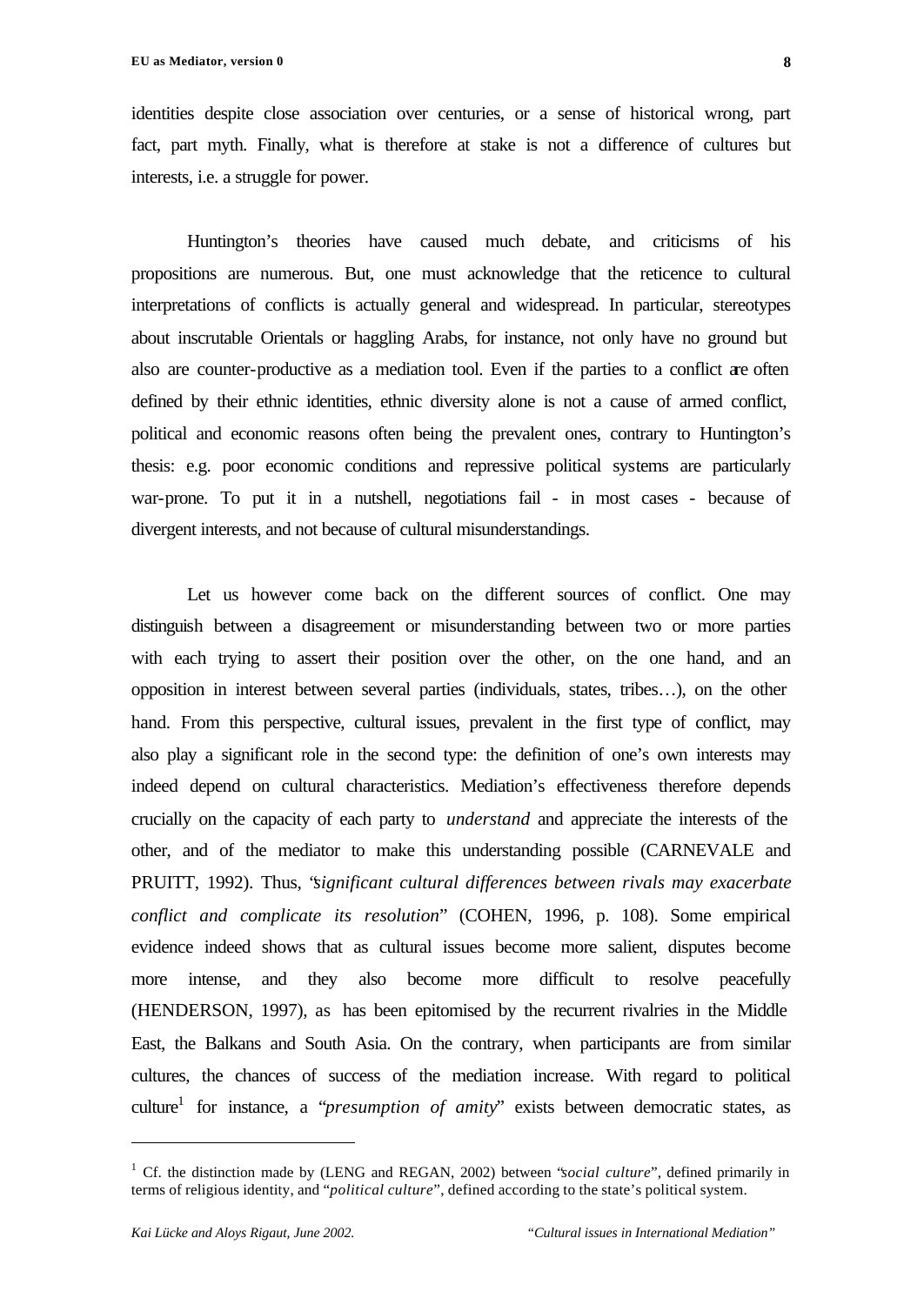**EU as Mediator, version 0**

evidenced by the relative infrequency of conflicts between democracies (BREMER, 1993). Democracies indeed share a common political culture, characterised by a system of checks and balances, the presence of opposition parties, and a constant debate over issues of general interest. Democratic countries are thus more used to negotiation, compromise and the peaceful resolution of conflicts, and are consequently more likely than non-democratic countries to accept a third-party intervention (DIXON, 1993). Thus, culture not only shapes the naming, interpretation, enactment and course of conflicts but also the possibilities for its resolution or transformation. This is why culture may be compared to a "*set of lenses through which all parties to a conflict necessarily see*" (LEBARON, 2002): culture, as an integral part of human existence, can be resorted to as a significant resource in transforming intercultural conflict.

Finally, not only the conflicting parties' cultures may be a serious caveat for mediation efforts, but also the mediators' culture may play a significant role in the evolution of the mediation, given that different cultures assign in reality different roles to mediation. For instance, Arab mediators see their main task as restoring a harmonious relationship between the conflicting parties and as preserving Arab unity (PATAI, 1987). Community harmony is also a prevalent motive for Chinese mediators (WALL and BLUM, 1991) and Indian mediators (SINGH and SINGH, 1992). One may finally mention the carefully non-assertive style of the Japanese mediators (CALLISTER and WALL, 1997). From this perspective, one may therefore wonder what could be the European "style" of mediation, and what are its particular motives when mediating conflicts – if it has some.

There are nevertheless some counter-arguments, and even if the importance of culture in negotiation and mediation is slowly being discovered, some continue to refuse its relevance for various reasons:

Firstly, there is a fundamental opposition against including factors such as culture in interstate relations based on the realist reading of international relations. According to the realist school, the state is a unitary actor rationally pursuing its national interest in an anarchic world through the use of power. As a consequence, realists assume that conflicts exclusively arise from opposing interests.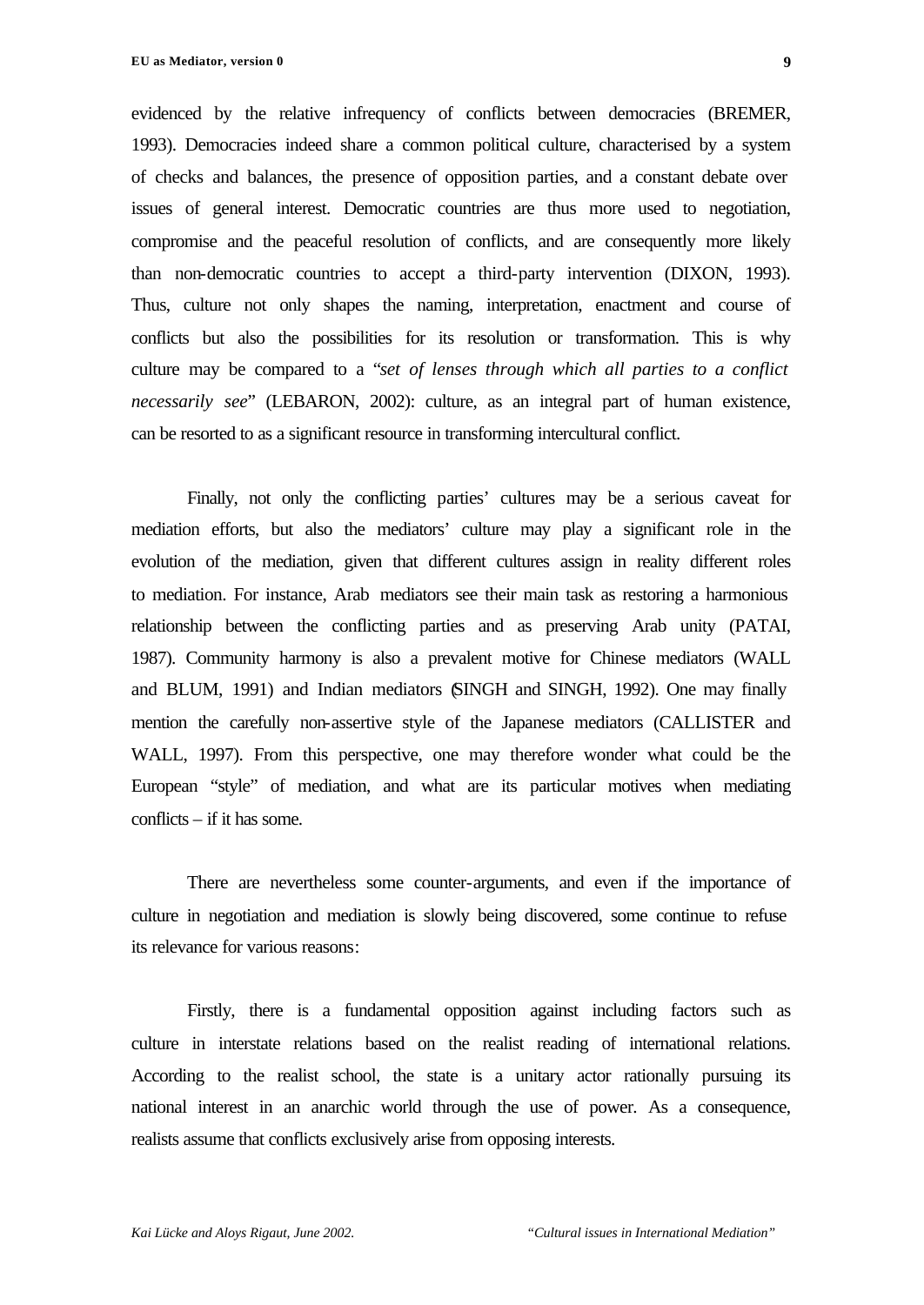However, it should be clear that not only the definition of national interests can be influenced by cultural factors; as fundamentally, what is seen as a rational way of pursuing such interests may vary between cultures. Moreover, mediation situations are, of course, not limited to inter-state relations. Ethnic or cultural conflicts may arise within states.

Secondly, the existence of a universal culture of diplomats (ZARTMAN, 1993) is invoked in justification of the refusal to consider culture during mediation. According to this reasoning, cultural differences will not present a problem as trained diplomats act as a sort of screen: having received similar training – in fact, not only in their respective ministries but often already before, when studying at the same schools and universities – and speaking the "language of diplomacy", any problem of cultural misunderstandings is thus seen as unlikely to arise between diplomats.

Indeed, it is a well-known phenomenon that national experts meeting regularly may develop some form of professional ethos, possibly leading even to the partial loss of control of national governments over these experts. Some have proposed that this could be the case in the European Union comitology system, for example. Particularly in specialist fields to which outsiders may have little access, experts might well find it easier to agree with their counterpart than their own delegation.

However, possessing the same university degree or knowledge of similar techniques does not say anything about cultural convergence. Moreover, diplomats are certainly not the only actors in mediation. Particularly in sub-national and ethnic disputes or in the field of economics, other actors play important roles, including political leaders and managers without specialist training in intercultural awareness. In any case, even if one assumes that cultural miscommunication could be avoided between diplomats in a given situation, their respective cultural backgrounds and culturally determined expectations of the public may impose constraints that make the conclusion of an agreement difficult.

Thirdly, while agreeing that culture may have played a role in the past, others point to a perceived cultural homogenisation of the world and an increased interconnectedness of global elites. As a consequence, they argue that the relevance of culture is declining.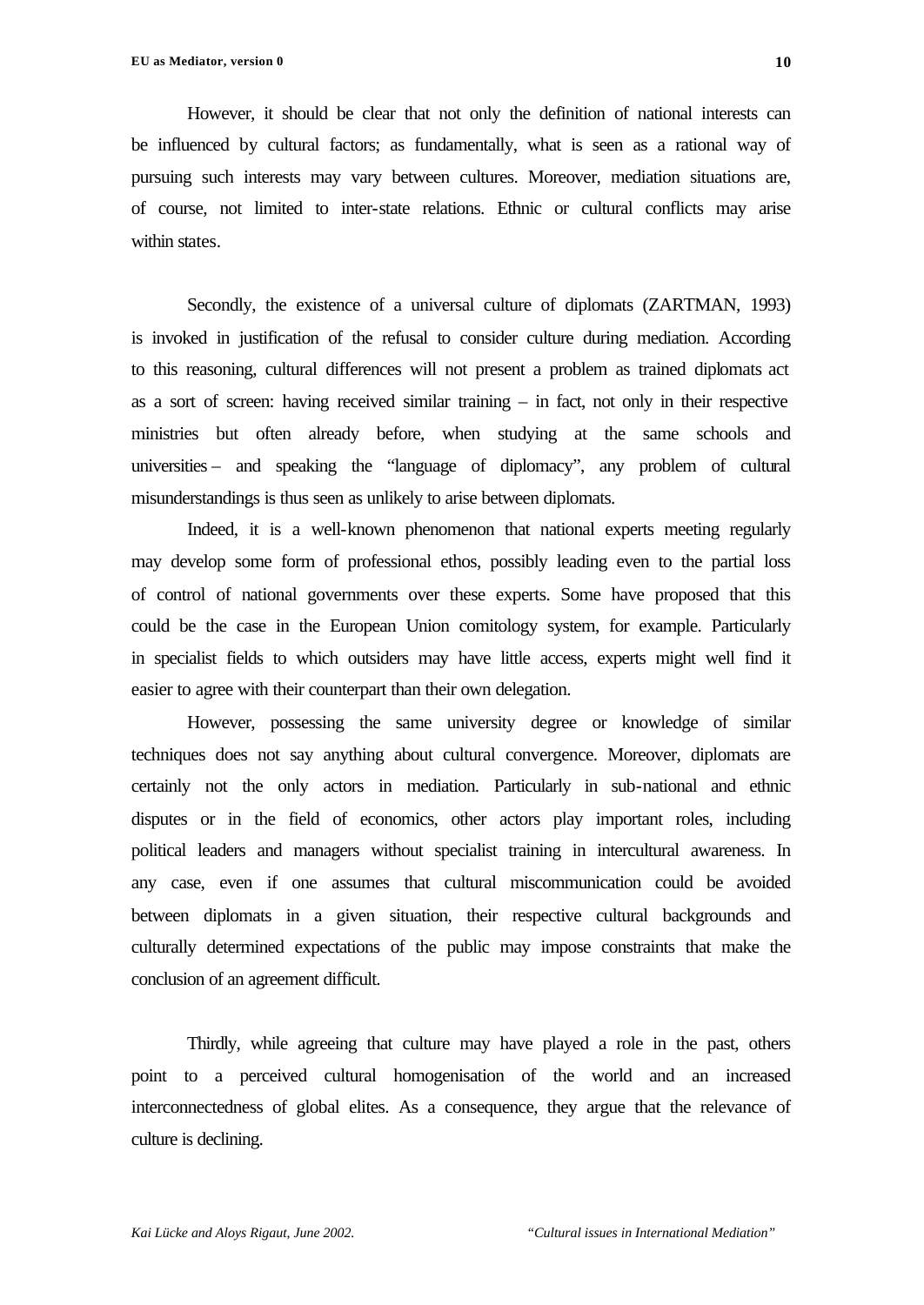However, the fact that McDonald's spreads throughout the world and English is becoming the *lingua franca* of large parts of the planet must not to be confused with cultural homogenisation at a deeper level. If different parts of the world know more about each other today than in the past, this cannot be equated with increased understanding of the others' culture, and certainly it does not necessarily imply affinity for the other culture. In fact, a "*sursaut identitaire*" might be the consequence of a perceived homogenisation of life-styles, with cultural differences reaffirming themselves (BADIE, 1995).

All this is not to say that cultural issues are likely to dominate the mediation process. Many other factors, be they of political, economic or military nature, are more likely to be at the origin and central to the solution of a conflict. The human beings taking part in a mediation process, as representatives of their parties, might be separated by many other boundaries besides culture. Such personal divisions may be along lines of social status, ideology, generation, or gender, for example. Thus, personal animosity making the solution of a conflict more difficult does not necessarily derive from cultural differences, just as opposing values and interests need not be culturally determined. Even in those cases where culture does play a role, the importance of culture in interpersonal relations will not be the same between different pairs of interlocutors. However, cultural factors need to be considered, as negligence to do so may unnecessarily complicate the finding of a solution.

In a world in which longer term relationships and multicultural problem solving are becoming increasingly significant, negotiations involving intercultural exploration, a less presumptive and more emphatic approach to international negotiation, may therefore be better suited. It however requires an insight into one's own and other's subjective approach, and an ability to detach oneself from one's own cultural assumptions and values (TRIANDIS, 1972), including those elements stemming from the universal culture of diplomacy (cf. *supra*). Using this intercultural approach thus requires special training and experience to discover and get beyond one's own cultural blinders and to develop one's cultural awareness. While the key to success in any negotiation lies in the successful exchange of meanings among the negotiators, the risk is that a mediator minimises rather than takes into account cultural differences between the parties, interprets their motivations through the lens of his or her own culture rather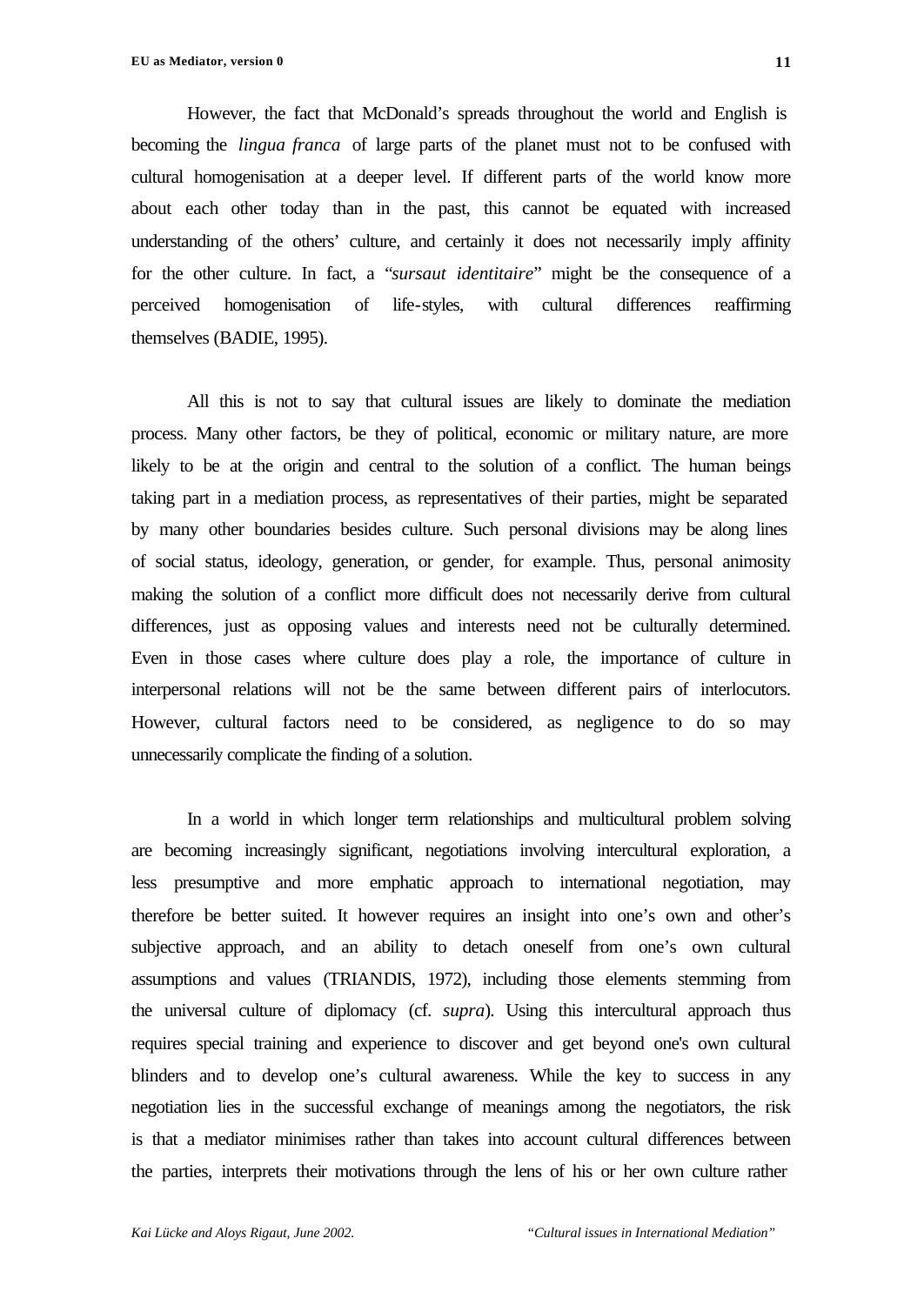than empathises with the cultures of the parties, and ignores rather than explores their values and assumptions. Such an attitude would indeed essentially lead mediators to "*negotiate with themselves*", and thus to jeopardise the chances of success of the mediation, since the parties would not be prone to accept an agreement that has been somehow 'imposed' on them, irrespective of their positions and identities.

## *2. Categorising Cultures*

While it is difficult to categorise cultures, one may nevertheless broadly distinguish between individualist and collectivist cultures. Before doing so, however, it must be stressed that such unrefined categorisation is problematic in many ways: the distinction made is not the only possible distinction, of course. Moreover, it is impossible to determine an exact border between individualist and collectivist cultures. Indeed, making fixed assumptions about individuals based on their cultural origin could lead to new misunderstandings, which these very assumptions were supposed to avoid. Participants in cross-cultural mediation must not make the mistake of perceiving actors from other cultures than their own and their opinions and actions as predetermined by culture. As importantly, the distinction presented here must not mask the fact that both individualist and collectivist cultures are far from homogenous. Miscommunication and misunderstanding based on culture can well take place between two cultures from one group.

Nevertheless, making a fundamental distinction between individualist and collectivist cultures may help in making visible the relevance of culture for mediation by highlighting certain essential differences. It is therefore useful to work out some traits of individualist and collectivist cultures. Broadly speaking, this distinction coincides with other ones classifying cultures as modern or traditional as well as lowcontext or high-context. However, due to the suggestion of successive development stages, the terms modern and traditional will be avoided. Higher emphasis on the low and high context aspects of cultures will be put in a subsequent part on culture and communication.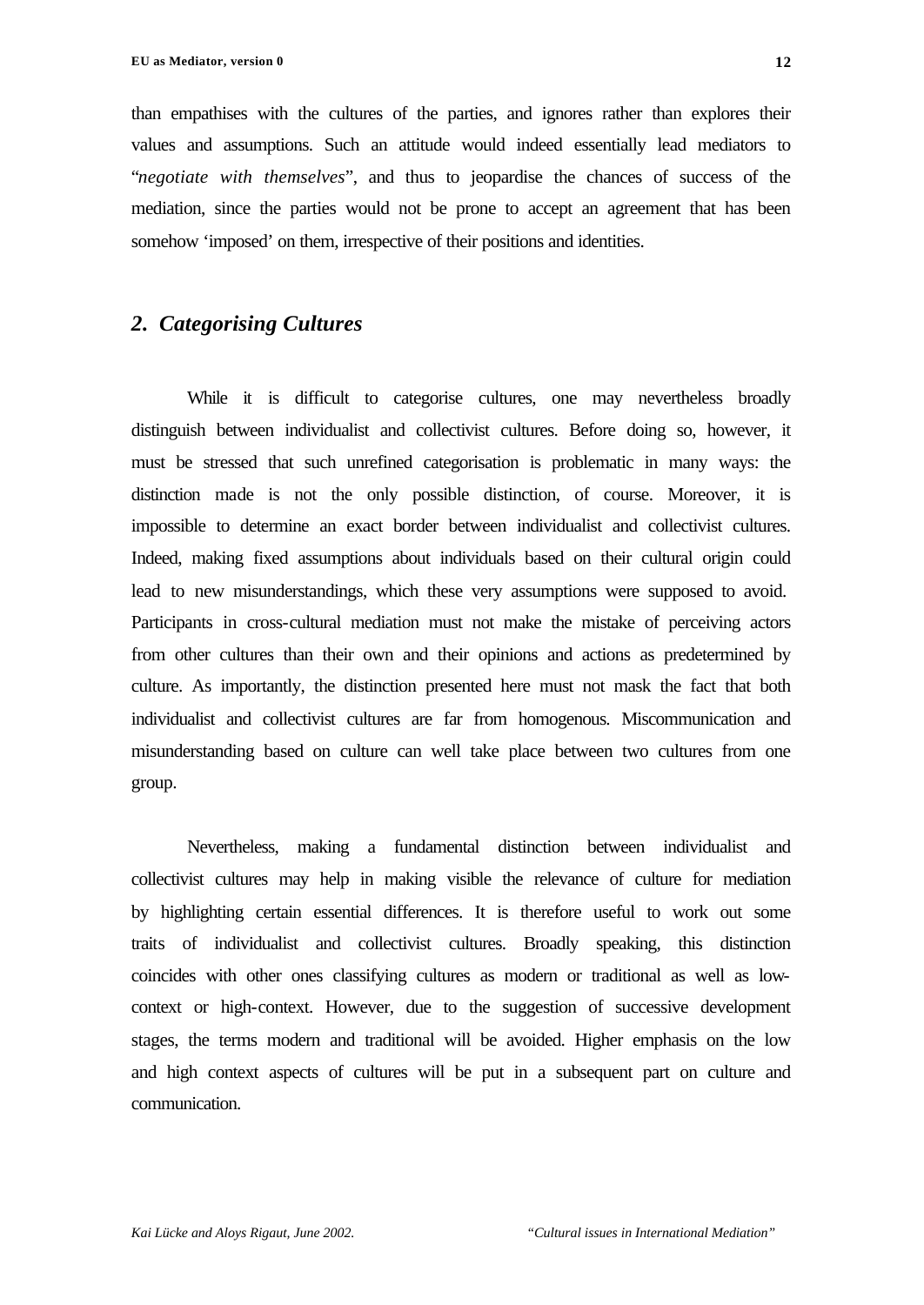#### 2.1. Individualist cultures

Individualist cultures value highly the development of the individual. Human beings are seen primarily as autonomous. As a consequence, personal freedom is regarded as important and emphasis is put on the rights of individuals and their freedom of choice. Self-expression and personal achievement are central to individualist societies, which consider individuals to be of equal value: "*all human beings are born free and equal in dignity and rights*". Individuals are therefore free to challenge authority and norms, and encouraged to derive their own conclusions and form their opinions independently from others. Competition is encouraged and conflicts, which arise frequently and naturally, will be settled with reference to legal rules, which equally bind those in positions of authority. This is a consequence of the fact that those in authority have acquired this status, as opposed to having received it by birth. Just as on legal rules, emphasis is put on rationality.

Only in a second step do individualist societies consider human beings' belonging to a group. The form of social organisation is therefore rather loose, with individuals choosing to which groups they belong and to which not. Relationships tend to be task-oriented as opposed to based on affection. Should a conflict arise in an individualist society between interests of the individual and those of the group, individuals are expected to give precedence to their own interests.

#### 2.2. Collectivist cultures

Collectivist societies put emphasis on the well-being of the community as opposed to the individual, which plays a subordinated role. The social organisation is rigid and hierarchical, where membership in a group is often determined by birth. Such is the case, for example, with regard to the family, which often is of fundamental importance, but also other groups, such as the clan, caste, etc. Authority is likely to be acquired through birth rather than achievements. The rights and development of the individual thus tend to be secondary to the interests of the community. Norms, customs and obligations to the group prevail. Conflicts must be avoided as they threaten the harmony within the group. Should they arise, they will not be settled according to legalistic principles or with regard to formal documents such as contracts, but in respect of tradition and the group interest. Whereas individuals do not weigh much in society,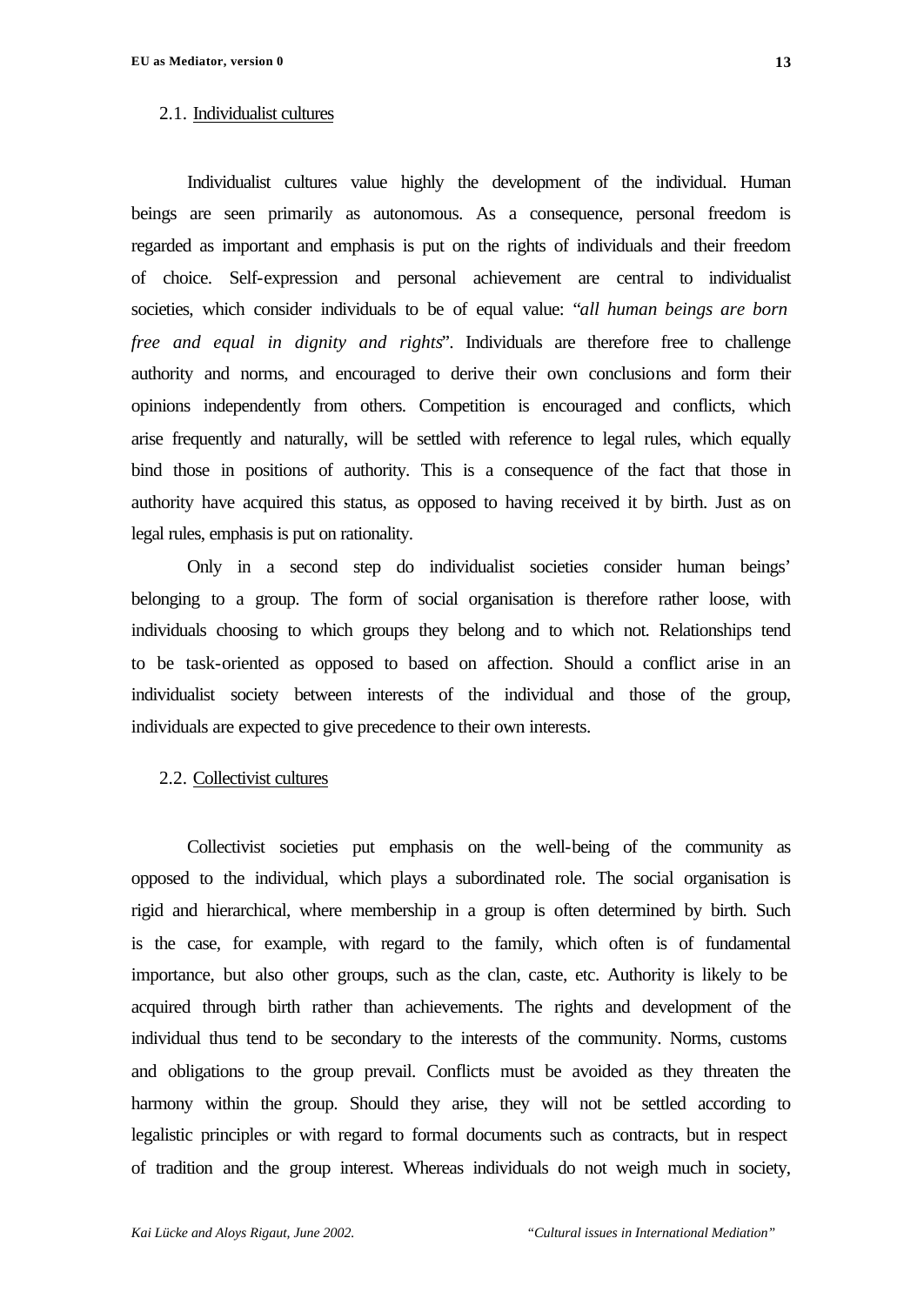the relationship *between* individuals is crucial, however: how a person is seen in a group is of great importance, which is why persons may accept material loss to restore their honour or that of a group they belong to. Due to the disruptive consequences of the loss of face and in order to protect the harmony of the group, social norms have developed which aim at preventing internal conflict. These include a more indirect approach to discussions, including non-verbal communication, and a reluctance to contradict.

While the mediator should not necessarily categorise cultures according to these frameworks only, the distinction made nevertheless highlights some important differences which can serve as a tool for mediators, as a way to understand the cultural assumptions of the conflicting parties.

## *3. The influence of culture on mediation*

Due to the fundamental differences between the cultures that have been presented, the encounter of different cultures in mediation can influence both the *process* as well as the *outcome* of mediation. It must be noted, however, that rather than only complicating the mediators' task, the coming together of different cultures can equally facilitate the finding of a solution. It is this last aspect that seems completely neglected in the literature.

#### 3.1. Problems of Cross-Cultural Mediation

When analysing what problems the encounter of different cultures in a mediation process can result in, a fundamental distinction needs to be made between problems caused by culturally derived miscommunication on the one hand, and the clash of culturally determined interests on the other.

#### *Culture and Communication*

Successful communication is already difficult enough without the introduction of different cultures in the process. Insofar as models of verbal communication are concerned, they describe how a message is first encoded by the sender by putting it into words and then transmitted to the receiver who has to decode the words to interpret the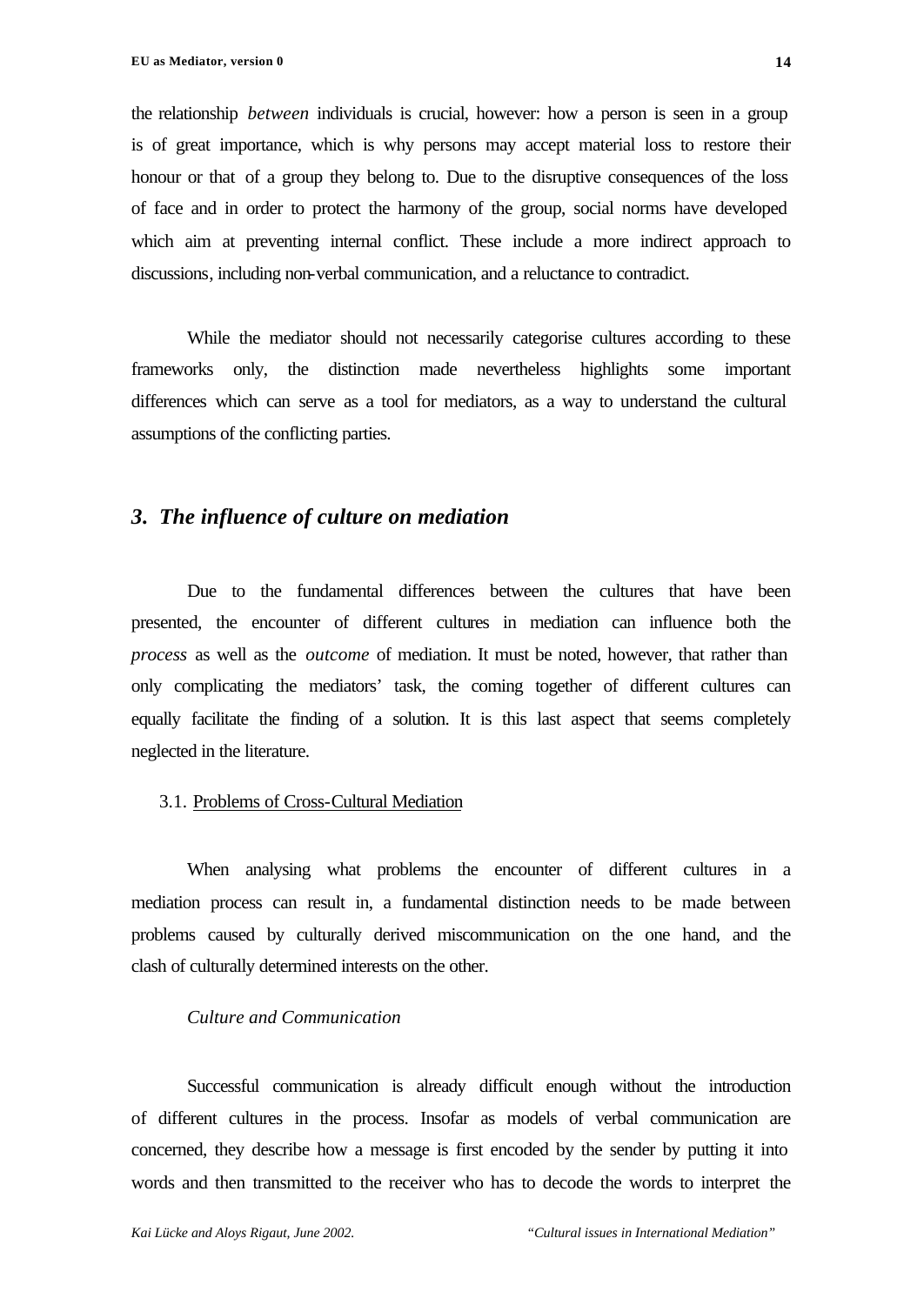intended meaning. Regularly, information is lost or indeed added in this process of codifying and de-codifying, as individuals intending to communicate with each other attach different meanings to the code: for different individuals, words have different connotations.

The problems of communication are exacerbated when communication takes place across cultures. This is not only due to the basic problem of translation, or due to the difficulties for non-native speakers of catching nuances when discussing in a foreign language. Language as a social instrument reflects a culture. Thus, the absence of the distinction between Sie/Vous and Du/Tu in the English language, or the much finer nuances of respect in the Japanese language mirror societies' attitude to rank and hierarchy. Word association tests show clearly that the meaning of words is culturally determined: while for basic concepts, such as food, associations across cultures are still rather similar, associated words may differ widely for more elaborate concepts. In fact, some words trigger positive associations in some cultures and negative ones in others. This may be of crucial importance from the point of view of mediation since the outcome takes generally the form of a *written* agreement.

The more differences between sender and receiver, therefore, the more likely it is that the informational content of a message will be lost or altered during its transmission. If culture consists of shared concepts and attached values, then culture is the basis for successful communication, enabling the correct interpretation of the code. Thus, if the same word has different meanings for mediation participants, both parties are likely to project their own culturally bound assumptions into the code, leading to a false interpretation of the other group's position.

Different attitudes to verbal and non-verbal communication are likely to complicate the communication process further: the direct, frank and confrontational style prevalent in individualist, low-context societies can easily be understood as rudeness and lack of respect by those from collectivist societies. In fact, even European observers will sometimes interpret as arrogance the direct style shown in the US and other Anglo-Saxon countries. Possibly, the European reaction to US President George W. Bush's "Axis-of-evil-speech" is a suitable example.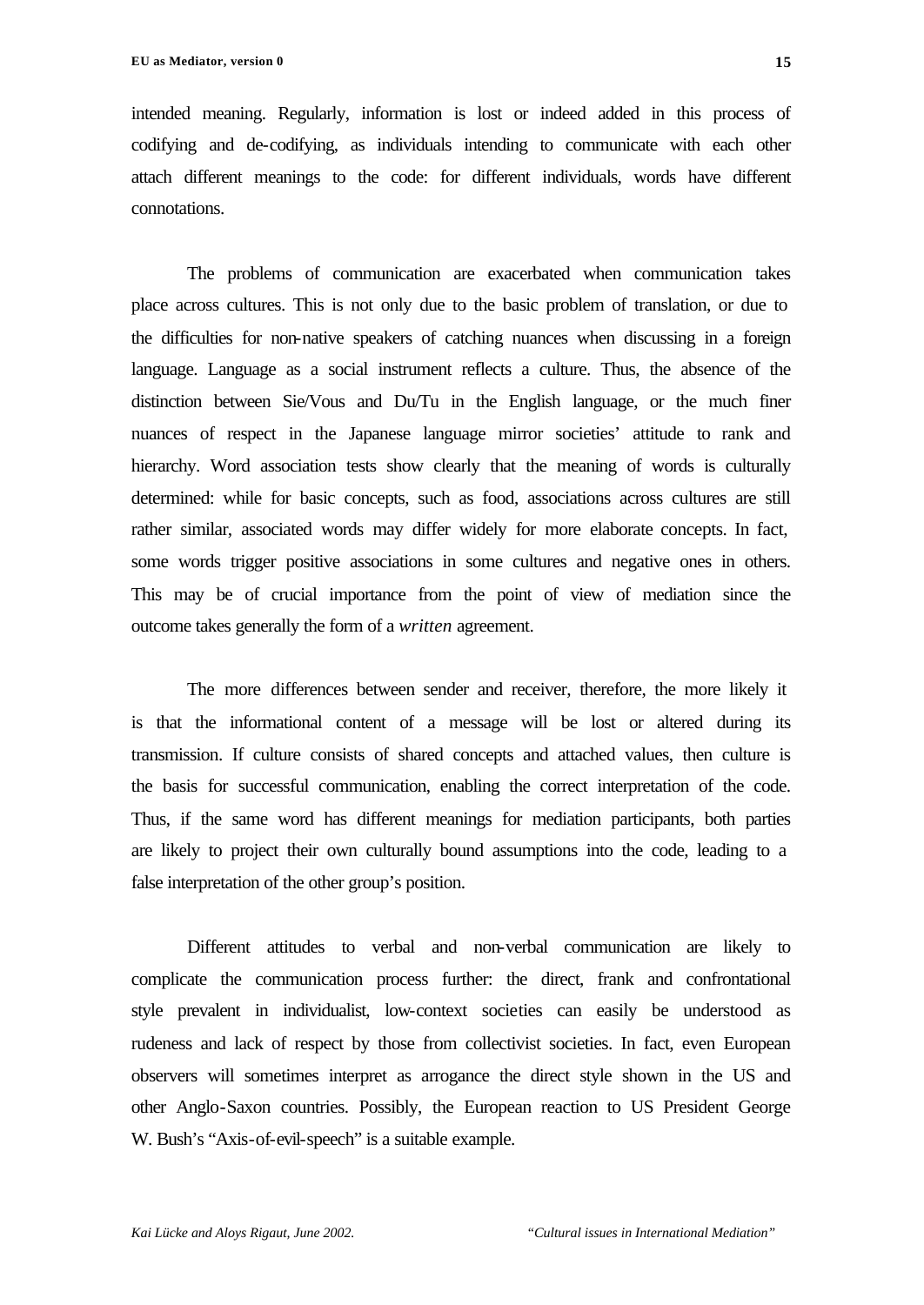**EU as Mediator, version 0**

The harmony requirements and emphasis on face-saving in collectivist, highcontext societies have led to a different communication style, diametrically opposed to the frankness shown in particular in Anglo-Saxon countries: low-context societies value a straightforward approach to talks, where opinions are stated, direct questions are asked and alternatives laid out explicitly. An efficient, business-like attitude in which results are produced quickly is characteristic of such a culture, which is why a language with high informational and low social content is preferred. In a discussion style influenced by legal proceedings, participants will not hesitate to contradict others and refuse proposals made.

In high-context societies, however, communication follows radically different patterns: generally-speaking, the approach is less direct and less committal, as the facesaving constraint dictates that it must be avoided both to contradict as well as to be contradicted. As a consequence, rather than rebuffing a proposal, discussants from collectivist societies may attempt to avoid answering or give an evasive reply. Equally, rather than running the risk of being contradicted when making a proposal, reactions of the other side will be tested carefully until one can be confident that the proposal will be accepted. Low-context negotiators can easily be irritated by such behaviour. However, rather than constituting an attempt to procrastinate and delay, such conduct derives from the fact that contradictions result in embarrassment and can put the relationship between the negotiators at risk. For mediation participants from collectivist societies, however, relationships need to be constructed as the lines between social conversation and business negotiation are much less pronounced than in individualist societies. If talks are less direct, much emphasis is put on non-verbal forms of communication, such as body language. What is not said may be as important as what is said. Moreover, subtleties and hints are likely to convey much more information than participants from low-context cultures would expect.

Thus, even before the essence of mediation is tackled, culturally-determined assumptions about and styles of communication can prevent successful communication and, as a consequence, pose a risk to the successful conclusion of the mediation.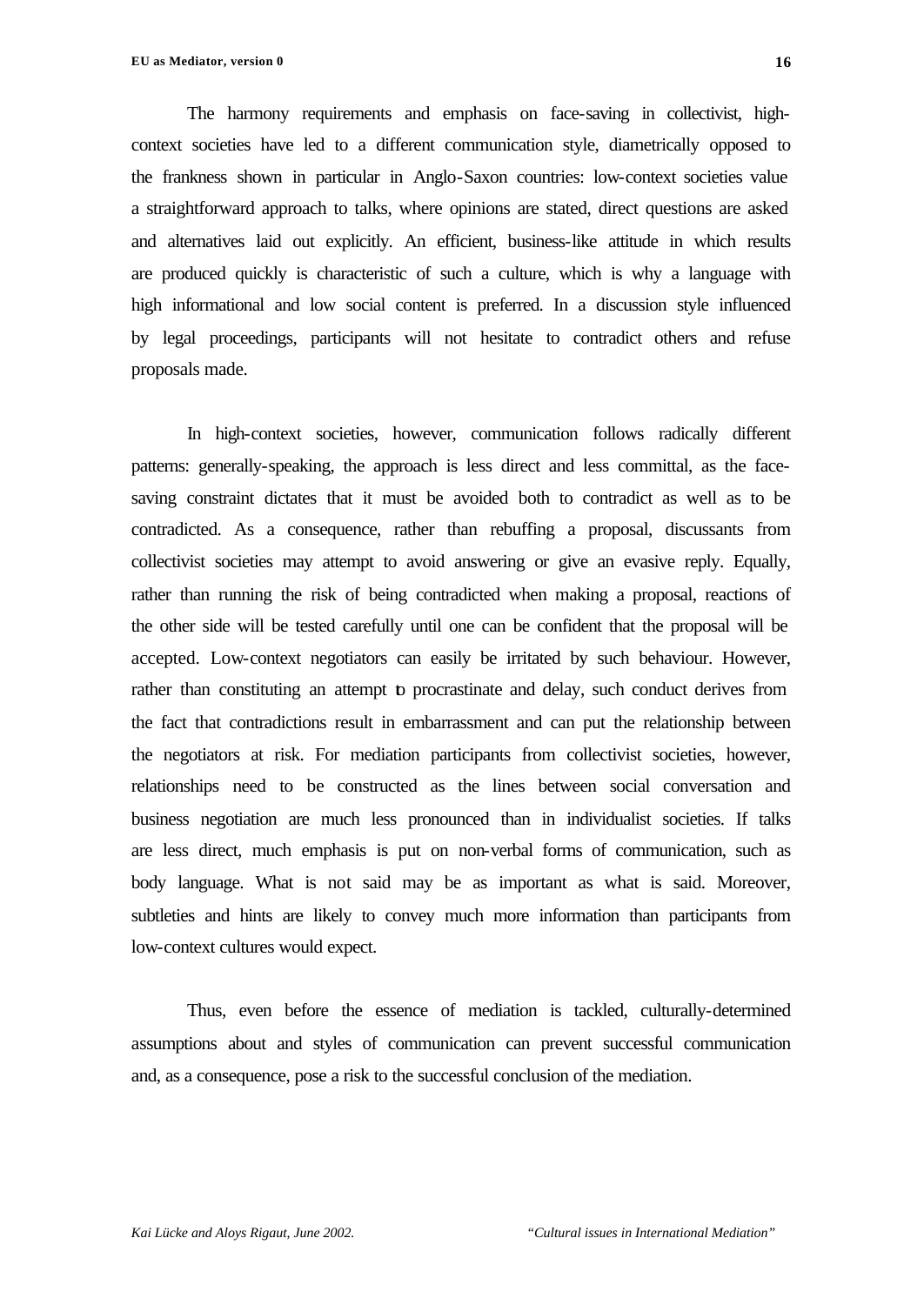#### *Culture and Interests*

While the threat to a successful conclusion of a mediation attempt based on culturally-bound miscommunication can at least be minimised through the training of mediators, preparatory study of communication styles and a general increase in cultural awareness, a different obstacle to mediation may prove more fundamental: cultures shape interests, which may prove irreconcilable during a mediation.

A person's cultural background indeed shapes his perception of reality. What may be trivial for some can be unacceptable for others. As a consequence, aims of the mediation and the range of acceptable outcomes differ between participants. Of course, culture is not the only factor shaping a party's aims for and the acceptable outcomes of mediation. The family history of one of the parties' chief negotiator may have similar effects on what she considers acceptable, for example. However, a solution, say, to an ethnic conflict, can only be a lasting solution if accepted by the groups as a whole. As culture is one criterion common to all group members and thus shaping the values of the group as a whole, culture may play an important role in shaping aims and acceptable outcomes. This is particularly true as the acceptability of an outcome is likely to be influenced by values, i.e. notions of right or wrong. Naturally, values are shaped by history and culture, and what can be unacceptable for some may seem reasonable to an outsider mediator – even to the point that a refusal may seem irrational to the outsider. Therefore, it has to be recognised that parties from different cultures are likely to enter a mediation process with differing objective functions. Not only will the weights attached to different factors constituting the objective function differ, the factors themselves may equally vary.

Let *ObjFctA* and *ObjFctB* describe the objective functions of groups A and B. It is assumed that both parties only consider two substantive issues, *Issue1* and *Issue2* as relevant for the mediation process. The objective functions for group A and group B are therefore:

$$
ObjFctA = a1 Issuel + a2 Issue2
$$
  

$$
ObjFctB = b1 Issue1 + b2 Issue2
$$

The coefficients (a1, a2) and (b1, b2) describe the weights attached to the two issues. A weight attached to an issue may indicate how much time a party wants to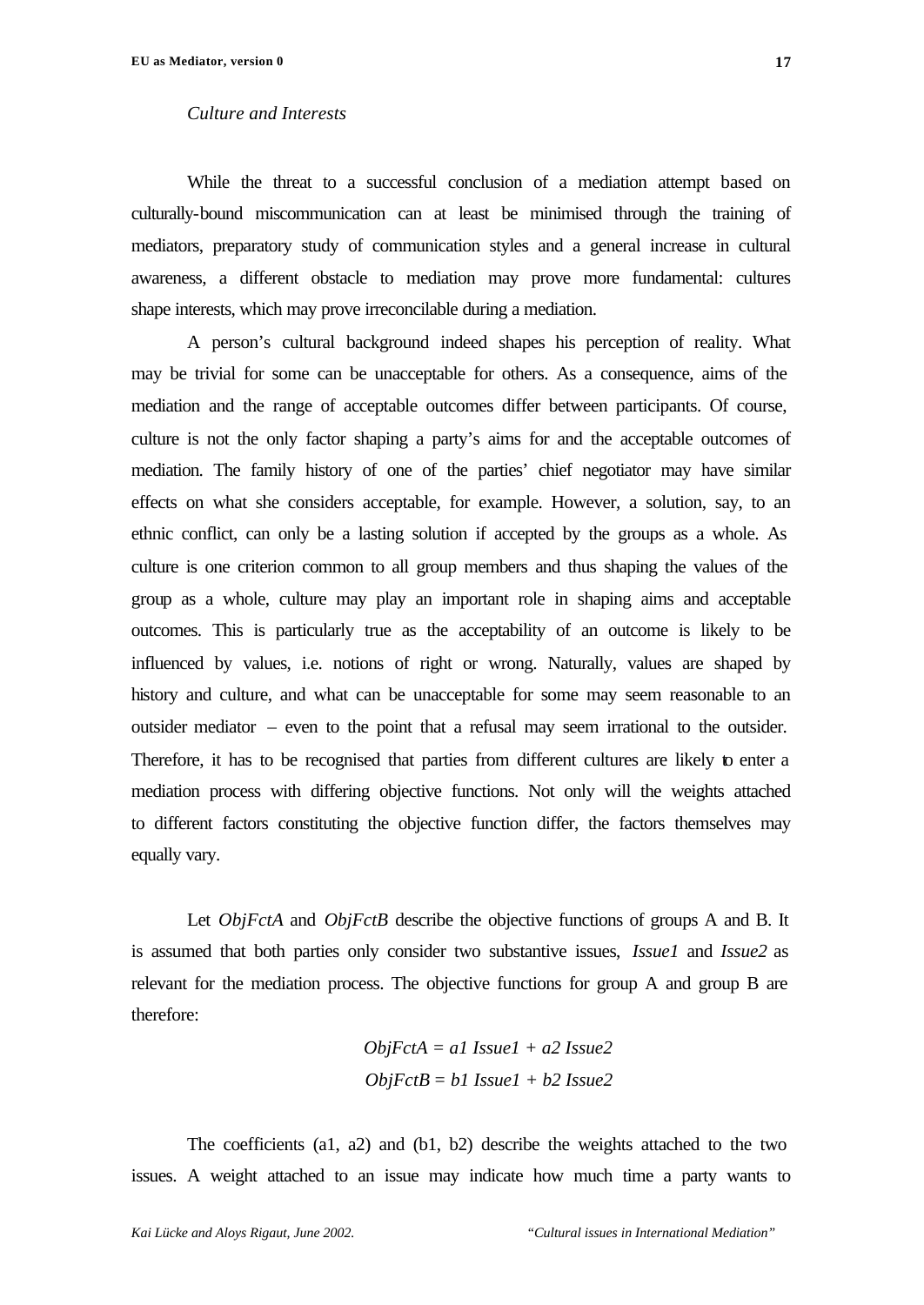devote to an issue and with how much detail it wants to resolve the question. More importantly, however, the weight specifies how important a group considers an issue when judging if the mediation has satisfactorily furthered its interests, i.e. if the result is acceptable.

If both issues are of equal weight, b1 equals  $b2$  equals 0.5. However, for historic and cultural reasons, assume that group A puts higher emphasis on the first and group B more weight on the second issue. Thus, two possible objective functions are:

> *ObjFctA = 0.6 Issue1 + 0.4 Issue2 ObjFctB = 0.4 Issue1 + 0.6 Issue2*

Different problems may now arise. For example, group A may not understand why group B refuses to devote more time and detail to the first and (for that group) more important issue. This can make group A believe that group B is not interested in finding a solution. Of course, frequently, weights attached to certain issues will differ without introducing cultural differences altogether. However, what matters here is that the potential for misreading the other's intentions is higher in cross-cultural settings.

As should be obvious, the more the weights attached to certain factors differ, the more likely this will cause difficulty in both agreeing on a process and in obtaining an acceptable outcome. Not only can the weights attached to substantive issues be expected to vary more strongly the larger cultural differences between the parties; in particular for "non-substantive outcomes", of which honour would be one example<sup>2</sup>, the weighing is likely to be very different. Honour is called non-substantive as it can be achieved for example by a gesture of respect, or a statement of esteem, and thus can be decoupled from the substantive outcome<sup>3</sup>.

> *ObjFctA = 0.5 Issue1 + 0.35 Issue2 + 0.15 Honour ObjFctB = 0.2 Issue1 + 0.3 Issue2 + 0.5 Honour*

<sup>&</sup>lt;sup>2</sup> PATAI (1973) e.g. argues that every dispute, whether interpersonal or between states, becomes a matter of honour for Arab parties, so that "*even to take the first step toward ending a conflict would be regarded as a sign of weakness which, in turn, would greatly damage one's honor*" (p. 228).

<sup>&</sup>lt;sup>3</sup> This is true to at least some extent, as statements of respect cannot compensate a very negative substantive outcome. Such statements become less credible the more asymmetric the substantive solution.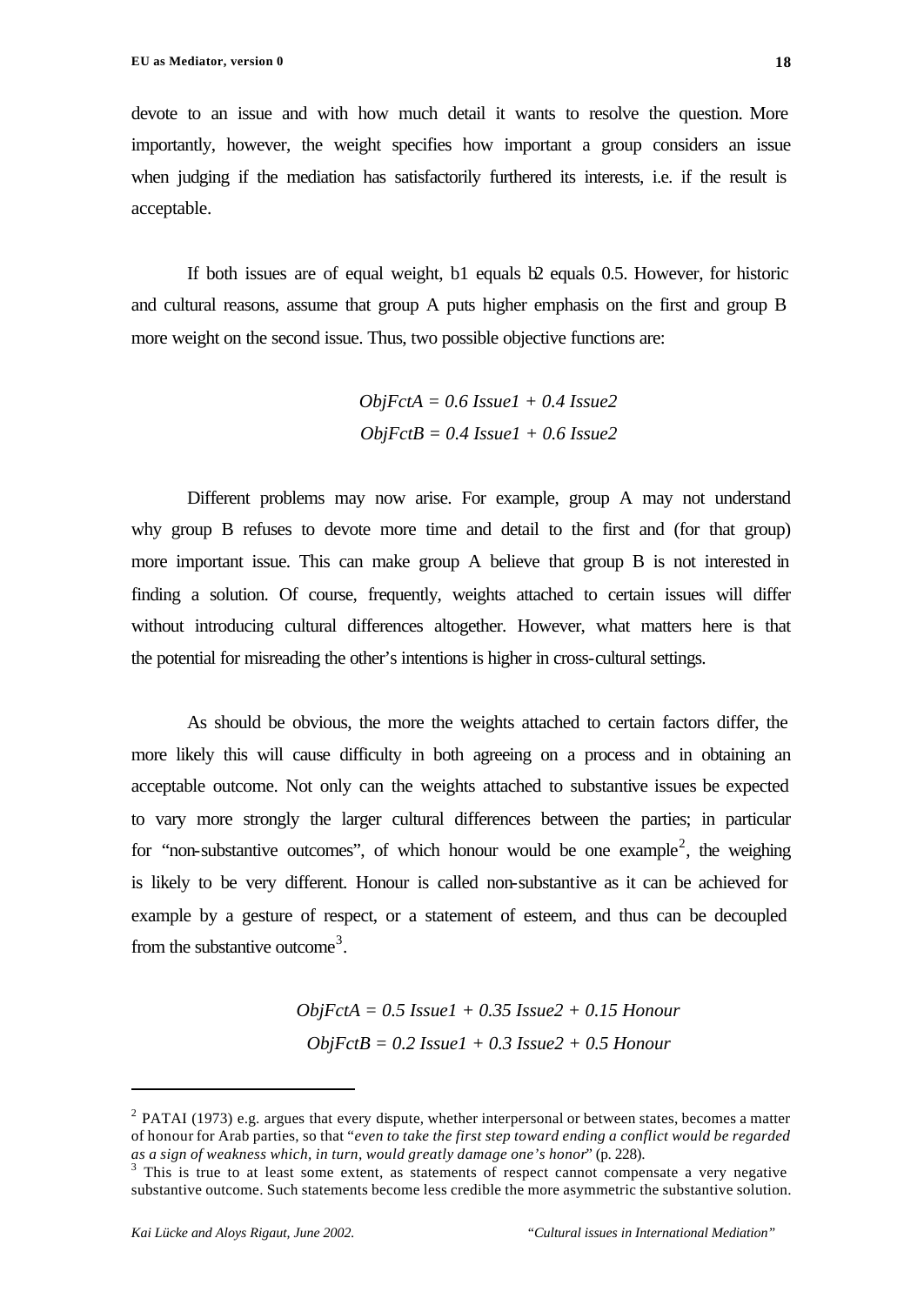Even more problems can arise if the factors themselves (and not only the weights attached to them) differ between the groups' objective functions. For example, assume that one party is exclusively task-oriented and therefore only cares about finding a solution to the two issues discussed, *Issue1* and *Issue2*. If the other party, however, is also relationship oriented, i.e. sees the establishment of a personal and stable relationship as a necessary condition for finding an agreement, the objective functions will differ in even more fundamental ways. To give an example:

> *ObjFctA = 0.6 Issue1 + 0.4 Issue2 ObjFctB = 0.3 Issue1 + 0.5 Issue2 + 0.2 Relship*

While in the previous case of differing weights it was the degree of insistence on an issue that varied, the lack of understanding for the other party's preferences is likely to be even more fundamental with differing factors in the objective function.

Further refining the model will show another important way in which culture can complicate a mediation process: assume that for each factor, 10 "utility points" can be allocated for any mediation outcome. Both parties receiving 5 indicates a compromise solution, whereas, say, 8 utility points for group A and 2 for group B point to a better outcome for group A than for group B. It is thus assumed that for each single issue discussed, the loss of one party presents the gain for the other. Looking at each factor individually, therefore, the model seems to assume a zero-sum game. As will be shown later, this is not necessarily the case. Moreover, the assumption does not mean in any way that the negotiation as a whole is modelled as zero-sum.

In most negotiations, parties will have certain minimum expectations from a possible solution. Of course, "give and take" solutions are often feasible, where a party will accept a less favourable outcome than expected concerning one aim as long as some form of compensation exists, i.e. the result concerning a different aim is more favourable. But let us nevertheless assume that both parties will specify a certain minimum outcome for each issue. Thus, for *Issue1*, for example, while both parties' optimal outcome would of course be 10 points (with zero for the other), group A might not accept any outcome below 3 points and group B none below 4. Insistence of one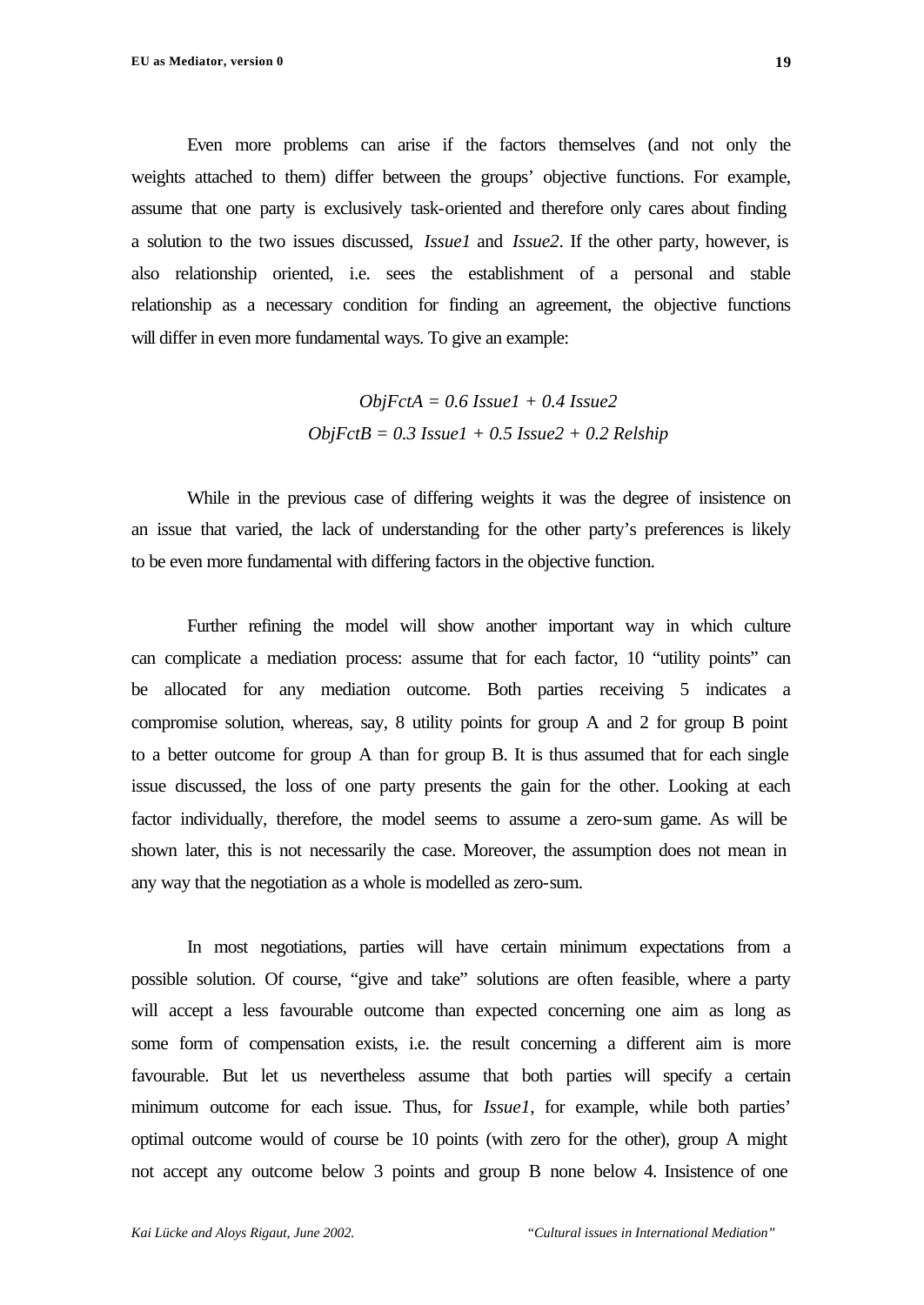group on a result violating these "minimum constraints" will make the conclusion of an agreement impossible. As has been discussed, minimum constraints are likely to be determined by value judgements on the acceptability of an outcome.

It should be easy to guess the relevance of culture with regard to these minimum constraints. If minimum constraints are determined by values and notions of what is right or wrong, and if these differ between cultures, then one party may easily underestimate the minimum constraint of one party. As has been stated, continuous insistence on pushing the other party below their minimum constraint will make them abandon the mediation. Moreover, in the case of strong divergence of value judgments, minimum constraints can be mutually exclusive. Thus, if both parties' minimum constraint for *Issue2* is 0.6, a mediated outcome is of course not possible.

However, while cultural differences can lead to opposing interests, as has been shown, a successful mediator must be aware that cultural differences may equally be abused and invoked for reasons of political opportunism:

In some cases, a party will justify some behaviour by cultural factors out of pure political opportunism. Thus, disrespect for the rights of individuals, including the imprisonment of political opponents and even their torture, can be justified by pointing to the needs of the community. Criticism of and action against such acts can be attacked as interference in internal affairs and as cultural imperialism.

Again, it should be stressed that the mediator must not fall prey to his own stereotypes. While a mediator will have to show cultural awareness and sensitivities, this must not be confused with accepting all positions and acts as culturally determined. Cultural ignorance must not be replaced by excessive comprehension for all acts allegedly justified with regard to culture. Seeing politicians from other cultures as more determined by culture than European politicians would indeed not only be racist; it would be easily exploited. An analysis focusing exclusively on cultural factors and leaving out political interests would lead the mediator to wrong conclusions about the aims of parties and possible solutions to a conflict. In terms of the model presented, political opportunism of invoking culture could consist of pretending that the minimum constraint based on cultural acceptability is higher than actually the case.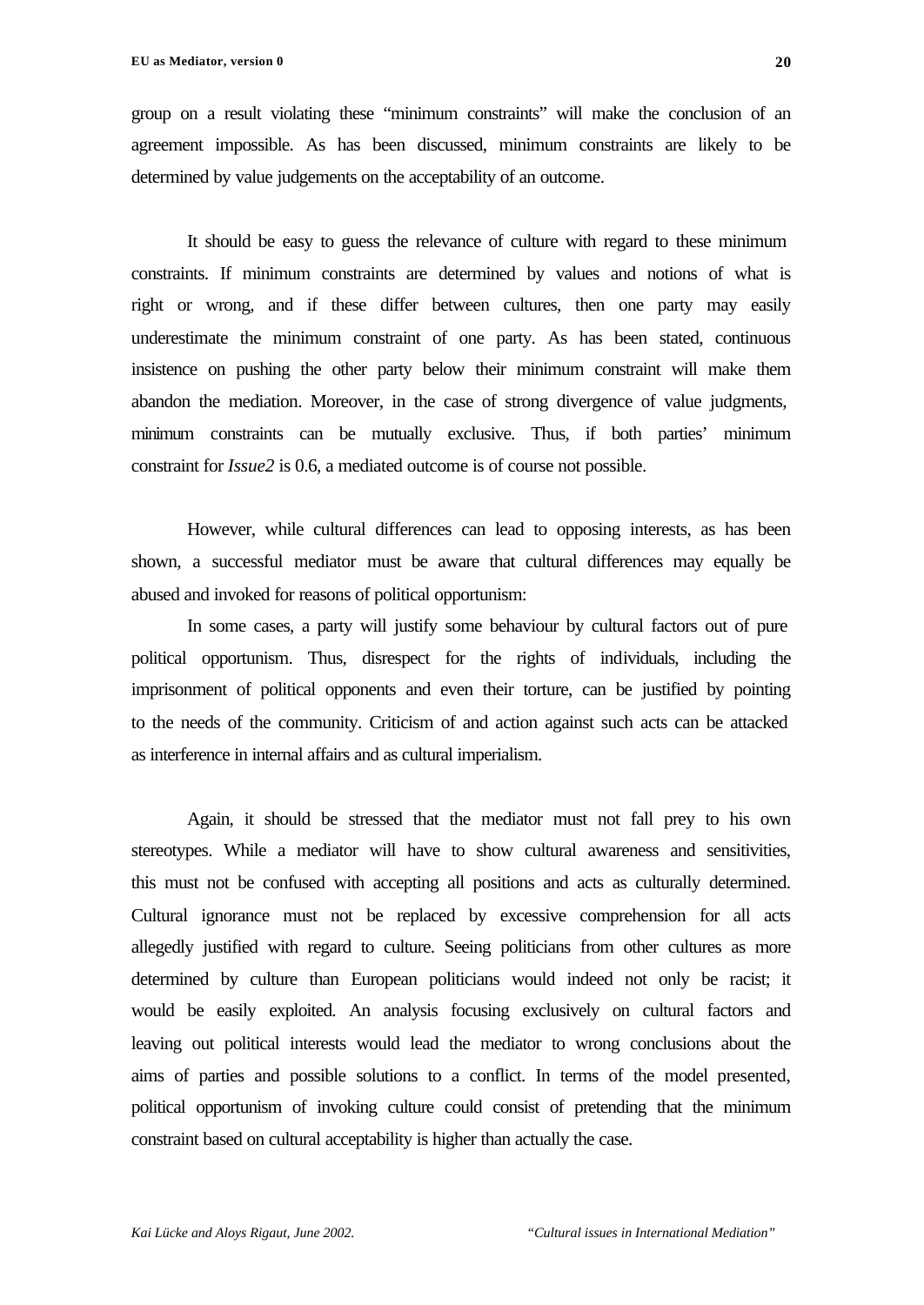Naturally, it will be difficult for the mediator to determine when culture is used as an excuse and if political interests are in reality served in the name of cultural sovereignty. Aware of the problem, it is up to the mediator to strike a balance and decide if cultural diversity is a legitimate justification for certain demands.

## 3.2. Benefits of Cross-Cultural Mediation

While it is true that cultural differences can make the finding of a solution more difficult, this need not always to be the case. Indeed, the opposite may be true as well: both culturally based miscommunication and diverging priorities due to cultural differences can facilitate the emergence of a solution to a conflict.

Theoretically, miscommunication can diffuse a tense situation just as it can make it escalate. However, it seems reasonable to assume that such a case will be the rare exception. In any case, it is difficult to see how a mediator could systematically try using real or alleged cultural miscommunications to diffuse a situation.

What seems possible, however, is the systematic exploitation of culturally diverging priorities in settling an issue. Before showing this, however, a further condition for the acceptance of a solution by both parties is introduced. It has been shown earlier that certain minimum constraints have to be met regarding every single factor. In addition, an "overall minimum constraint" is now introduced. For the latter it does not play a role how many utility points a party receives for an *individual* item but how satisfied a party is with an outcome based on the *overall* utility determined by the objective function. Here, it is not the simple number of utility points that is decisive, but their *weighed* value. Thus, taking the example of a random objective function,

$$
ObjectA = 0.5
$$
 *Issuel* + 0.35 *Issue2* + 0.15 *Homour*

One utility point for Issue1 will increase the objective function by 0.5, while one utility point for Honour will only lead to an increase of 0.15.

Assume that both parties have an overall minimum constraint of at least 5. This is what any utility function will yield if the party received 5 points for any individual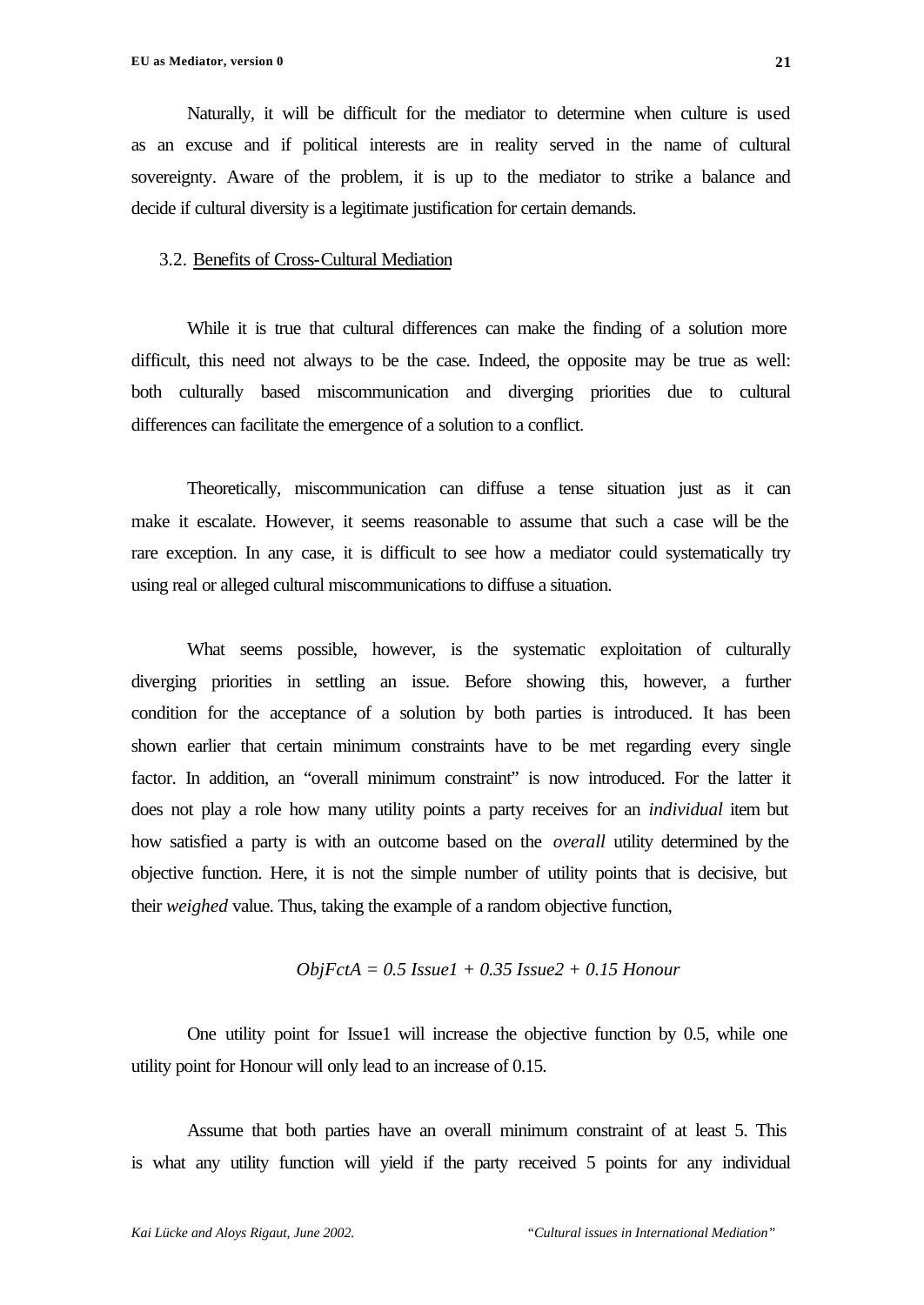item. Thus, it is assumed that both parties will accept the outcome if a compromise (5 points each) on all issues is found. If the objective function yields less than 5, however, a party will reject an outcome.

Let us first analyse the situation where the objective functions of both parties are identical. This could be seen as the case where both parties come from the same culture, for example, in this case a low-context culture where substantive issues are valued higher than honour:

$$
ObjFctA = 0.6
$$
 *Issuel* + 0.3 *Issue2* + 0.2 *Homour*  

$$
ObjFctB = 0.6
$$
 *Issuel* + 0.3 *Issue2* + 0.2 *Homour*

In such a case, given the overall utility constraint of 5, the range of possible outcomes is limited. One possibility is the allocation of 5 utility points for each party for every factor. Similarly, an outcome could still be acceptable one utility point less for *Issue1* was compensated by three additional points for Honour. Generally speaking, an outcome is only accepted by both parties if the gains of one party on one factor are exactly compensated by the other party's gain on a different factor. All other outcomes will be unacceptable to one of the parties. Thus, in the case of two low-context parties opposing each other just as in the case of two high-context parties, accommodation is difficult. This is because an equal weight placed on a certain factor by both parties makes any outcome a zero-sum game for that factor: any increase in utility points for one party will change its objective function by the same amount as the other party's objective function, although with opposite signs.

However, assume now that the parties' objective functions differ, for example because party B is a higher context party than party A, i.e. places a higher value on honour:

$$
ObjFctA = 0.5
$$
 *Issuel* + 0.35 *Issue2* + 0.15 *Honour*  

$$
ObjFctB = 0.3
$$
 *Issuel* + 0.25 *Issue2* + 0.45 *Honour*

The range of outcomes acceptable to both is now much greater. Party B, for example, will be happy to "trade" one utility point for *Issue1* for one additional point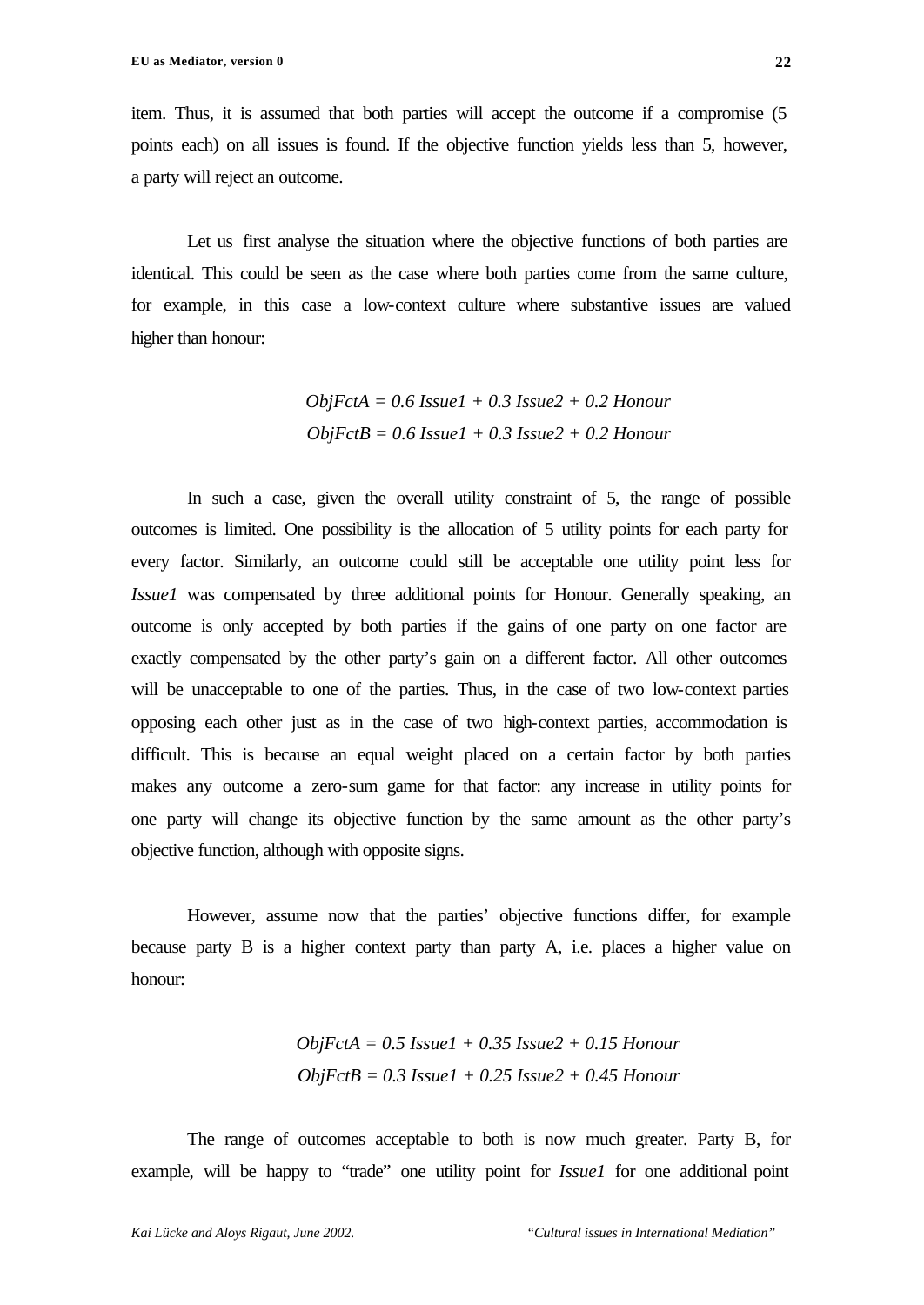for *Honour*. Party A will equally benefit from such an exchange. The exchange can continue as long as the minimum constraint for a factor is not violated.

Thus, taking the extreme case where one low-context party is primarily aiming at substantive improvements without wanting to publicly exploit them, while the highcontext party is above all interested in a symbolic act of deference, a proposal presenting a win-win situation for both parties is much easier to find than in the case of both parties coming from the same (similar) culture and having the same (similar) objective functions.

In fact, even the case of one party's objective function including a factor not included in the other party's function can facilitate an outcome under certain circumstances. Assume that party B considers the mending of a relationship (*Relship*) to be important, while party A is completely indifferent about this issue:

> *ObjFctA = 0.5 Issue1 + 0.35 Issue2 + 0.15 Honour ObjFctB = 0.2 Issue1 + 0.25 Issue2 + 0.3 Honour + 0.25 Relship*

While problems can of course arise due to misunderstandings, as has been shown, the inclusion of such an issue could be beneficial to both parties: if included, party A can grant B all 10 utility points on such an issue without incurring any costs whatsoever. At the same time, party A can bargain harder on other issues, knowing that B's costs of a refusal to sign are increased by the value it places on the additional issue.

Therefore, mediators, rather than seeing cultural differences exclusively as a threat to mediation, should be aware of potential chances offered by different culturally determined priorities. Cross-cultural win-win strategies should be exploited.

For this to be possible, however, mediators should understand the culturallydetermined objectives of the parties. This underlines again the need for mediators in cross-cultural disputes to know about the cultures present in the mediation.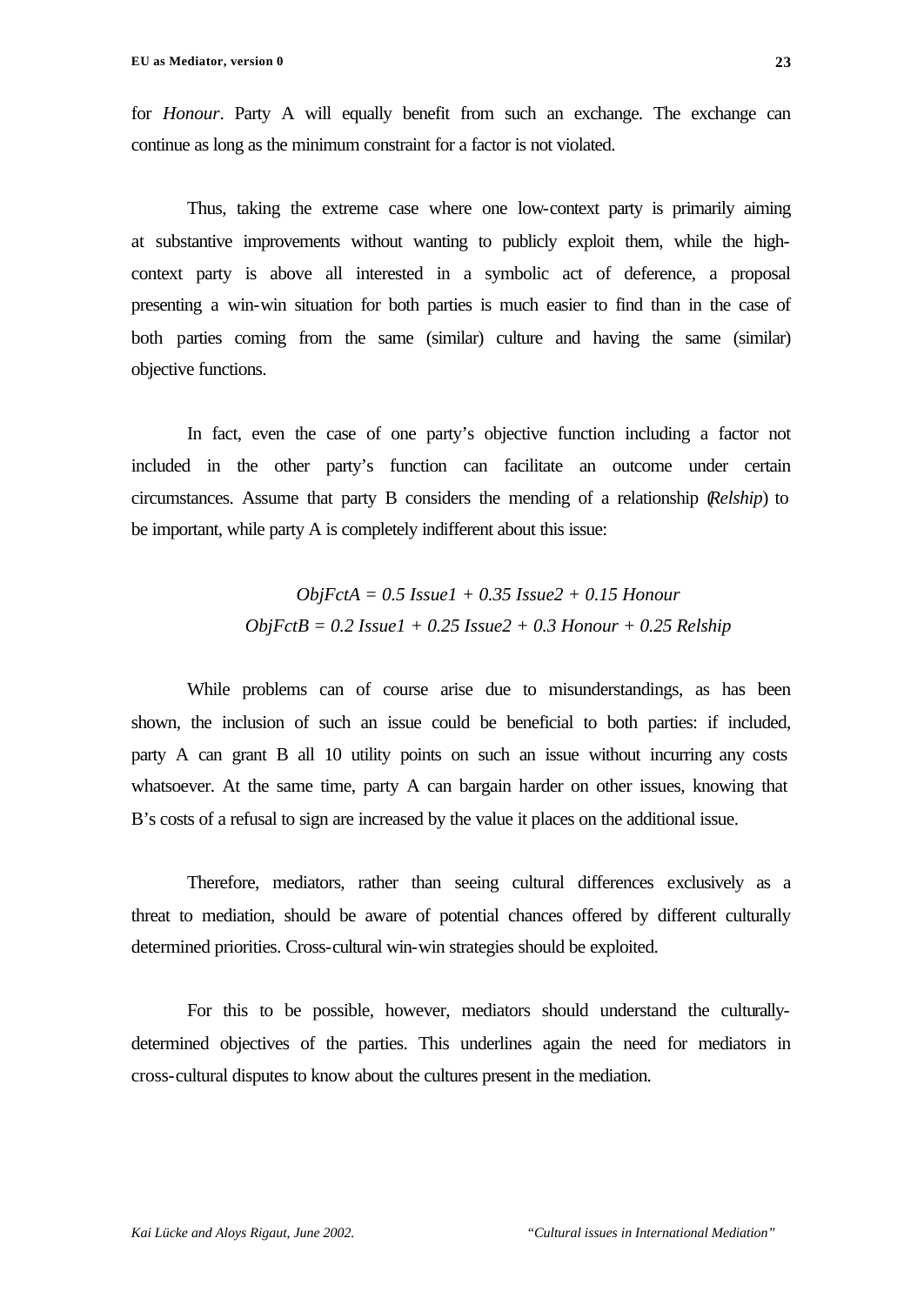Some 'techniques' therefore exist so as to effectively settle cross-cultural conflicts, as has just been shown, which underlines the benefits of a pre-mediation cultural assessment of the conflict aiming at preparing the work of the mediation. One may however doubt that such an approach would be sufficient, from the perspective of the cultural issues imbedded in international mediation processes. Indeed, if the parties ask the EU to mediate their conflict, it must be because of an expected 'added value' of the EU approach compared to other 'conflict resolution cultures' (that of the US e.g.). Understanding this 'added value' nevertheless requires defining EU's identity, i.e. as much how the EU views its role on the world stage as how the rest of the world perceives it. This may indeed be very useful for the effectiveness of the mediation, given that "*if the assumptions of disputants regarding the role of the mediator are different from the mediator's own views, the latter may employ tactics that are ineffective, or even offensive*" (LENG and REGAN, 2002, p. 12). Knowing oneself is therefore a precious prerequisite for a good mediation. But, while the US conflict resolution culture and "negotiating style" is quite well defined so  $far<sup>4</sup>$ , the definition of Europe's identity and culture may be more problematic, all the more that European diplomacy has long been undermined by its lack of structure and unity.

According to the standard frameworks of analysis aiming at categorising cultures (cf. *supra*), the EU may be described as characterised by a low-context and individualist culture, typical of Western societies. But does this entails that the EU would be expected to be prone to using 'win-win' techniques, so characteristic of the US approach? In other words: would one expect the EU and the US to have a similar conflict resolution culture? Win-win approaches requires the definition of a 'triangular' configuration, where the 'people' is separated from the 'problem' and the underlying 'interests' differentiated from the 'positions', so that the goal of the mediation can be defined accordingly and reflect the (exogenous) common interest of both parties (which is to be found out by the mediator). However, as one may notice, the definition of the head of the triangle by the mediator is very likely to be very much influenced by his or her own cultural references: the fight against the "*axis of evil*" is for instance said to be

<sup>4</sup> Cf. (COHEN, 1997).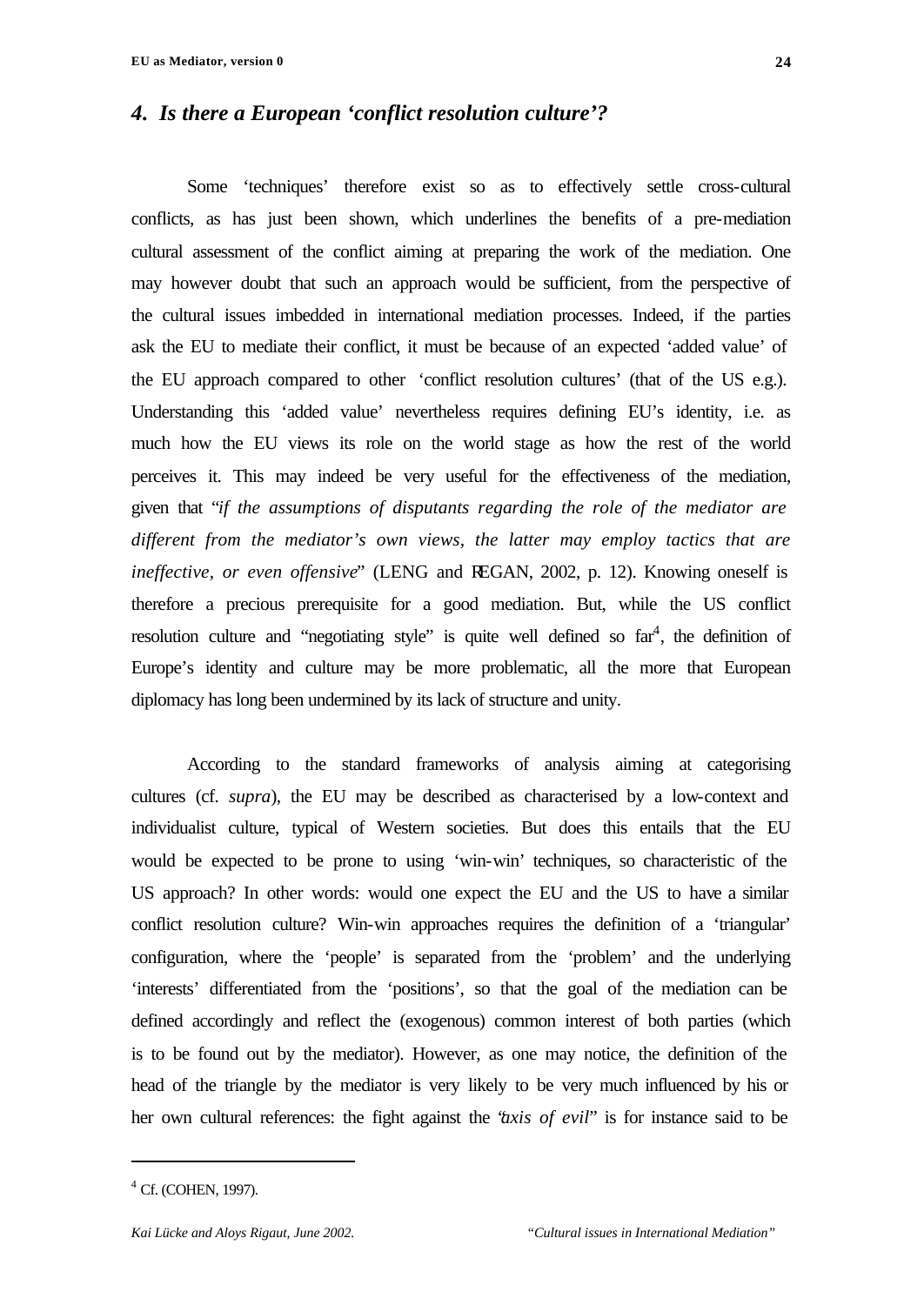very typical of the US approach to international affairs, and may be linked to the "manifest destiny" theme<sup>5</sup> that as so much influenced American politicians and diplomats:

*The American people having derived their origin from many other nations, and the Declaration of National Independence being entirely based on the great principle of human equality, these facts demonstrate at once our disconnected position as regards any other nation; that we have, in reality, but little connection with the past history of any of them, and still less with all antiquity, its glories, or its crimes. On the contrary, our national birth was the beginning of a new history, the formation and progress of an untried political system, which separates us from the past and connects us with the future only; and so far as regards the entire development of the natural rights of man, in moral, political, and national life, we may confidently assume that our country is destined to be the great nation of futurity.*

*(…)*

*America is destined for better deeds. It is our unparalleled glory that we have no reminiscences of battle fields, but in defence of humanity, of the oppressed of all nations, of the rights of conscience, the rights of personal enfranchisement. Our annals describe no scenes of horrid carnage, where men were led on by hundreds of thousands to slay one another, dupes and victims to emperors, kings, nobles, demons in the human form called heroes. We have had patriots to defend our homes, our liberties, but no aspirants to crowns or thrones; nor have the American people ever suffered themselves to be led on by wicked ambition to depopulate the land, to spread desolation far and wide, that a human being might be placed on a seat of supremacy.*

John L. O'Sullivan on *Manifest Destiny*, 1839

One may also recall the significance of such shared values as the "*American Dream*" or the myth of the "*Frontier*" (F. J. Turner), and the openness to the world that it entails, as also illustrated, for instance, by Emma Lazarus' verses enshrined on the Statue of Liberty: "*Give me your poor, you huddled masses yearning to breath free…*" The USA therefore believes they, as a 'chosen' country and people, have a "*mission*" in the world, to fight for "*the right to life, liberty and the pursuit of happiness*" (as quoted from the US Constitution).

<sup>&</sup>lt;sup>5</sup> One of the best illustrations of this very influential myth is the famous quotation from the Puritan John Winthrop: "*We shall be as a City upon a Hill, the eyes of all people are upon us…*" The Puritans who disembarked in Massachusetts in 1620 indeed believed that America was a "*Promised Land*" and that they were establishing the "*New Israel*".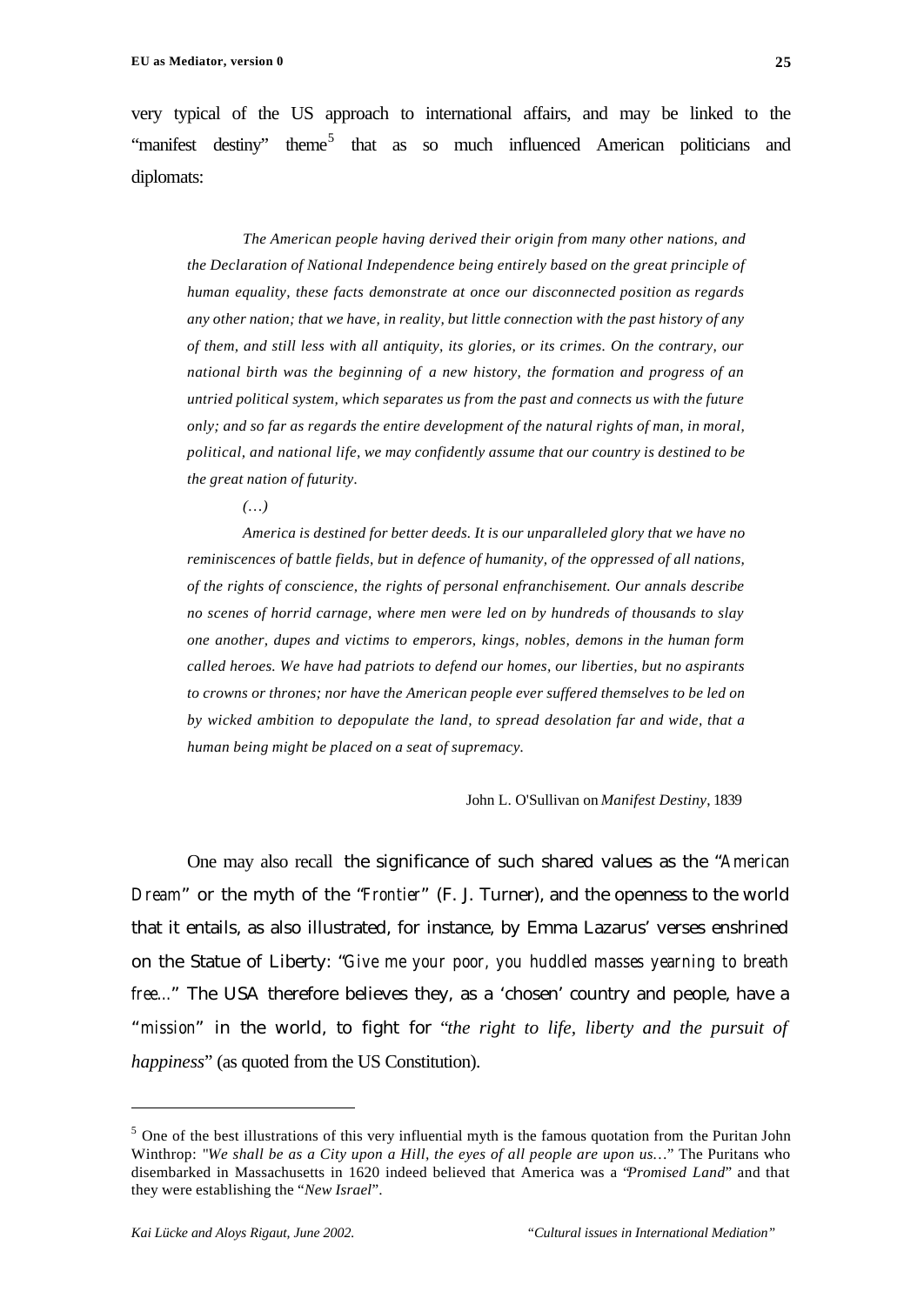From this perspective, what could be the features of a 'European conflict resolution culture'? Let's try to define a few features of Europe's identity/culture (including both social and political elements), and see if they can be of any help in developing a European capacity to mediate conflicts.

#### 4.1. Mediation or arbitration: two contrasted conflict settlement techniques

For mainly historical reasons (continuing wars between European states about the drawing of frontiers), Europe may be more used to win-lose conflicts, hence arbitrage, given that, as in court-based adjudications, arbitration outcomes are typically of the 'win-lose' type and not of the 'win-win' type. Indeed, the arbitrator usually decides that one side was right and the other wrong, and generally does not try to develop new approaches for meeting the interests of both sides simultaneously, whereas a mediator would do so. This European win-lose 'conflict resolution culture' may be illustrated by the traditional win-lose type settlements of conflicts between European States about their respective frontiers, as for instance in the case of the Congress of Versailles of 1919, which put an end to World War I. In this paradigmatic case indeed, Woodrow WILSON, that had tried to advocate a win-win type of conflict settlement (though his famous "*Fourteen Points*"), was not listened to, and a win-lose settlement was finally opted for by the conflicting parties, which  $-$  as a result - paved the way for the emergence of World War II, because – notably - of Germany's frustration.

Now, though prevalently legalistic and used for commercial/economic matters, arbitrage still seems part of a European conflict resolution culture, when one looks how often this tool is resorted to. One may indeed, for instance, refer – among many other arbitration courts  $-$  to the 'Permanent Court of Arbitrage' of The Hague<sup>6</sup>, the European Court of Arbitrage, the French "Centres for arbitration and mediation" (that later originated a corresponding European network), the Euro-Arab Council of Arbitrage, etc. The establishment of the WTO, wanted by the EU, with some resistance from the US, is also quite telling, as the WTO provides a conflict settlement procedure that is closer

 $6$  Even if completely distinct from the EU, the fact that the PCA is based in The Hague, hence in Europe, is symbolically important, given that it is Europe as a whole that benefits from its successes in conflict settlements.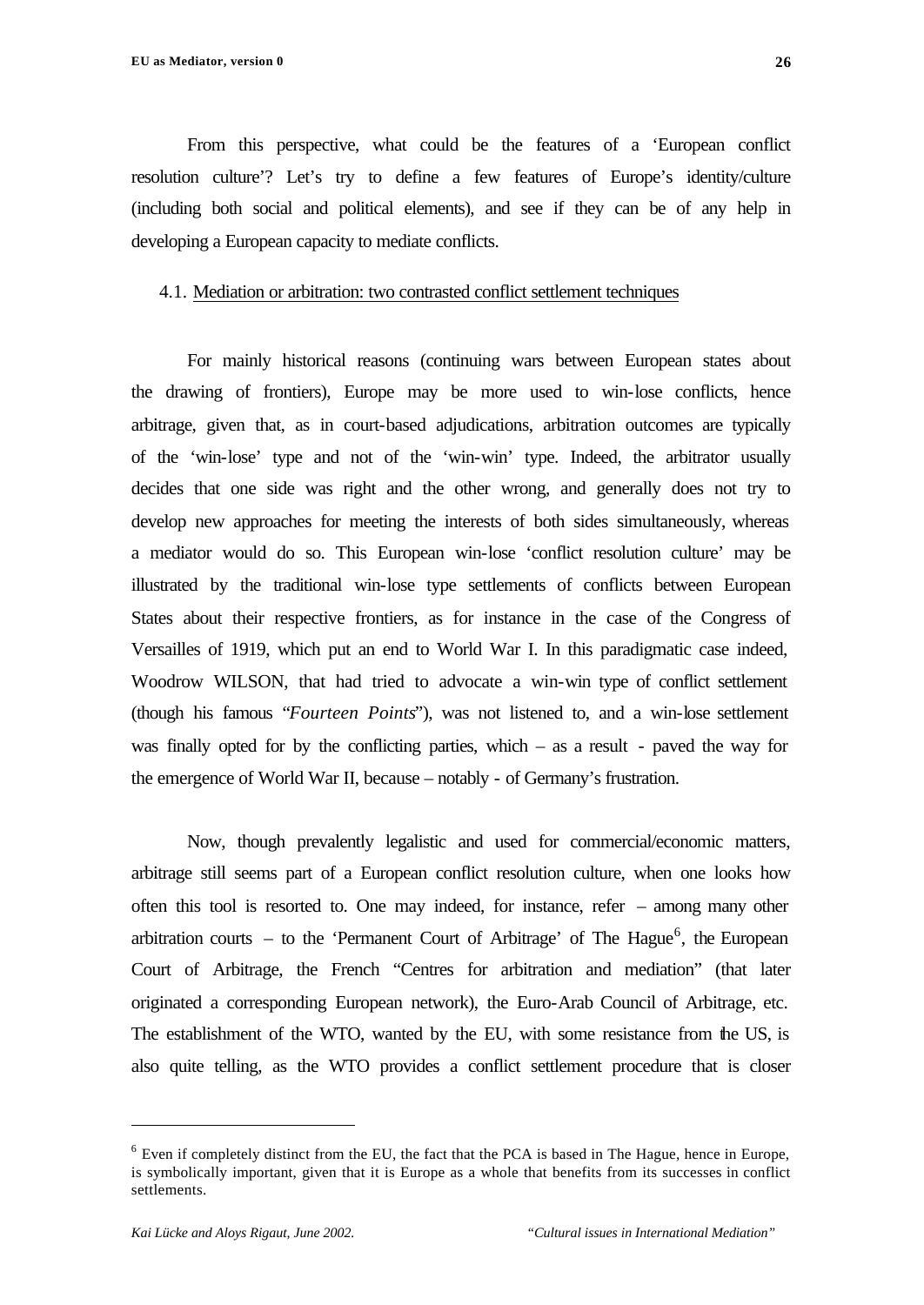**EU as Mediator, version 0**

from arbitration than mediation techniques<sup>7</sup>. As for the Permanent Court of Arbitrage (PCA), it was established by the Convention for the Pacific Settlement of International Disputes, concluded at The Hague in 1899, during the first Hague Peace Conference which was convened at the initiative of Czar Nicolas II of Russia "*with the object of seeking the most objective means of ensuring to all peoples the benefits of a real and lasting peace, and above all, of limiting the progressive development of existing armaments*." The establishment of the PCA was the first global mechanism for the settlement of inter-state disputes, and, since 1899, this court, consisting of a panel of judges appointed for six-year terms by each member state, has become the principal instrument of international arbitration.

This may explain that the EU feels ill at ease with mediation techniques, Europe being perhaps more used to arbitration. The disadvantages of arbitration nevertheless stem from its very characteristics: arbitration is adversarial, takes decision-making power away from the parties and generally does nothing to create win-win solutions or improve relationships; it thus often risk to escalate a conflict. There are nevertheless some successful cases of conflict settlement through arbitrage, as illustrated by the recent decision about the boundary between Ethiopia and Eritrea, delivered on April 13<sup>th</sup> 2002 by the 'Eritrea-Ethiopia Boundary Commission' (EEBC, Permanent Court of Arbitrage). The decision was accepted by both conflicting parties and considered as a balanced decision.

#### 4.2. Peace through integration processes and Community methods

In old times, in a Europe used to intense win-lose wars, peace was often kept thanks to marriages between European royal families that prevented conflicts from happening between the countries in question. Today, in the same manner - to some extent -, the EU may see 'integration processes' between countries as the best tool to peace building. Two mediation strategies are indeed at the disposal of the EU acting as mediator: whether inviting the conflicting parties to a process of regional integration, whether opening the door to the accession of one or both conflicting parties to the EU.

 $<sup>7</sup>$  There is a precise legal difference between mediation and arbitration, but which badly catches the</sup> essence of a successful mediation. It is therefore not unusual for people to confuse mediation with arbitration. The basic difference is however that in mediation the parties decide themselves the solution to the problem, whereas in arbitration, a third party makes the binding decision.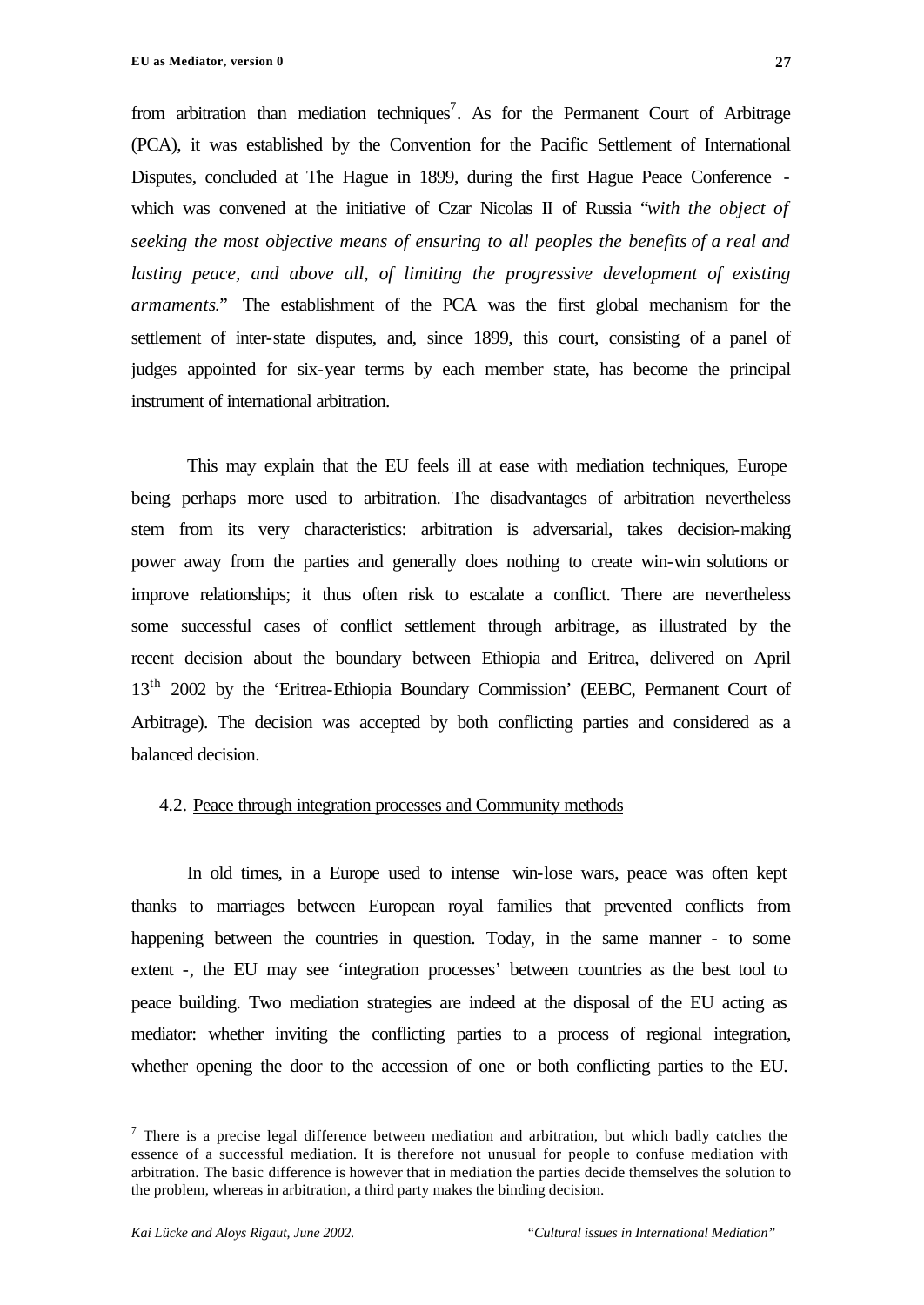**EU as Mediator, version 0**

In both cases, however, some prerequisites must be observed: in the second case e.g., which is the most straightforward, the parties can be recalled that must respect the three 'Copenhagen criteria'. But even when EU accession is not at stake, a well-functioning democratic system and market economy appears as a necessary condition to regional integration, as is shown in the case of the MERCOSUR or of the Organisation of African Unity (OAU), and may be put forward by the EU acting as mediator. By this way, these criteria may indeed become the common goal, the 'common interest' of the parties, i.e. the potential "head" of the triangular/win-win configuration: a functioning democracy with stable institutions, a functioning market economy and an effective protection of human rights and minorities. This has for example facilitated the recent successful mediation of Javier Solana (High Representative for the Common Foreign and Security Policy (CFSP) of the European Union) in Macedonia<sup>8</sup>, where there was intense inter-ethnic conflicts with Albanians, and is still a constant issue in the case of the Cypriot never-ending conflict, or in the case of Turkey (with regard to the Kurdistan conflict). Let's take the example of the Stability Pact for South Eastern Europe (SPSEE), adopted at the initiative of the EU on 10 June 1999, in Cologne. In the founding document, it is indeed indicated that the partner countries and organisations (more than 40 in total) undertook to strengthen the countries of South Eastern Europe "*in their efforts to foster peace, democracy, respect for human rights and economic prosperity in order to achieve stability in the whole region*", and Euro-Atlantic integration was promised to all the countries in the region. More interestingly, it is also detailed, in the founding document, that the EU, which has assumed a leading role in the Stability Pact, undertakes to draw South Eastern Europe "*closer to the perspective of full integration (…) into its structures"*, including eventual full membership. Finally, one must point out that the European Union and its Member States are collectively the most important donors in the region<sup>9</sup>. This illustrates perfectly the whole strategy of the EU in its region and this influence of this "integration process" powerful tool at the disposal of EU mediators.

<sup>&</sup>lt;sup>8</sup> With the signing on 9 April 2001 of the 'stabilization and association agreement' with Macedonia, the EU deliberately issued a signal during the conflict, making clear its willingness to open up to Macedonia a concrete prospect of integration into the European structures.

<sup>&</sup>lt;sup>9</sup> The financial tool is also very powerful, given the large amounts of project financing that the EU has over its control, thanks to multilateral banks such as the EIB and the EBRD, and PHARE and TACIS programmes. On 7 February 2000, for instance, a European mediation by the Special Co-ordinator of the SESEE succeeded in settling a dispute that had lasted for over a decade between Romania and Bulgaria over the location of a second bridge between the two countries over the Danube at Vidin-Calafat. A loan contract with the EIB was at stake and has been finally signed on 8 December 2000.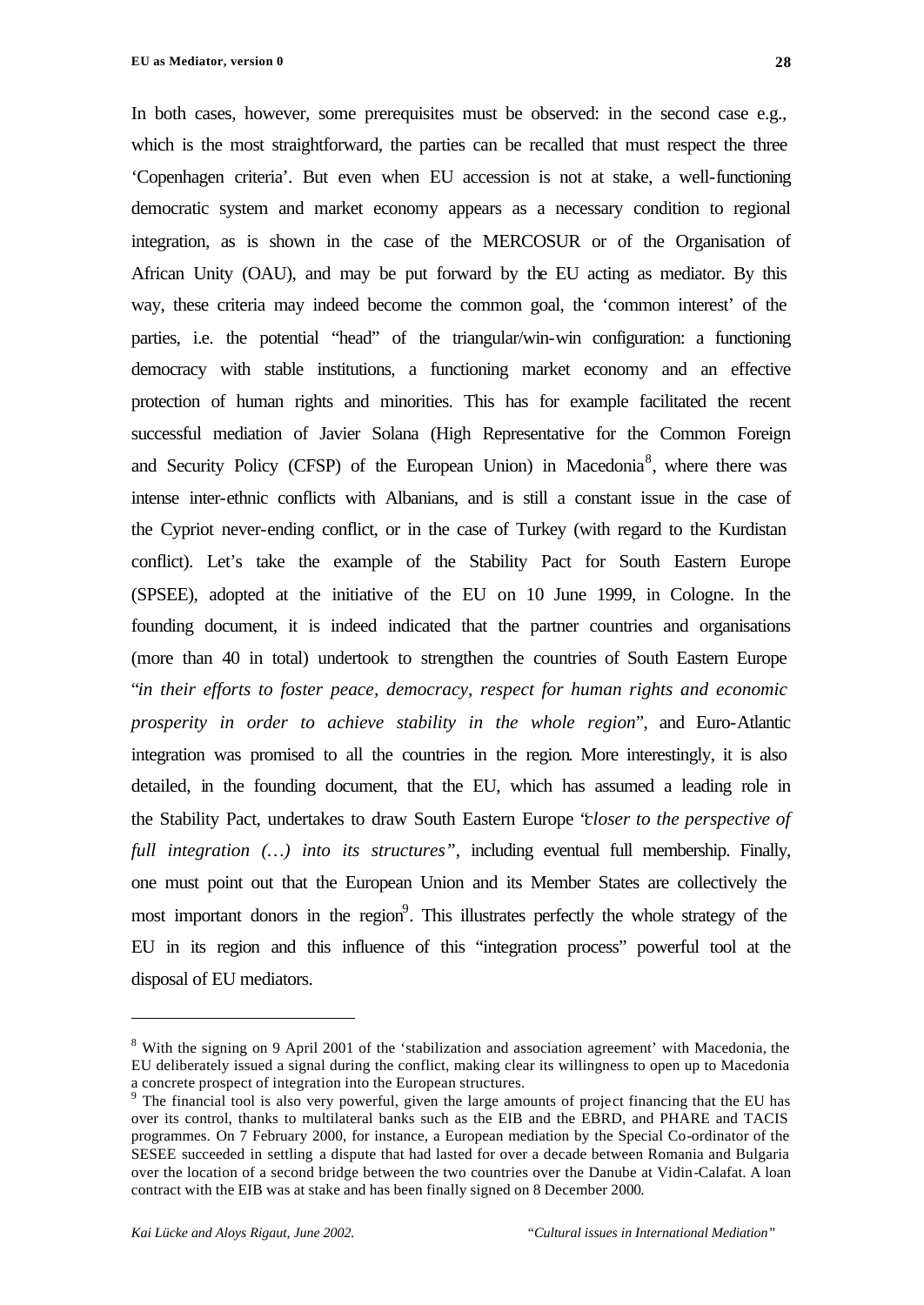Even when the conflicting parties are not at all likely to become member of the EU in the future, the EU can also propose a Community model/method inspired from the EU itself. The EU was for instance at the origin of the idea of a "*South Caucasus Community*", aimed at settling the long-lasting Nagorno-Karabakh conflict. Confronted to the US resistance to the idea of a "*South Caucasus Pact*" (CSP), as proposed originally by the by the Centre for European Policy Studies  $(CEPS)^{10}$ , the Europeans began tale-tellingly to talk about a "*process*" instead of a "*pact*" <sup>11</sup>, and, as a result, the US seemed to welcome the possibility of a contribution to peacemaking by actors outside the Minsk Group<sup>12</sup>. On the contrary, disintegration is strongly resisted by the European Union, when mediating a conflict, arguing that this would necessarily lead to further conflicts and rivalries. For instance, the EU has always been clear about Montenegro and Kosovo, taking position against their secession from the Federal Republic of Yugoslavia. Such secession would indeed give the worst example possible to neighbouring countries/regions and pave the way to further conflicts in the whole region (cf. Albanian minority in Macedonia and the Serb community in Bosnia-Herzegovina). In April 2001, Javier SOLANA e.g. said that the EU fully supports a democratic Montenegro within a democratic Yugoslavia but would "*oppose any unilateral steps which could run contrary to the stability of the region*" (i.e. independence). In the same manner, European Commission spokesman, Gunnar WIEGAND, said that European "*political, economic and financial aid*" would be continued, *"if the constructive dialogue is continued* ".

#### 4.3. Peace through the protection of individual rights and freedoms

The protection of individuals in the face of the States and the right to interfere in national States when humanitarian situation is becoming unbearable may also be a significant feature of European conflict resolution culture. From this perspective, the

 $10$  An independent but influential Brussels think tank. This ambitious proposal advocated the eventual creation of a 'South Caucasus Community' among the three states of the region, i.e. Armenia, Azerbaijan, and Georgia. This proposal was (perhaps too mu ch) based on the model of the European Union itself.

<sup>&</sup>lt;sup>11</sup> The term was anyway very confusing too, because it has not much in common with the Stability 'Pact' for South Eastern Europe. As a matter of fact, the usage of the term "pact" may be a remnant from his EU member states' past win-lose culture, and the term "process" may better reflect EU's intentions and genuine conflict resolution culture.

<sup>&</sup>lt;sup>12</sup> Composed of the USA, France and Russia.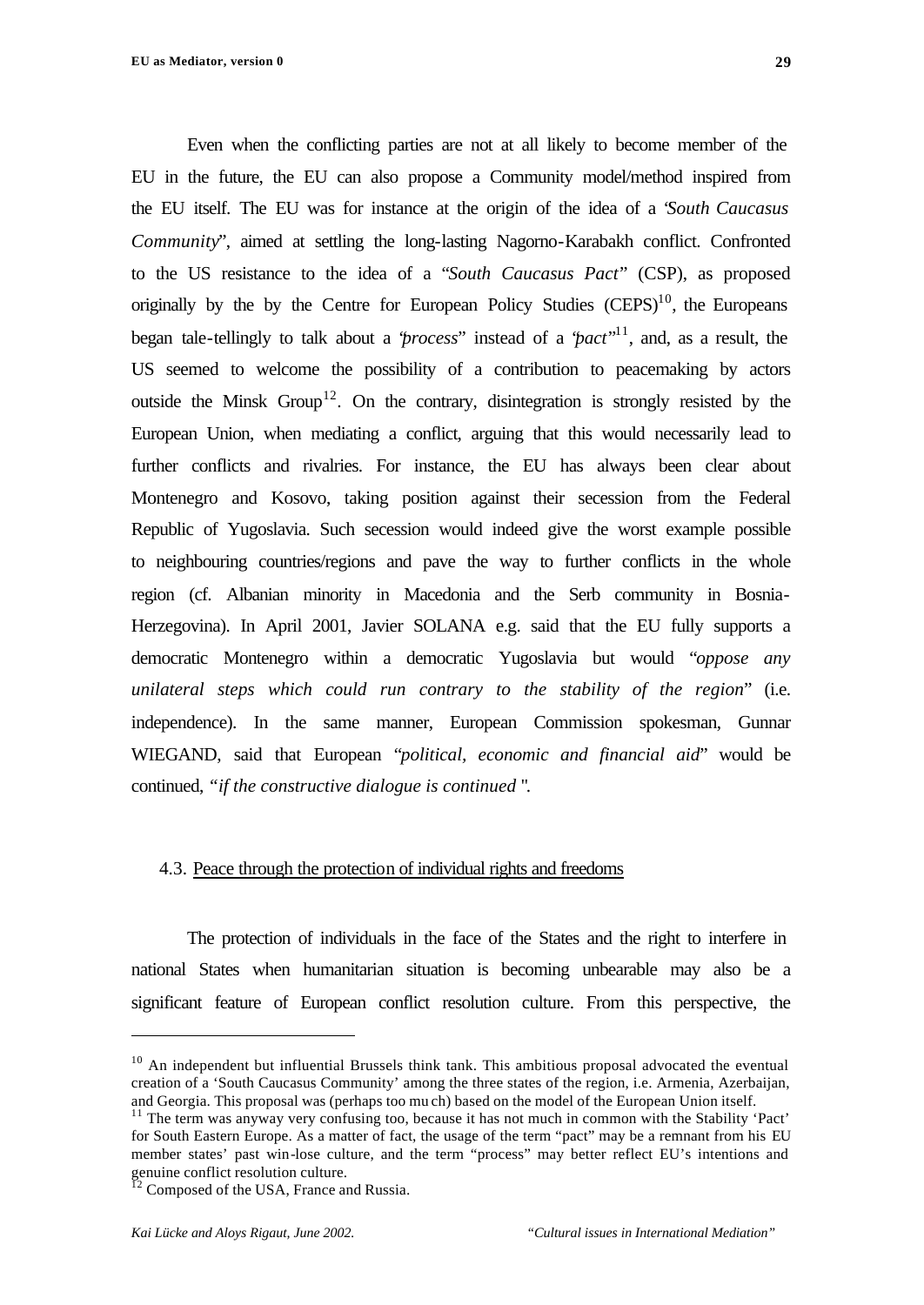**EU as Mediator, version 0**

EU often tries to play the role of a mediator between national states and individuals, on the model of the Scandinavian "Ombudsman". While Scandinavian states may seem better equipped on this field, as illustrated of a long tradition of mediation in these countries (especially Norway<sup>13</sup>), it should be noted that this model has been rapidly expanding in the EU, with the establishment of the "*Mediator of the EU*<sup>-14</sup> by the Maastricht Treaty (1992).

The first Ombudsperson institution in the world was indeed established in Sweden in 1809. In Swedish the "ombudsman" is an independent person overseeing whether the authorities observe the law. But many countries adapted similar models, though using different names, such as "People's Advocate", "Public Mediator" etc. More recently, Ombudsperson institutions have been set up all over the world, including in Hungary, in Ireland, in Poland, in Slovenia, in Spain and in Latin American countries. More interestingly, the Ombudsperson institution has been used as a tool for conflict settlement, as in the ex-Yugoslavia: in Bosnia-Herzegovina, and in Kosovo<sup>15</sup>, for instance. The role of the Ombudsman in Kosovo e.g. is to address disputes concerning alleged human rights violations or abuse of authority between the individual/group of individuals/legal entities and the Interim Civil Administration or any emerging central or local institution in Kosovo. Through its work, the institution thus helps to promote human rights and good governance in the region. If successful, such a tool could thus be used more systematically by the EU for conflict settlements and peacekeeping techniques.

But the protection of human rights in the face of states is of course not limited to the institution of an Ombudsman. One may for instance quote the example of the "Cotonou Agreement" between the EU and ACP countries: it indeed perfectly illustrates

 $13$  A telltale example is indeed that of Norway, which has been always very successful in proposing itself as a mediator for settling international conflicts. Norway has a tradition of active participation in international affairs and has chaired a number of international organizations such as the UN or the OSCE, and continues to play a high profile role in various peacekeeping missions to the Balkans. One may e.g. notably quote the example of the "*Oslo Agreement*" between PLO and Israel that was finally signed in Washington on 13 September 1993: the name indeed came from secret negotiations that had been conducted through 1993 outside Oslo in Norway.

<sup>&</sup>lt;sup>14</sup> The Mediator of the EU is an expert nominated by the European Parliament to respond to complaints and protests made by European citizens. It also presents an annual report to the European Parliament. Internet: http://www.euro-ombudsman.eu.int

<sup>&</sup>lt;sup>15</sup> Instituted by UN Special Representative for Kosovo Bernard KOUCHNER, by his Decree 2000/38 of 30 June 2000, this Ombudsman is nominated by the European Court of Human Rights. Internet: http://www.ombudspersonkosovo.org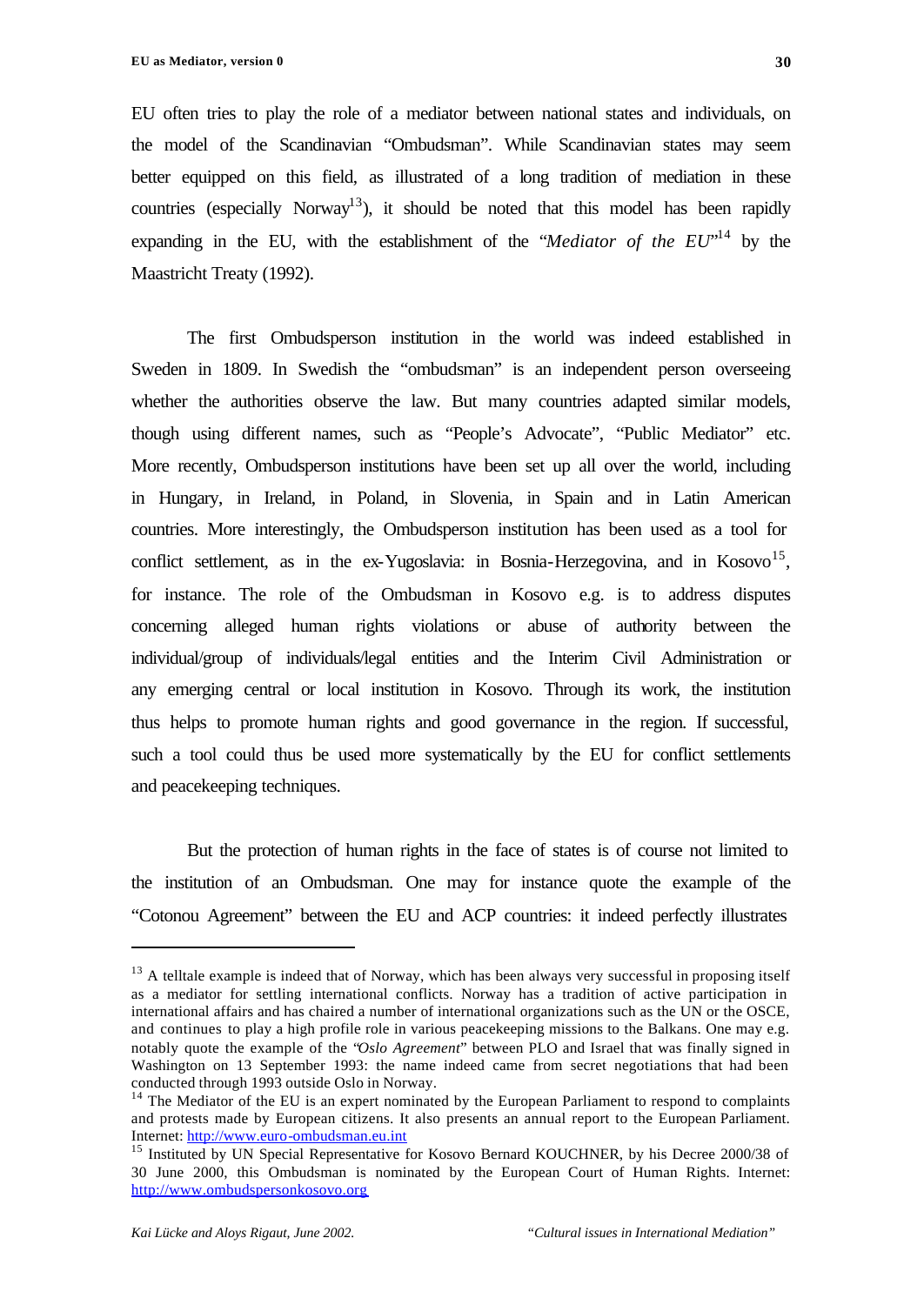the concern of the EU for the respect of the individual fundamental rights and freedoms. Article 96 of the Cotonou agreement e.g. integrates human rights and good governance criteria into EU-ACP relations by asserting that, if there is no progress on human rights issues (political violence, media freedom, independence of the judiciary, illegal

occupation of properties…) within seventy-five days after formal consultations are opened, "*appropriate measures*", i.e. sanctions, may be undertaken. The conditionality of European aid to the respect of human rights and freedoms is also more and more resorted to as a fundamental principle of EU's foreign policy.

#### 4.4. Peace through multiculturalism

Europe is made of an extreme cultural diversity, and even in some EU member states, deep cultural/ethnic heterogeneity may be pointed out, as for instance in Spain, with the large autonomy of the Basque country and Catalonia, or also in the United Kingdom (England, Scotland, Wales and Northern Ireland), and even in an unitary state such as France (regional autonomist movements in Corsica or Britain). In several countries, the presence of large minorities must also be acknowledged, as for instance the Swedish minority in Finland. And, contrary to the USA, where cultural diversity is melted into a common "pot" and not geographically perceivable, European cultural diversity is synonymous of more culturally distinct regions, though overlapping over each other. From this perspective, the coexistence of culturally different regions in one Nation-State is therefore not a valid reason for separatism, from the point of view of the EU, despite the internationally recognised '*sovereign right of every nation to dispose of itself*' – i.e. there are no rationale for a region to make secession from a State, if other solutions may be possible (i.e. federalism, with substantial regional autonomy). Hence some resistance of the EU to accept the '*right to independence*' of some regional minorities, even if gathered in a rather homogenous writ, and its preference for federalism compared to separatism: following e.g. the example of Belgium, that managed to monitored a well-functioning federation between Wallonia and Flanders, multiculturalism is not an obstacle to an effective administration and governance, and some solutions based on the federalism principle may indeed be proposed as a way to settle conflicts and strengthen democracy. In Bosnia-Herzegovina for instance, where the Dayton agreement created a joint multi-ethnic and democratic government and a second tier of government comprising two entities roughly equal in size (the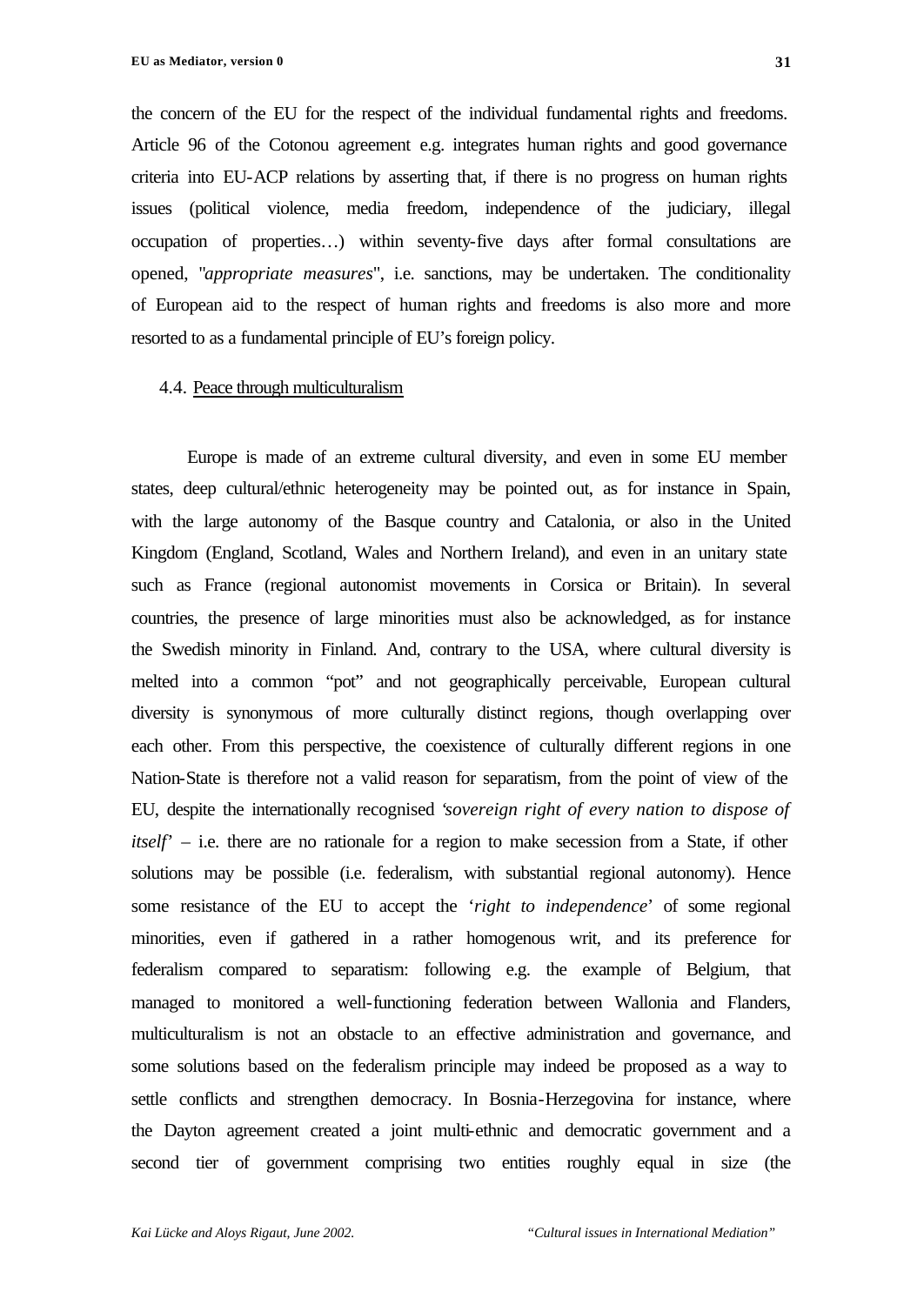Bosniak/Croat Federation of Bosnia and Herzegovina, and the Bosnian Serb-led 'Republika Srpska'), the  $OSCE^{16}$ , in its financial and technical assistance to local political parties, openly gave its preference to multi-ethnic parties, committed to the Dayton process. In the same manner, as for instance thus stated in a UN Security Council open briefing on the situation in Bosnia and Herzegovina  $(22 \text{ March } 2001)^{17}$ :

"The EU wishes to recall that the citizens and peoples of Bosnia and Herzegovina can only move towards Europe in the framework of the state of Bosnia and Herzegovina. In this context the EU condemns recent unilateral moves by the so-called Croat National Congress of Bosnia and Herzegovina to place themselves outside the provisions of the Dayton/Paris accords. The EU calls on the Croats of Bosnia and Herzegovina to work within the legal institutions of their country at all levels to promote their interests. (…) At the same time, the EU welcomes the High Representative's express desire to maintain a dialogue with Bosnian Croats and to encourage their participation in improving economic, social and cultural conditions in Bosnia and Herzegovina. The EU underlines the crucial role of neighbouring countries in promoting a stable and multi-ethnic Bosnia and Herzegovina."

Related to this notion of multiculturalism is that of the protection of the rights and freedoms of cultural minorities, based on the fundamental principle that "*all human beings are born free and equal in dignity and rights, whatever their race, colour, sex, language, religion, opinion, national or social origin, property, birth or other status*" (Article 1 of the *Universal Declaration of Human Rights*, 1948). With such a principle, if effective, conflicts should indeed be always prevented from happening, hence the constant focus of the EU on the right of minorities, one of the three Copenhagen criteria, as illustrated by the current negotiations between the EU and the accession countries. As far as cultural issues in international mediation are more precisely concerned, one may take the example of the peace process in Northern Ireland, where the rights of the Catholic/Irish minority, notably, are at stake. Though the intergroup/ethnic conflict in Northern Ireland has also economic, social, political, and historic aspects, one must indeed acknowledge that Northern Ireland is one of the most segregated societies in the world: Protestants and Catholics rarely mix, living in distinct boroughs, attending separate churches, and socialising in different places (pubs,

<sup>&</sup>lt;sup>16</sup> Note that the OSCE and the EU are often overlapping each other in terms of international mediation efforts. Their respective roles and relations should be clarified in the future.

<sup>&</sup>lt;sup>17</sup> Statement by Ambassador Pierre SCHORI, Permanent Representative of Sweden, on behalf of the European Union.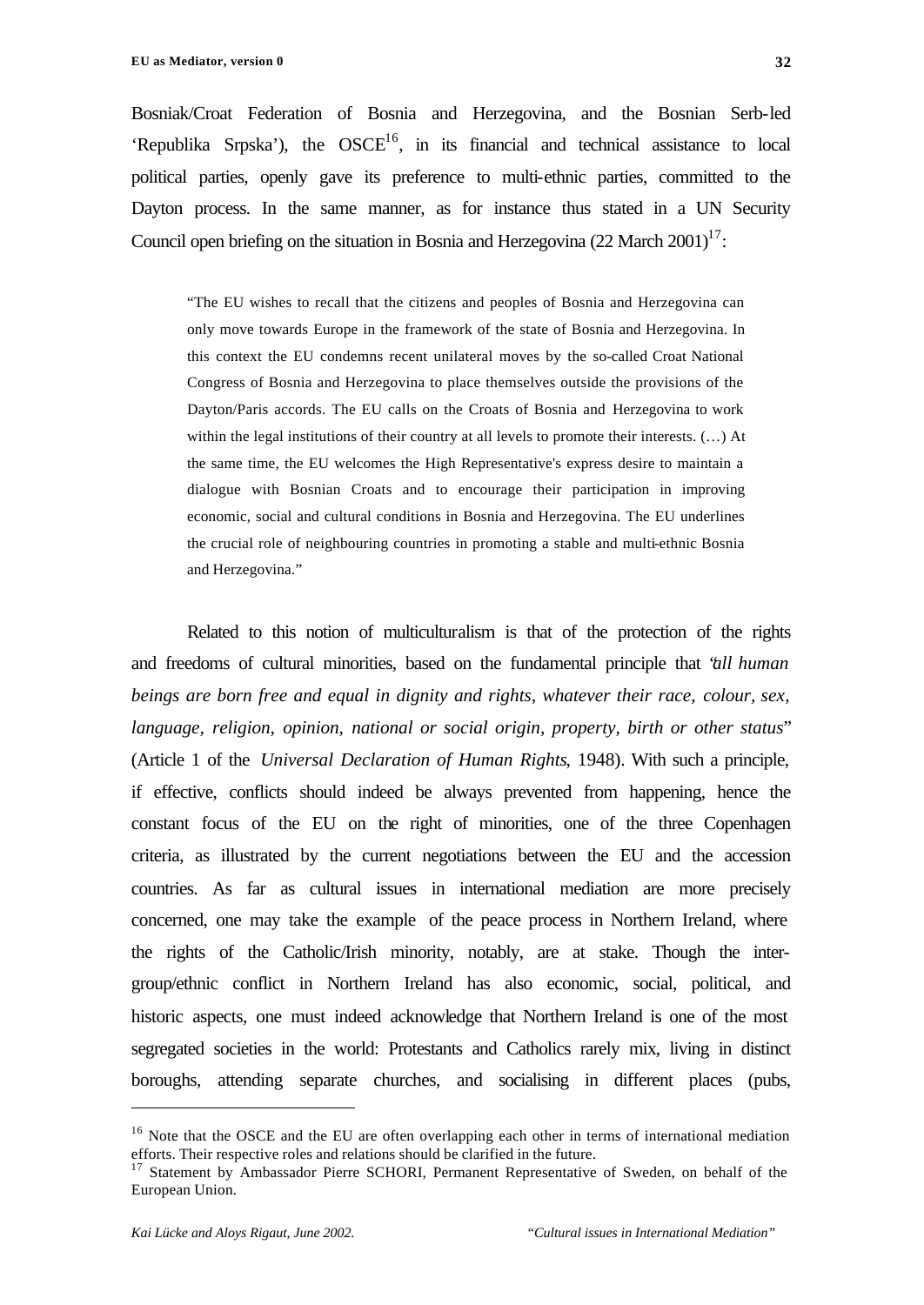schools, clubs…). Now, as interestingly stated in the section 6 of the Good Friday agreement<sup>18</sup> (1998):

"The parties affirm their commitment to the mutual respect, the civil rights and the religious liberties of everyone in the community. Against the background of the recent history of communal conflict, the parties affirm in particular:

- $\blacksquare$  The right of free political thought;
- The right to freedom and expression of religion;
- The right to pursue democratically national and political aspirations;
- The right to seek constitutional change by peaceful and legitimate means;
- The right to freely choose one's place of residence;
- The right to equal opportunity in all social and economic activity, regardless of class, creed, disability, gender or ethnicity;
- The right to freedom from sectarian harassment; and
- The right of women to full and equal political participation."

In the same manner, no fewer than sixteen international human rights agreements<sup>19</sup> were integrated into the "Dayton Agreements" and now have the standing of national law in Bosnia. The persistence of discrimination on the basis of ethnicity, especially by the Serbs and Croats, and the acceleration of return of formerly displaced locals however required a close international monitoring, hence e.g. the deployment by the OSCE of 30 human rights officers, scattered across Bosnia, the largest presence in the field. Anyhow, this illustrates the extent to which the promotion of multiculturalism through the protection of minorities and individuals' rights and freedoms may be adequate as a mediation tool.

The EU could use this powerful mediation technique more often, given the legitimacy it would have to do so. Some unexplored paths, could also be used, from this point of view, as the separation of the Churches and the State: in a way, it could indeed favour the emergence of a multi-ethnic and neutral administration/democracy, following the French model of "laïcité" (that is still difficultly understood at EU level), or favouring a multicultural education as a way to avoid segregation via a separate socialisation system. What is finally at stake is the whole system of 'social integration': is it efficient? Are the two ethnic groups socialised differently? Do they have the same

<sup>&</sup>lt;sup>18</sup> Note however that the mediator was American: Senator Mitchell.

<sup>&</sup>lt;sup>19</sup> Including the European Convention on Human Rights.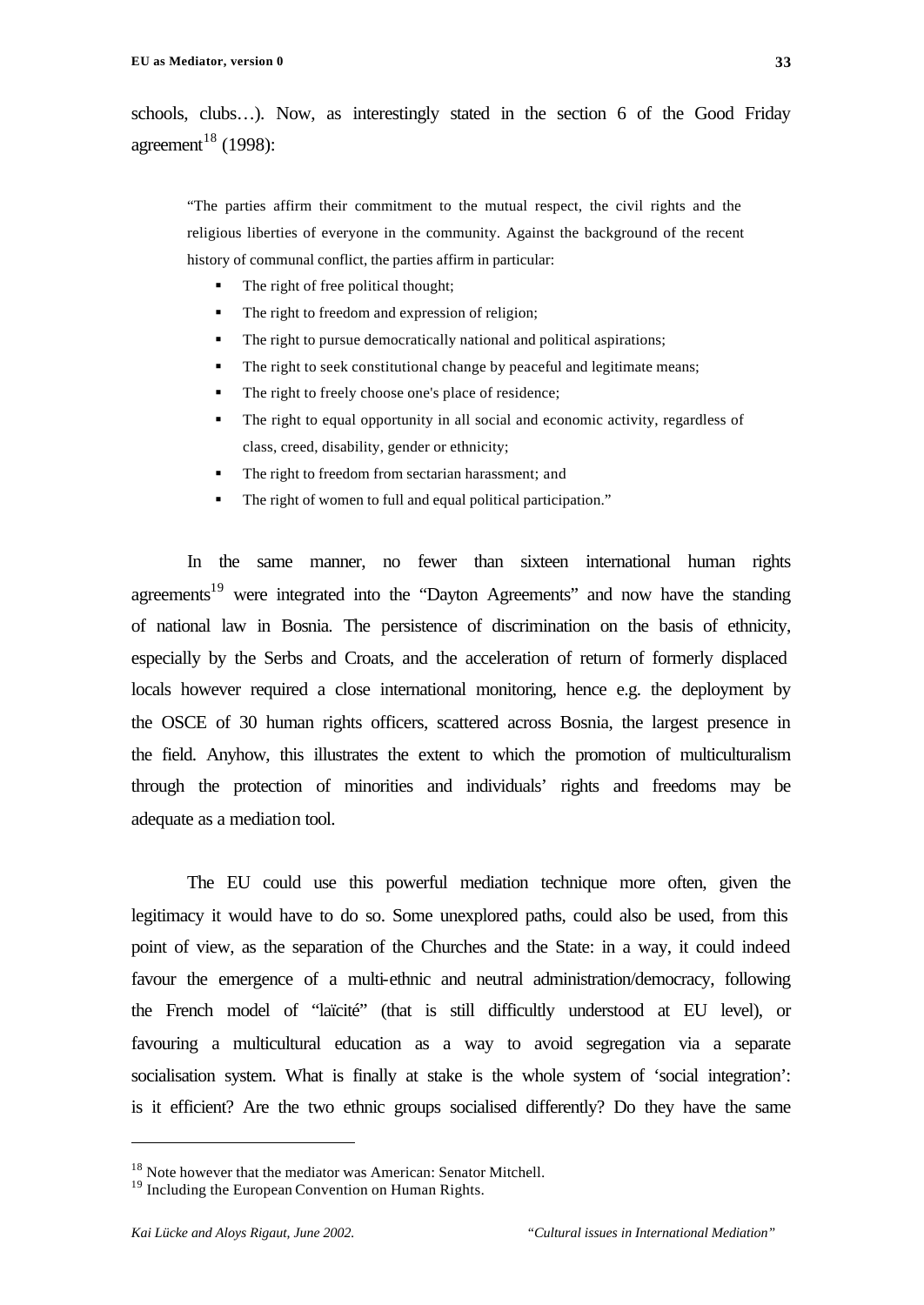rights and opportunities? Undoubtedly, the mediator has to take these dimensions into account.

#### 4.5. Peace through democratisation

The organisation of free elections and the establishment of a functioning selfadministration are also very obvious goals that the EU should put forward when acting as mediator, in order to settle ethnic conflicts. While being the very consequence of the EU's political culture of democracy, it is also the natural consequence of asserting that individuals should be equal in social and political rights (cf. *supra*), and of the statement that conflicts between democracies are finally extremely infrequent. Even if this may be accused by some parties of being 'biased', because characteristic of a Western-type of thinking, one should be careful not to attribute everything to culture. When Chinese leaders reject human rights by invoking 'cultural' reasons e.g., it shall be noted that this is a logical position to take in an interest-based negotiation, given that, for a dictatorial regime – by definition not interested in opposition and free elections -, invoking culture may be a convenient excuse for not respecting the fundamental principles of democracy (cf. *supra*). It shall also be noted that the EU must be firm about its values and principles, and that, if the conflicting parties appeal to the EU to mediate their conflict, it may precisely be because of this image of protector of human rights and democracy the EU has worldwide. In ex-Yugoslavia, for instance, and in Kosovo in particular, these goals were very clear, and it was among the main tasks of the UN Special Representative Bernard KOUCHNER to achieve the organisation of free elections and the development of a well-functioning local administration: free municipal elections were successfully held on 28 October 2000, which was considered as a first major step towards development of democracy in Kosovo, and an Interim Administrative Council (IAC) and a Kosovo Transitional Council (KTC) were established, where the Serb Minority finally participated, under the leadership of Bishop  $ARTEMJJE<sup>20</sup>$ . Equal rights between men and women may also be asked by the EU as a step towards even more democratisation – a symbolic measure that can be asked being the presence of a minimum number of women in the Government (as for instance achieved recently in Afghanistan, following the demand of the international mediation).

 $20$  A success for UNMIK in its outreach for inclusion of minority communities in democracy building in Kosovo.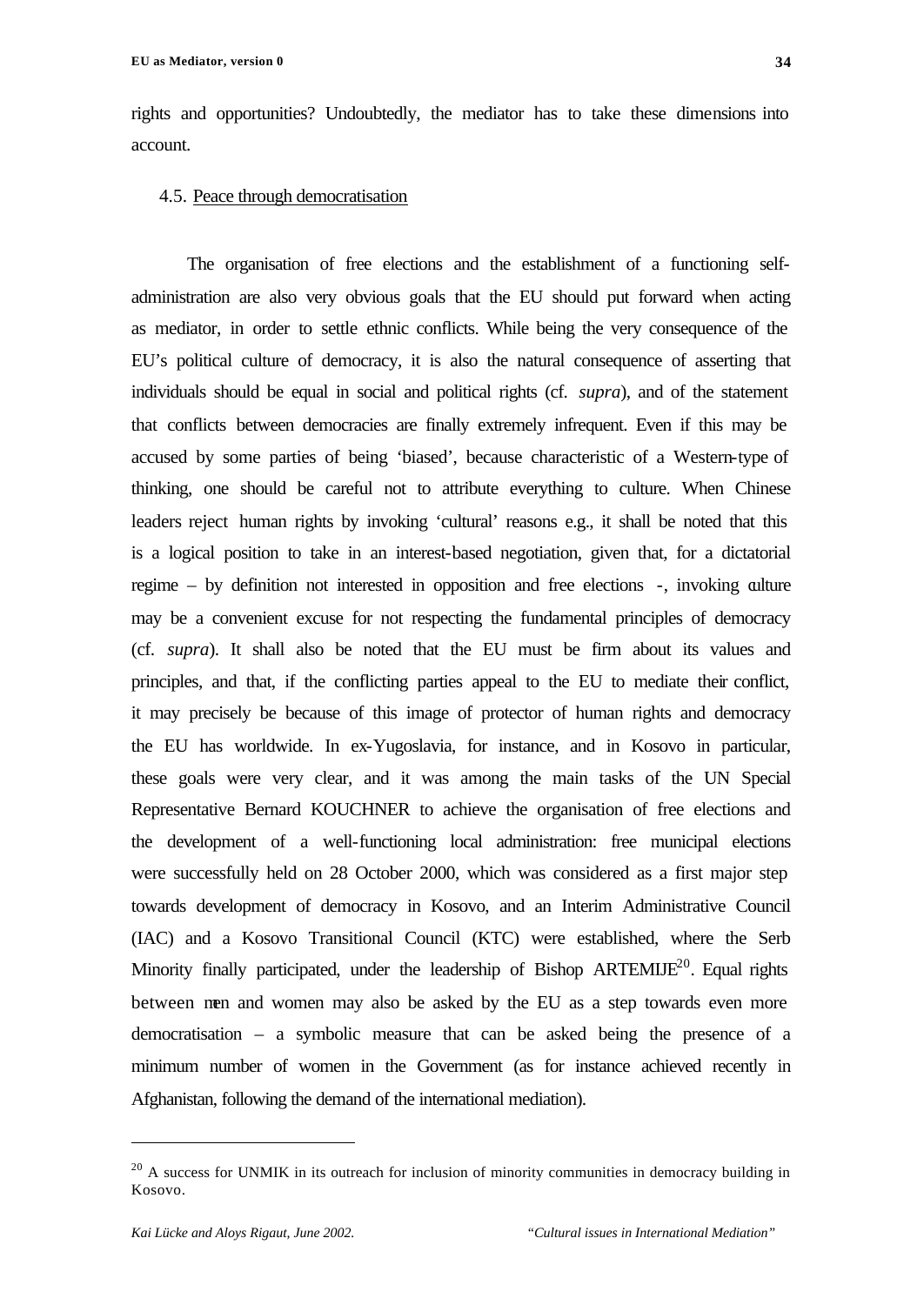#### 4.6. The mediator's neutrality issue

One may finally observe a "cluster" between some of the cultural features evoked *supra*: e.g. the protection of human rights, the promotion of multiculturalism, and the defence of democracy. These are however mainly political cultural features, and one may thus also highlight some more social cultural elements: e.g. individualism, a generally low-context culture, integration concerns, and the preference for processes compared to pacts. With regard to the political cultural aspect, one may moreover acknowledge that the drafting of a European Constitution would make EU's identity more explicit, thus facilitating the mediator's awareness of his or her own culture. This could even lead to a "European constitutional patriotism", to use J. HABERMAS' expression.

While this may help to shape a European "conflict resolution culture", one should however remain cautious and avoid imposing one's own vision/culture on the conflicting parties, which could be said typical of a dominant culture approach and not very constructive as a mediation technique. As indeed pointed out by Michelle LeBaron (2002), "*to truly respond to a multicultural community, we must move away from assuming there is only one viable conflict resolution system*" (p. 9). It is therefore not possible, nor even always desirable, to reconstruct culture-specific models in new settings. In the case of the Middle-East conflict between Israel and Palestinians, for instance, there is obviously no 'one formula' that would solve the conflict (e.g. the creation of a Palestinian State, or a more federal solution), given the complex intertwining of multidimensional issues, hence the necessity to remain cautious and humble when trying to mediate this conflict. This leads us, however, to question the traditional mediation issue: should the EU remain "neutral"? Isn't this contrary to being solidly attached to its values (as highlighted *supra*)?

Before the EU proposes itself as a mediator or accepts an invitation to mediating a conflict, it must be considered that it may sometimes be better to have a mediator coming from the same culture as involved parties. His or her proposal may be more acceptable, not only as he or she will be more aware what the parties can accept. As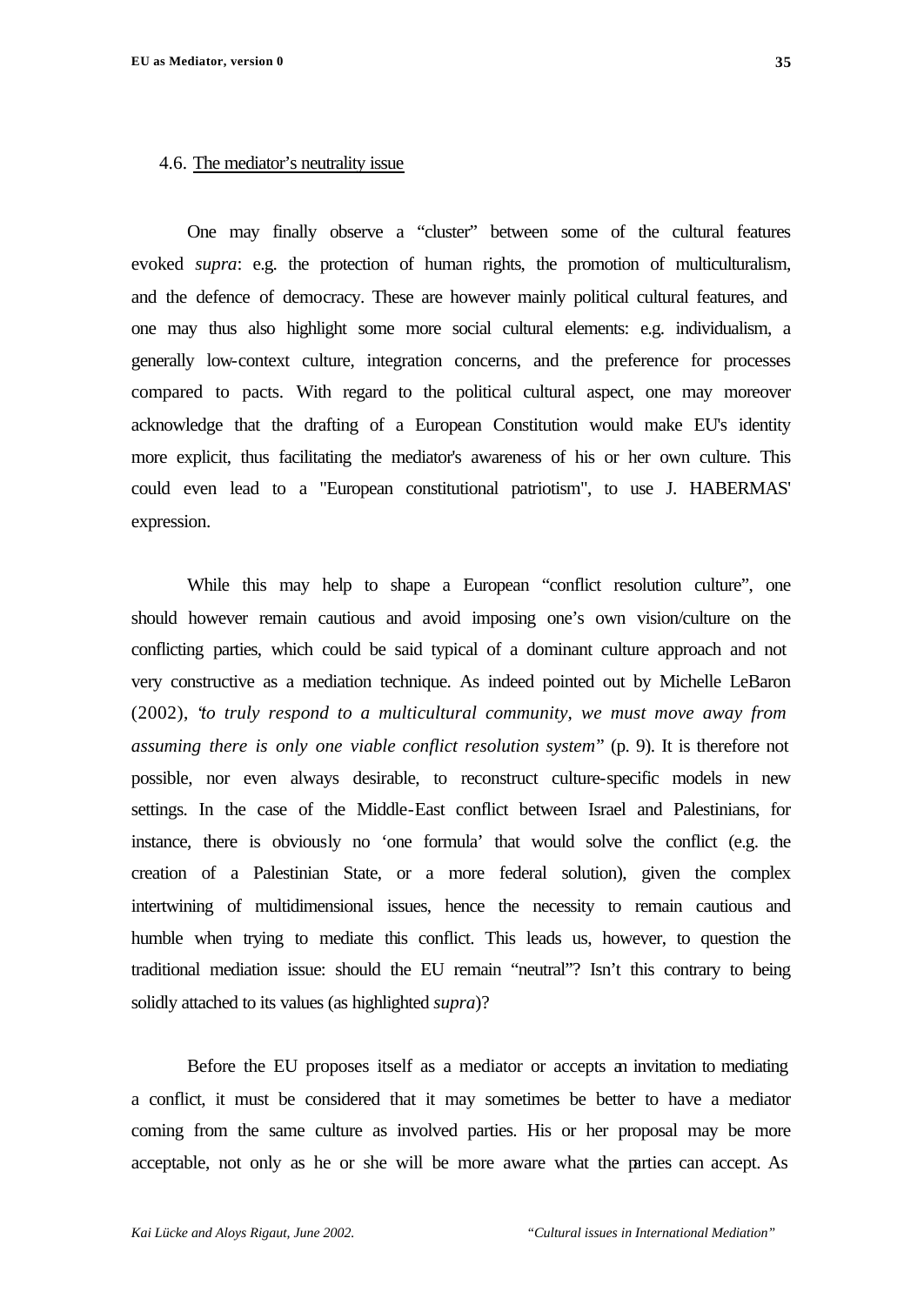importantly, such a mediator is less likely to be refused as interfering from the outside and imposing a foreign will. At the same time, a mediator involved in the conflict can more easily be accused of being biased and could lack the necessary openness and distance to find new imaginative solutions. No general answer can thus be provided to decide when the EU, or indeed anyone else, is a suitable mediator.

If a mediator from a different culture than one or all the parties involved is chosen, the question arises to what extent the mediator has to be  $-$  and indeed can be  $$ culturally "neutral". This fundamental issue arises with regard to the mediator's own assumption and values as well as to the process of the mediation foreseen by the mediator.

On the one hand, with regard to the mediator's *assumptions and values*, it must be noted that certain practices that are accepted and indeed sometimes the norm in a certain culture may seem cruel and unacceptable to a European mediator. The example of female circumcision is only one obvious example in this respect. More generally, due to the fact that human rights are seen as universally applicable in Western culture, such cultural incompatibility could easily arise with regard to human rights and the rights of individuals in collectivist societies. In exceptional cases, the insistence of a European mediator could endanger the successful conclusion of a mediation effort as the possible agreement between the parties cannot be reconciled the mediator's culturally determined value system. Should the mediator nevertheless defend his/her own values, conscious that this might risk the finding of a solution? The answer to this dilemma would have to come from a definition of the aim of mediation. If the exclusive aim is to facilitate the end of a conflict, the mediator's values should not be considered as relevant. In the most extreme cases, i.e. if Europe's fundamental values are at stake, this would obviously be unacceptable for a European public. While there can therefore be no absolute normative neutrality of European mediators, in most cases, the solution acceptable to the parties and ending a conflict should be endorsed by the EU.

On the other hand, with regard to the *process* proposed by the mediator, it seems clear that neutrality is essential. The right degree of formality or informality and the right time frame, amongst other things, must be chosen with the preferences and customs of all involved parties in mind. Neglecting such issues would favour one party over the other and unnecessarily complicate the finding of a solution. In intercultural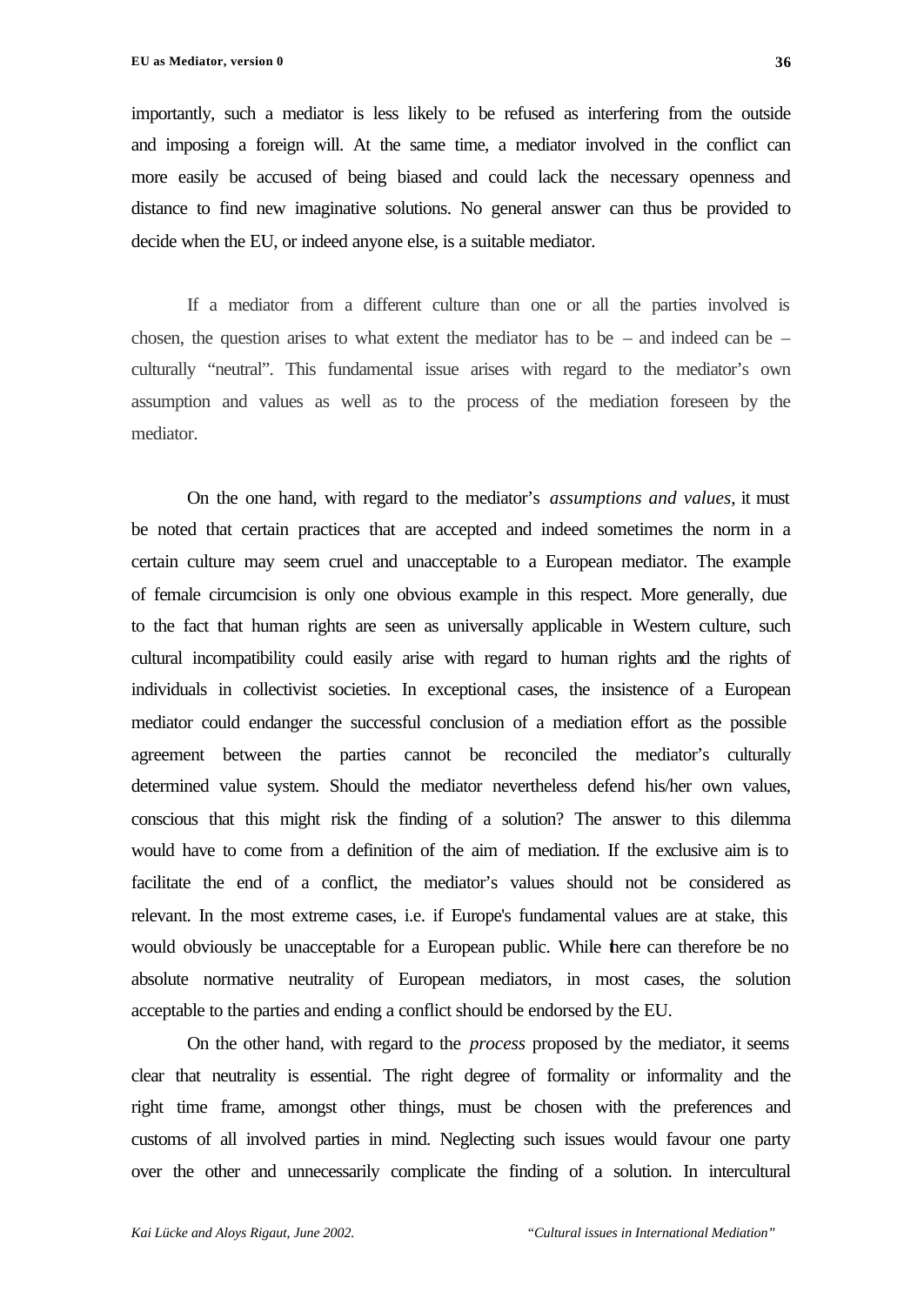mediation processes, specific enquiries about the parties' preferences should therefore be carried out before the process-design.

Mediation is indeed a precious tool of conflict resolution, but requires that the mediator have a good knowledge not only of the conflicting parties but also of himself/herself, of his/her culture, and on how the parties view his/her identity, his/her *external* intervention. The conflicting parties may indeed try to use this knowledge of the mediator as an instrument aimed at gaining influence over the mediation's process/outcome. In other words, the neutrality of the mediator should be the safeguard that ensures that mediation is not turning to a form of arbitration, but this requires an extreme cultural awareness of the mediator.

## *Conclusion*

The end of the Cold War and the demise of Communism have meant that focus has shifted to smaller conflicts, typically within states and often including a conflict between different ethnic and religious groups. Formerly hidden conflicts have become visible or are not anymore seen in simple terms of East-West opposition.

In many cross-cultural conflicts, people and problems are deeply intertwined and are therefore inseparable. This does not mean, however, that every cross-cultural conflicts is based on culture. Indeed, political or economic interests are likely to be prevalent, and culture at times only serves as a pretext for furthering such interests. In most cases, negotiations fail because of divergent interests, and not because of culture. Nevertheless, cultural factors need to be considered, as negligence to do so may unnecessarily complicate the finding of a solution.

#### **Recommendation n°1**

In cross-cultural conflicts, the mediator must consider the problem *and* the people, i.e. take into consideration cultural factors.

#### **Recommendation n°2**

Not every cross-cultural conflict should be considered as based on culture.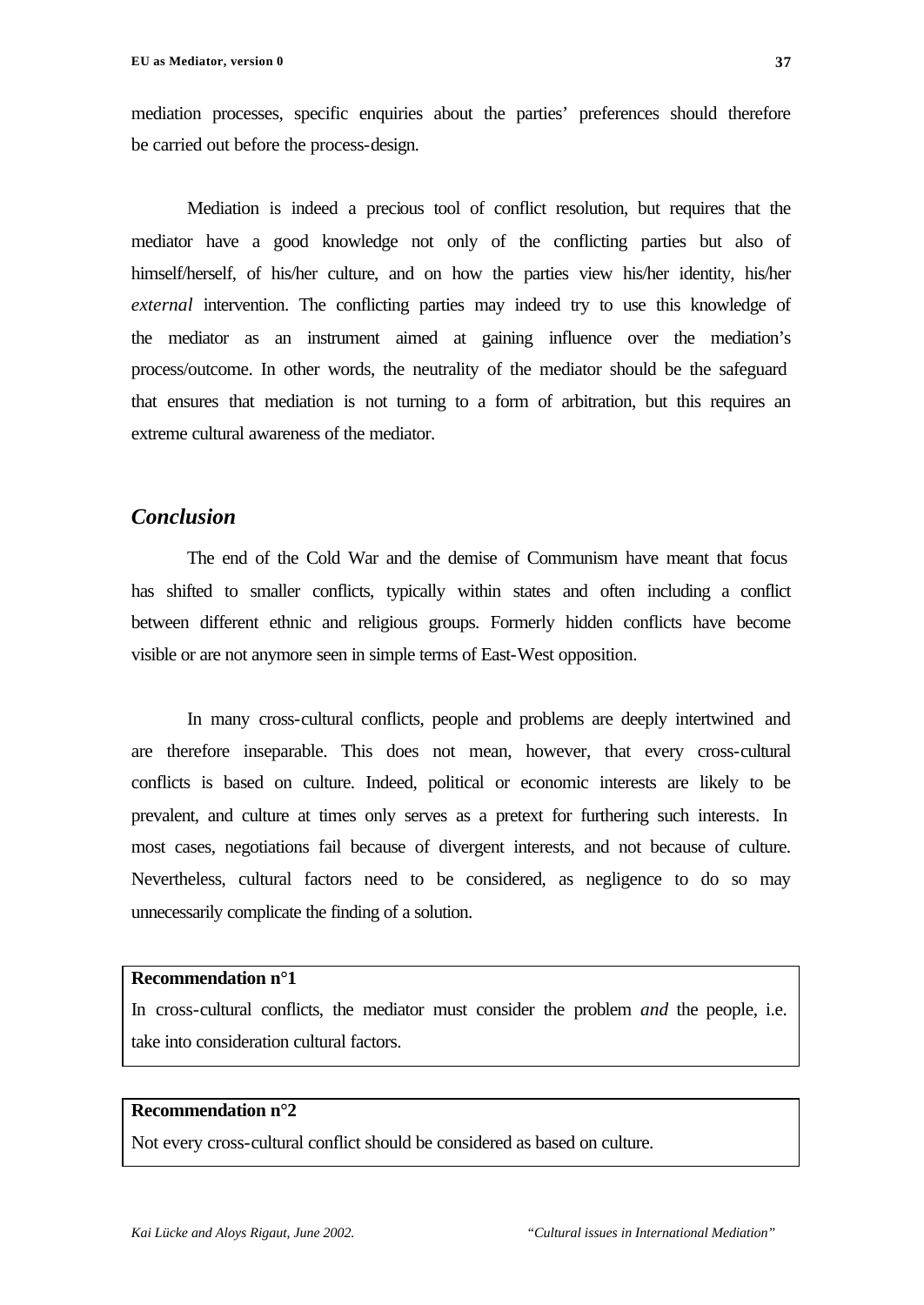Culture not only shapes the naming, interpretation, enactment and course of conflicts but also the possibilities for its resolution or transformation. Broadly speaking, one can distinguish individualist and collectivist cultures. While the mediator should not necessarily stereotype cultures according to this framework only, the distinction made nevertheless highlights some important differences which can serve as a tool for mediators, as a way to understand the cultural assumptions of the conflicting parties.

#### **Recommendation n°3**

A pre-mediation assessment of the conflicting parties' cultures is needed, but stereotypes should be avoided.

When analysing what problems the encounter of different cultures in a mediation process can result in, a fundamental distinction needs to be made between problems caused by culturally derived miscommunication on the one hand, and the clash of culturally determined interests on the other. From this perspective, mediation's effectiveness depends crucially on the capacity of each party to understand and appreciate the culturally shaped interests of the other, and of the mediator to make this understanding possible. Because of different values, parties from different cultures are likely to enter a mediation process with different objectives, which further complicates this exercise. This calls for the training of mediators, preparatory study of communication styles and a general increase in cultural awareness. However, cultural ignorance must not be replaced by excessive comprehension for all acts allegedly justified with regard to culture.

#### **Recommendation n°4**

Mediators shall be trained in cultural awareness and be taught about communication styles of different cultures.

#### **Recommendation n°5**

Cultural ignorance must not be replaced by excessive comprehension for all acts allegedly justified by culture.

Rather than only complicating the mediators' task, the coming together of different cultures can equally facilitate the finding of a solution. both culturally based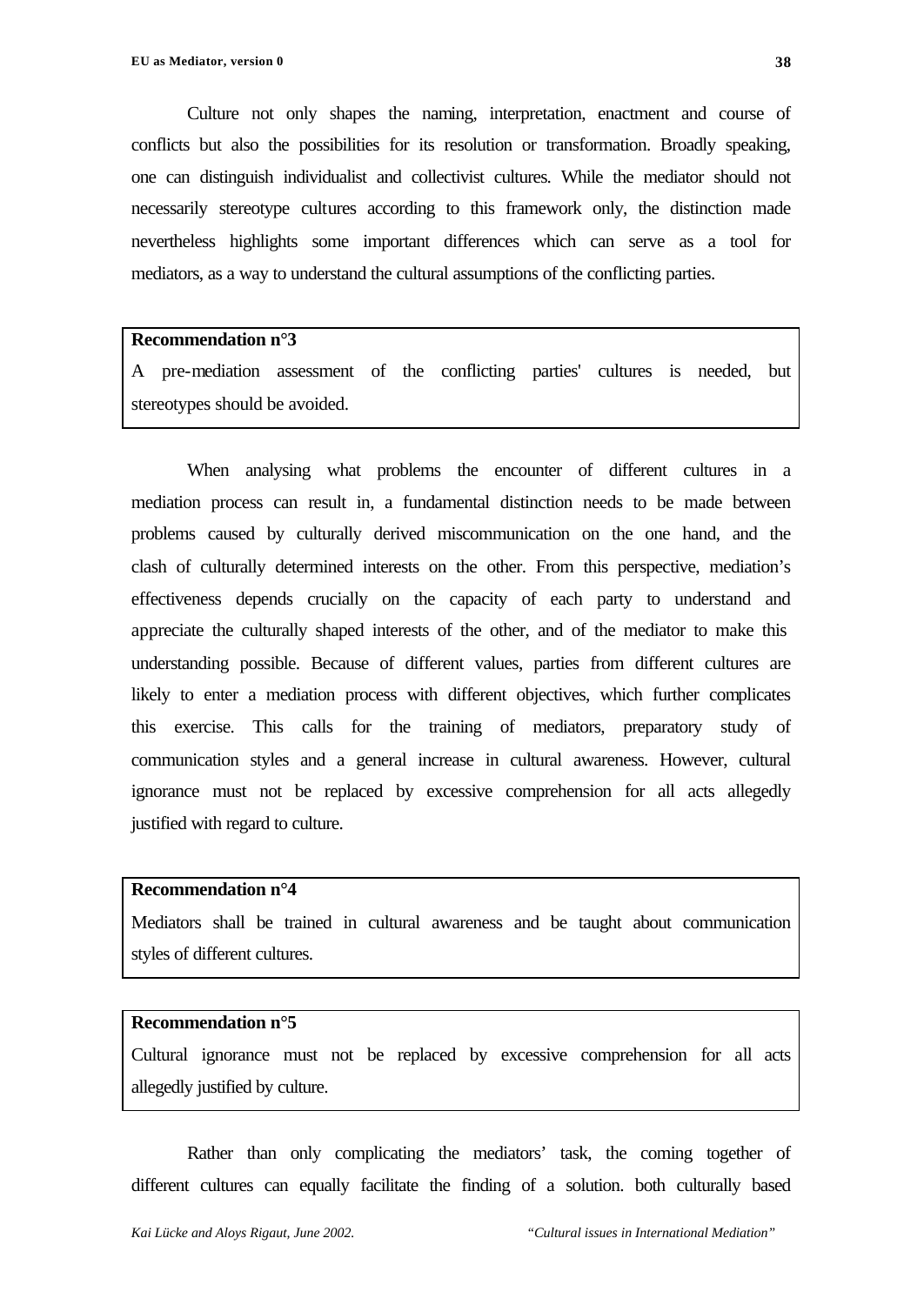miscommunication and diverging priorities due to cultural differences can facilitate the emergence of a solution to a conflict. Differing interests may provide the opportunity for cross-cultural win-win strategies. However, for this to be possible, mediators should assess the objectives of the parties, which again requires cultural understanding.

#### **Recommendation n°6**

An analysis of the interests and objectives of the conflicting parties, in cultural terms, shall be conducted.

#### **Recommendation n°7**

The encounter of different cultures in a mediation process shall not be systematically seen as a threat for the mediation process.

#### **Recommendation n°8**

Culturally determined differences in objectives shall be exploited in cross-cultural winwin strategies.

Even the mediators' culture may play a significant role in the evolution of the mediation. If the parties ask the EU to mediate their conflict, it must be because of an expected 'added value' of the EU approach compared to other 'conflict resolution cultures', which requires defining EU's identity. Usually characterised as a low-context and individualist culture, the EU may however also be defined thanks to other features: on the one hand, one may observe a "cluster" of political cultural features (e.g. the protection of human rights, the promotion of multiculturalism, and the defence of democracy), but on the other hand, one may also highlight some more social cultural elements (e.g. individualism, integration process method). With regard to the political cultural aspect, the drafting of a European Constitution would make EU's identity more explicit.

#### **Recommendation n°9**

The European Union shall identify its own conflict resolution culture.

#### **Recommendation n°10**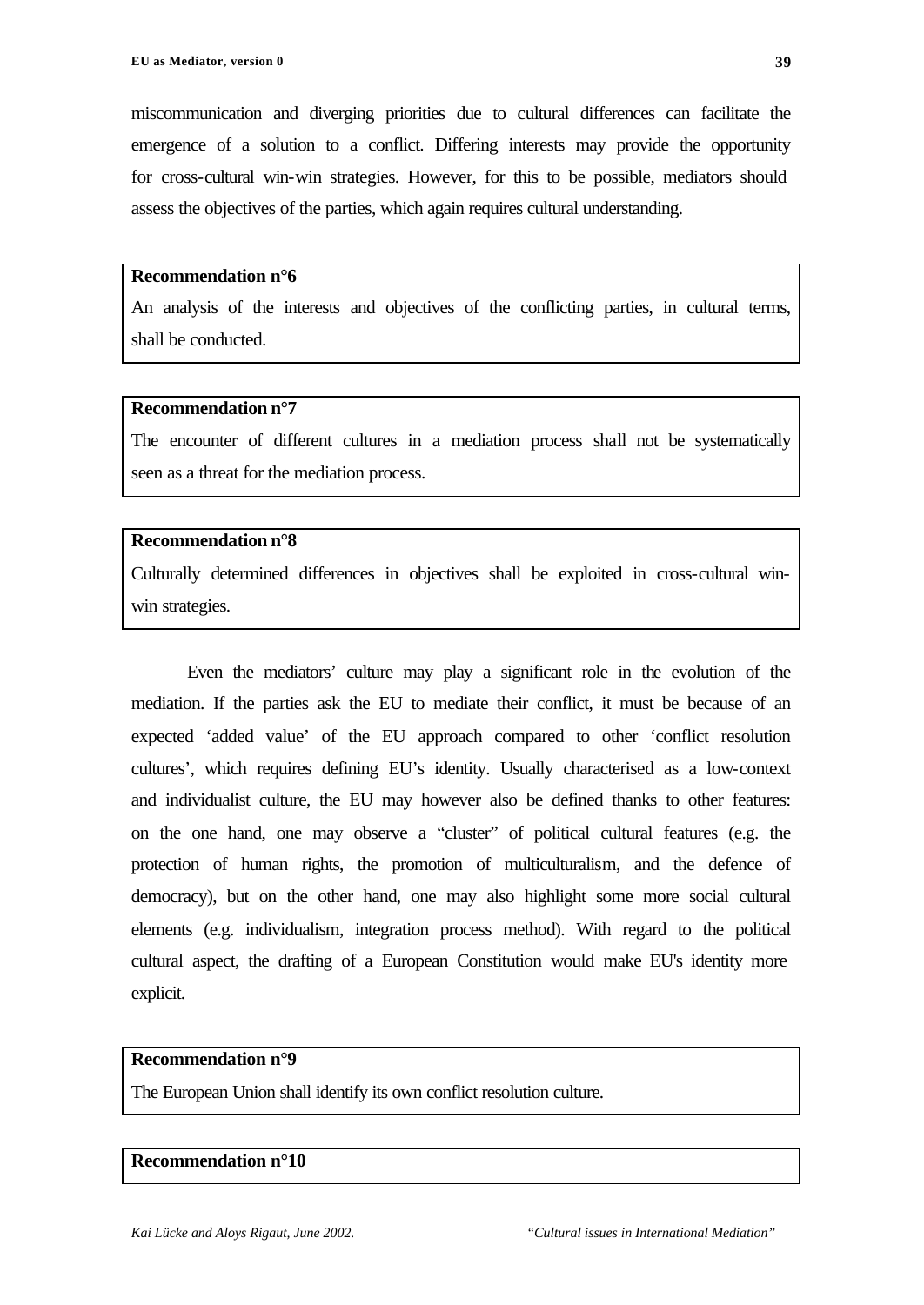The EU should try to identify the potential cultural reasons for which it has been requested as a mediator.

#### **Recommendation n°11**

The European mediator shall be aware of his or her own culture and its consequences for the mediation process.

The EU shall not try to impose its values, i.e. a pre-determined mediation outcome, on the conflicting parties. At the same time, it cannot (and should not) be indifferent towards the outcome of the mediation, if its fundamental values are at stake. With regard to the *process*, however, it seems clear that the mediator's neutrality is essential.

#### **Recommendation n°12**

While the mediator shall remain neutral with regard to the mediation process, this cannot be expected with regard to its outcome.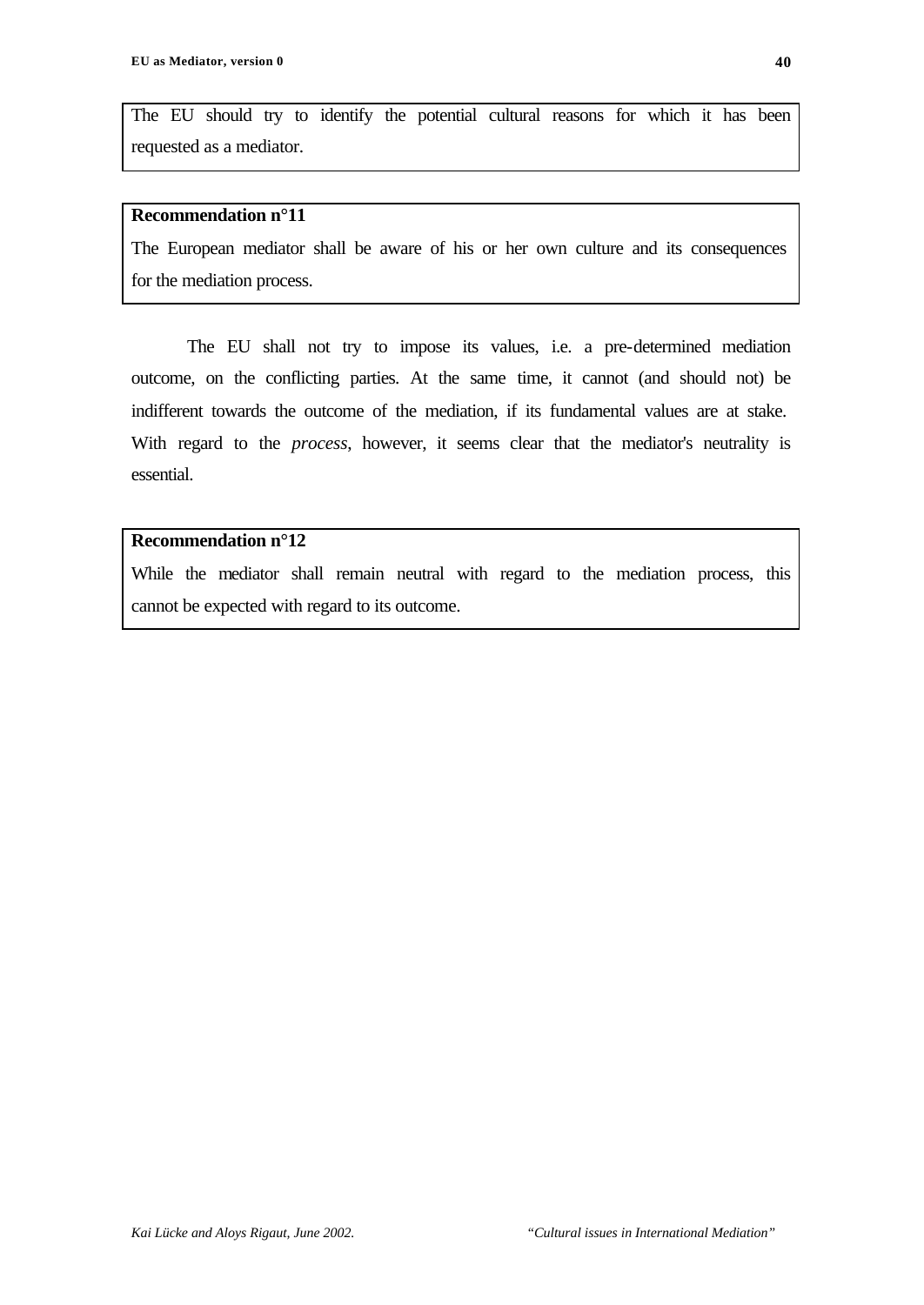## *Bibliography*

AUGSBERGER, D. (1992). *Conflict Mediation Across Cultures, Pathways and Patterns*. Louisville, Kentucky: Westminster/John Knox Press.

AUSTIN A., FISHER M. and ROPERS N. (eds.) (2002). *Berghof Handbook for Conflict Transformation.* Berghof Research Center for Constructive Management.<sup>21</sup>

AVRUCH, Kevin (1998). *Culture and Conflict resolution.* Washington DC: United States Institute of Peace Press.

AVRUCH, K., BLACK, P. W., & SCIMECCA, J. A. (Eds.) (1992). *Conflict resolution: Cross-cultural perspectives*. Westport, CT: Greenwood.

BADIE, Bertrand (1995). *La fin des territoires*. Paris: Fayard*.*

BARBER, B. (1995). *Jihad versus McWorld*. New York: Random House Times Books.

BAYART, Jean-François (1996). *L'illusion identitaire*. Paris: Fayard.

BENOIT, Kenneth (1996). "Democracies Really Are More Pacific (in General)". *Journal of Conflict Resolution*, vol. 40, no. 4: 636-657.

BERCOVITCH, J. (1996). *Resolving International Conflicts: The Theory and Practice of Mediation*. Boulder, Colorado: Lynne Rienner.

BREMER, S. A. (1993). "Democracy and Interstate Militarized Conflict, 1816-1965". *International Interactions* 18, pp. 231-249.

BRETT, Jeanne M., *et al.* (1998). "Culture and Joint Gains in Negotiation". *Negotiation Journal* 14, pp. 61-84

BROOME, B. (1993). "Managing Differences in Conflict resolution: The Role of Relational Empathy". In D.J. SANDOLE and J. VAN DER MEWE, eds. *Conflict Resolution Theory and Practice: Integration and Application*. Manchester and New York: Manchester University Press: pp. 97-1111.

BURTON, J. (1987). *Resolving Deep Rooted Conflict*. New York: University Press of America.

BUSH, R. A. B. & FOLGER, J. P. (1994). The promise of mediation: Responding to conflict through empowerment and recognition. San Francisco: Jossey-Bass.

CALLISTER R. R. and WALL, J. A. (1997). "Japanese Community and Organization Mediation". *Journal of Conflict Resolution* 41, pp. 311-328.

CAMPFENS, H. (ed.) (1997). *Community development around the world: Practice, theory, research and training*. Toronto: University of Toronto Press.

<sup>&</sup>lt;sup>21</sup> Available on line at http://www.berghof-center.org/handbook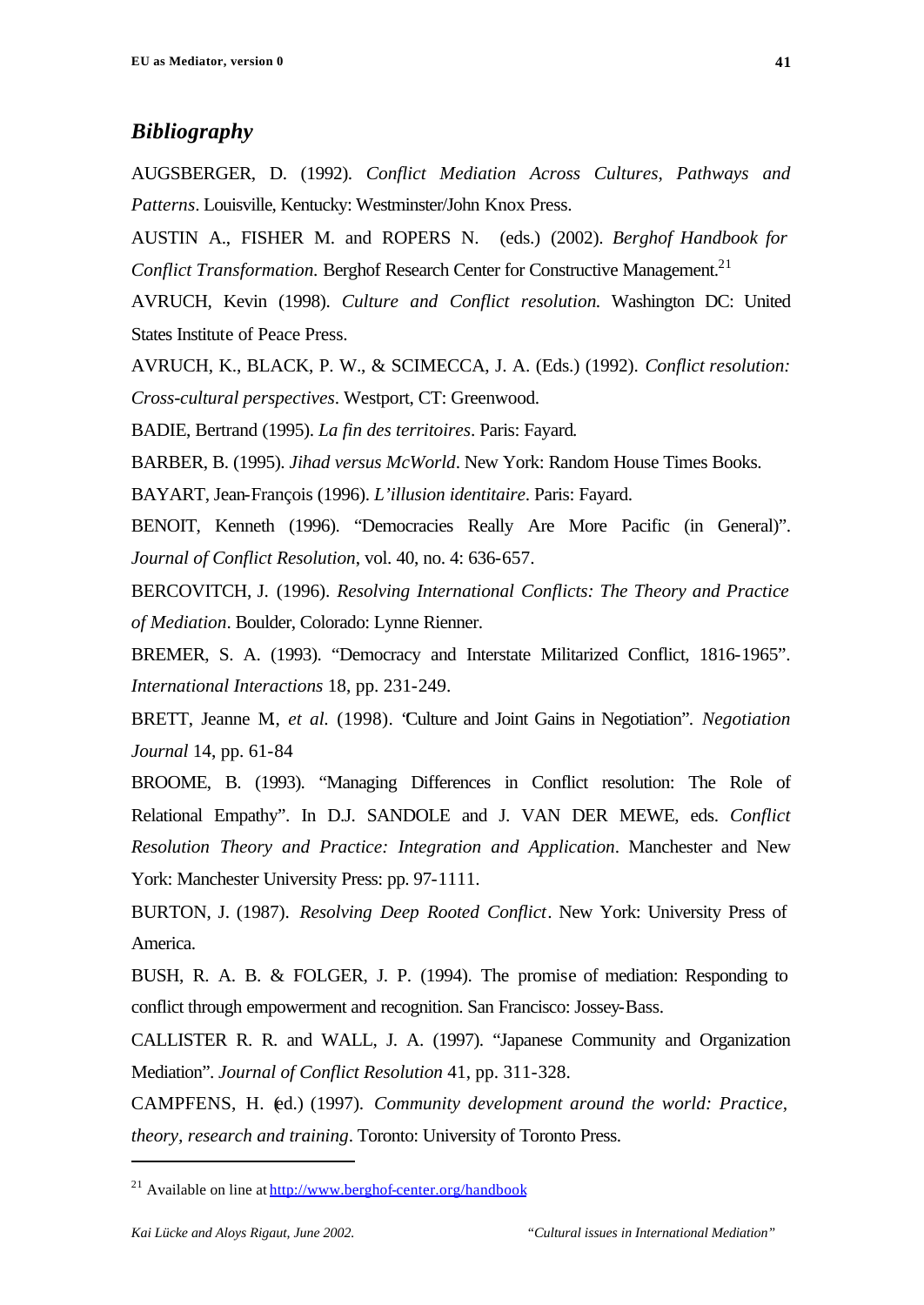CARNEVALE, P. and PRUITT, D. G. (1992). "Negotiation and Mediation". *Annual Review of Psychology* 43, pp. 531-582.

COBB, Sara and RIFKIN, Janet (1991). "Practice and Paradox: Deconstructing Neutrality in Mediation". *Law and Social Inquiry,* n°16, pp. 35-62.

COHEN, R. (1997). *Negotiating across cultures*. United States Institute of Peace Press, Washington D.C., revised edition.

COHEN, R. (1996). "Cultural Aspects of International Mediation". In BERCOVITCH, J. (ed.) (1996). *Resolving International Conflicts*.

DIXON, W. (1993). "Democracy and the Management of International Conflict". *Journal of Conflict Resolution* 37, pp. 75-133.

DURYEA, M. L., & GRUNDISON, J. B. (1992). Conflict and culture: A literature review and bibliography. Victoria, BC: Institute for Dispute Resolution.

GADLIN, Howard (1994). "Conflict Resolution, Cultural Differences, and the Culture of Racism". *Negotiation Journal,* vol. 10, n°1, pp. 33-47.

FAURE, G.O., and RUBIN, J.Z. (eds.) (1993). *Culture and Negotiation*. Newbury Park, CA: Sage Publications.

FISHER, R., URY, W., & PATTON, B. (1991). *Getting to yes: Negotiating agreement without giving in*. New York: Penguin

GADLIN, H. (1994). Conflict resolution, cultural differences, and the culture of racism. Negotiation Journal, 10, 33-47.

GEERTZ, Clifford (1973). *The Interpretation of Cultures: Selected Essays*. New York: Basic Books.

GIRE, James T. and CARMENT, D. W. (1992). "Dealing with Disputes: The Influence of Individualism-Collectivism". *The Journal of Social Psychology*, vol. 133, n°1, pp. 81-95.

GREEY, M. (1994). *Honouring Diversity: A cross-cultural Approach to Infant Development for Babies with Special Needs*. Toronto: Centennial Infant and Child Centre.

GULLIVER, P.H. (1979). *Disputes and Negotiations: A Cross-Cultural Perspective*. New York: Academic Press.

HALL, Edward T. (1976). *Beyond Culture*. Garden City, NY: Anchor Press.

HENDERSON, E. (1997). "Culture of Contiguity: Ethnic Conflict, the Similarity of States, and the Onset of War". *Journal of Conflict Resolution*, 41, pp. 649-668.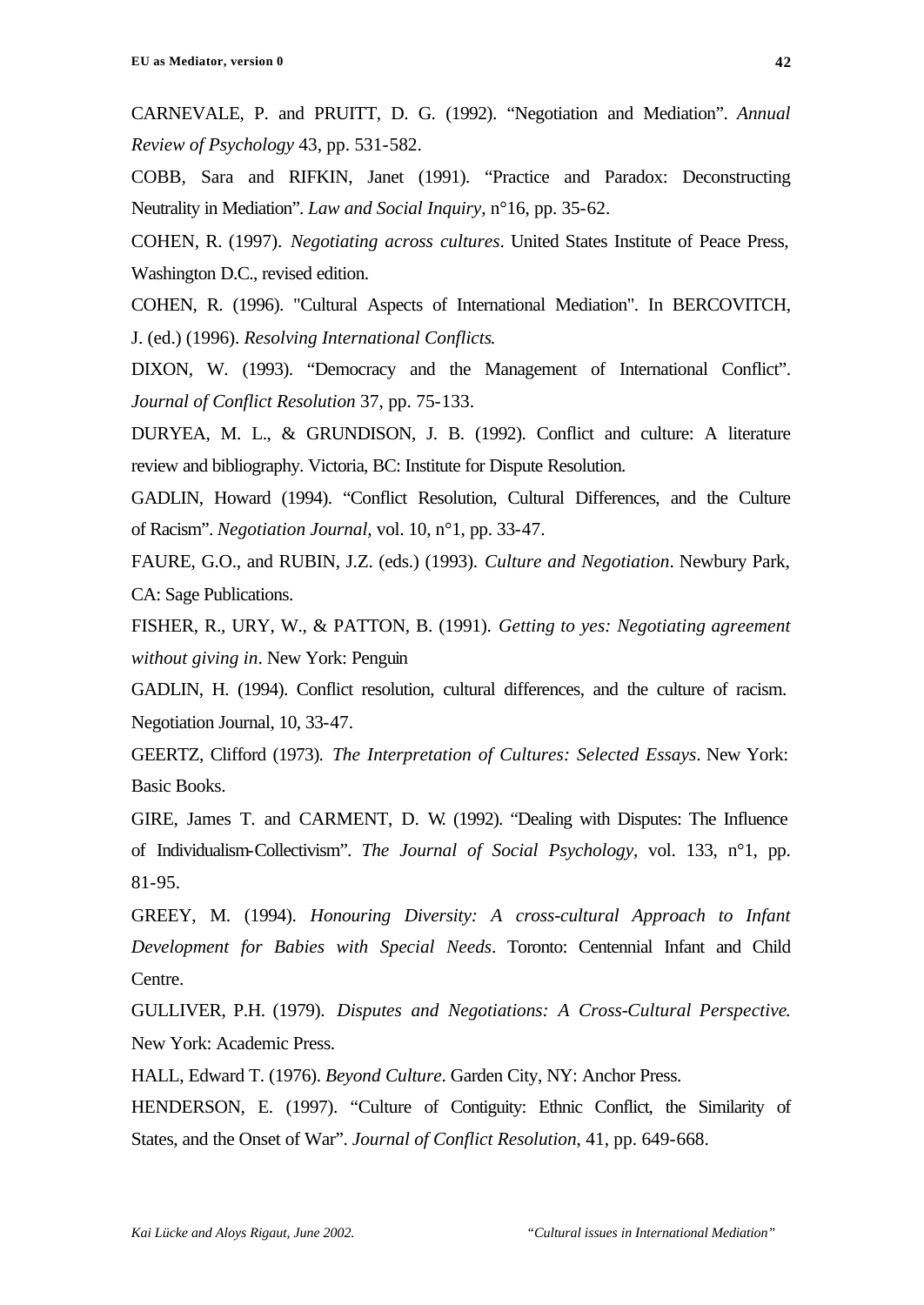HUNTINGTON, Samuel (1996). *The Clash of Civilizations and the Remaking of World Order*. New York: Simon and Schuster.

HUNTINGTON, Samuel (1993). "The Clash of Civilizations?". *Foreign Affairs* 72, pp. 22-49.

KIM, TRIANDIS, KAGITCIBASI, CHOI and YOON (eds) (1994). *Individualism and Collectivism*. Thousand Oaks, California: Sage Publications.

KALDOR, M. (1999). *New and Old Wars: Organised Violence in a Global Era*. Stanford, California: Stanford University Press.

KOCHMAN, Thomas (1981). *Black and White Styles in Conflict.* Chicago: University of Chicago Press.

LEBARON, Michelle (2002). "Transforming Cultural Conflict in an Age of Complexity". In *Berghof Handbook for Conflict Transformation*.

LEBARON, Michelle (1998). "Mediation and multicultural reality"<sup>22</sup>. George Mason University, Peace and Conflict Studies, July.

LEBARON, M. and CASTARPHEN, N. (1998). "Negotiating Intractable Conflict: The Common Ground Dialogue Process and Abortion". *Negotiation Journal*, vol. 13, n°4, October, pp. 341-361.

LEBARON, M., McCANDLESS, E. and GARON, S. (1998). *Conflict and Culture: A literature Review and Bibliography. 1992-1998 Update.* Fairfax, Va: Institute for Conflict Analysis and resolution, George Mason University.

LEDERACH, J. P. (1995). *Preparing for Peace: Conflict transformation across cultures*. Syracuse, NY: Syracuse University Press.

LEEDS, C. (1998). "Managing Conflicts across Cultures". *International Journal of Peace Studies*, July.

LENG, Russell, and REGAN, Patrick (2002). "Social and Political Cultural Effects on the Outcome of Mediation in Militarised Interstate Disputes". Discussion Paper, Binghamton University, State University of New York, Center on Democratic Performance.

MERRY, Sally Engle (1987). "Cultural Aspects of Disputing". PCR Occasional Paper Series, Honolulu, Hawaii: University of Hawaii of Manoa, Program on Conflict Resolution.

 $^{22}$  Available on line at http://www.gmu.edu/academic/pcs/lebaron.htm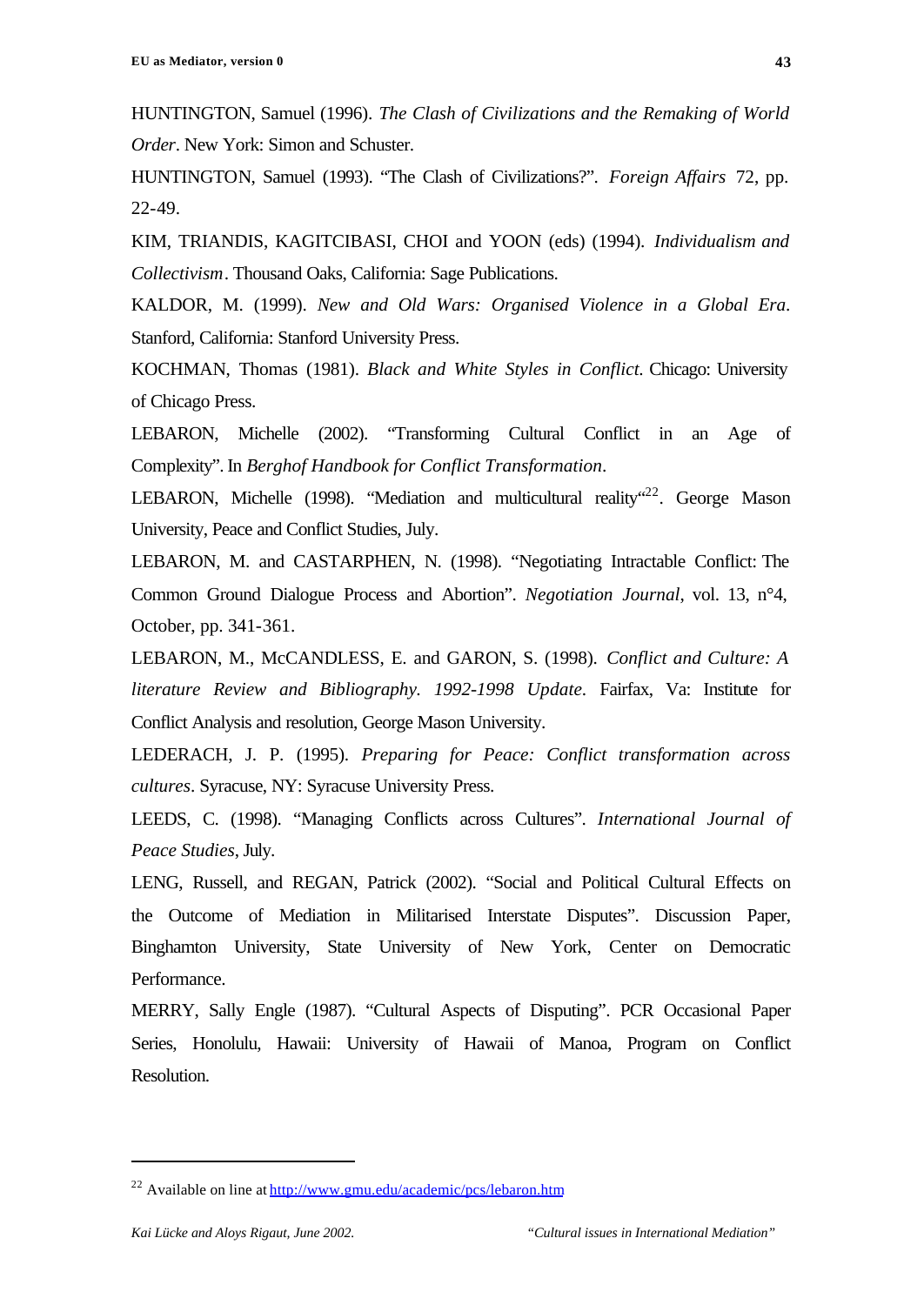MOORE, Q. (1994). "A whole world of diversity". *The Journal of Intergroup Relations*, 20(4), pp. 28-40.

PATAI, D. (1987). "Ethical problems of personal narratives, or, who should eat the last piece of cake?". *International Journal of Oral History* 8(1), pp. 5-27

PATAI, R. (1973). *The Arab Mind*. New York: Scribners.

RABIE, M. (1994). *Conflict Resolution and Ethnicity.* Westport, CT: Praeger.

ROSS, M. H. (1993). *The Culture of Conflict: Interpretations and Interests in Comparative Perspective*. New Haven, CT: Yale University Press.

ROTHMAN, Jay (1997). *Resolving Identity-Based Conflict in Nations, Organizations, and Communities*. San Francisco: Jossey-Bass.

SALACUSE, Jeswald W. (1998). "Ten Ways That Culture Affects Negotiating Style: Some Survey Results". *Negotiation Journal*, pp. 221-235.

SINGH, R.B.P. and SINGH, J.B.P. (1992). "The Darker Side of Worker-Management Relationships in a Coal Area in India". In J. DERIDDER and R. C. TRIPATHI (eds.). London: Oxford University Press.

SUE, D. W. (1990). *Counselling the culturally different: Theory and practice*. New York: John Wiley, second edition.

TRIANDIS, H.C., BRISLIN, R. and HUI, C.H. (1988). "Cross Cultural Training Across the Individualism-Collectivism Divide". *International Journal of Intercultural Relations*, vol. 12, pp. 269-89.

TRIANDIS, H.C., BONTEMPO, R., VILLAREAL, M., ASAI, M., LUCCA, N. (1990). "Individualism and Collectivism: Cross-Cultural Perspectives on Self-Ingroup Relationships". *Journal of Personality and Social Psychology*, vol. 54, n°2, pp. 323- 338.

TRIANDIS, H. (1990). "Theoretical Concepts that are Applicable to the Analysis and Ethnocentrism". In *Applied Cross-Cultural Psychology*. *Cross-cultural research and Methodology* Series, Vol. 14, ed. R. BRISLIN. Newbury Park, California: Sage, pp. 34- 55.

TRIANDIS, H.C. (1972). *The Analysis of Subjective Culture*. New York: Wiley.

WALL, J.A. and BLUM, M. (1991). "Community Mediation in the Peoples Republic of China". *Journal of Conflict Resolution* 35, pp. 3-20.

WEISS, A. (2000). *Power and Difference: An Extended Model for the Conflict Potentials in the Negotiation of Intercultural Conflicts*. Berlin: Berghof Institute.